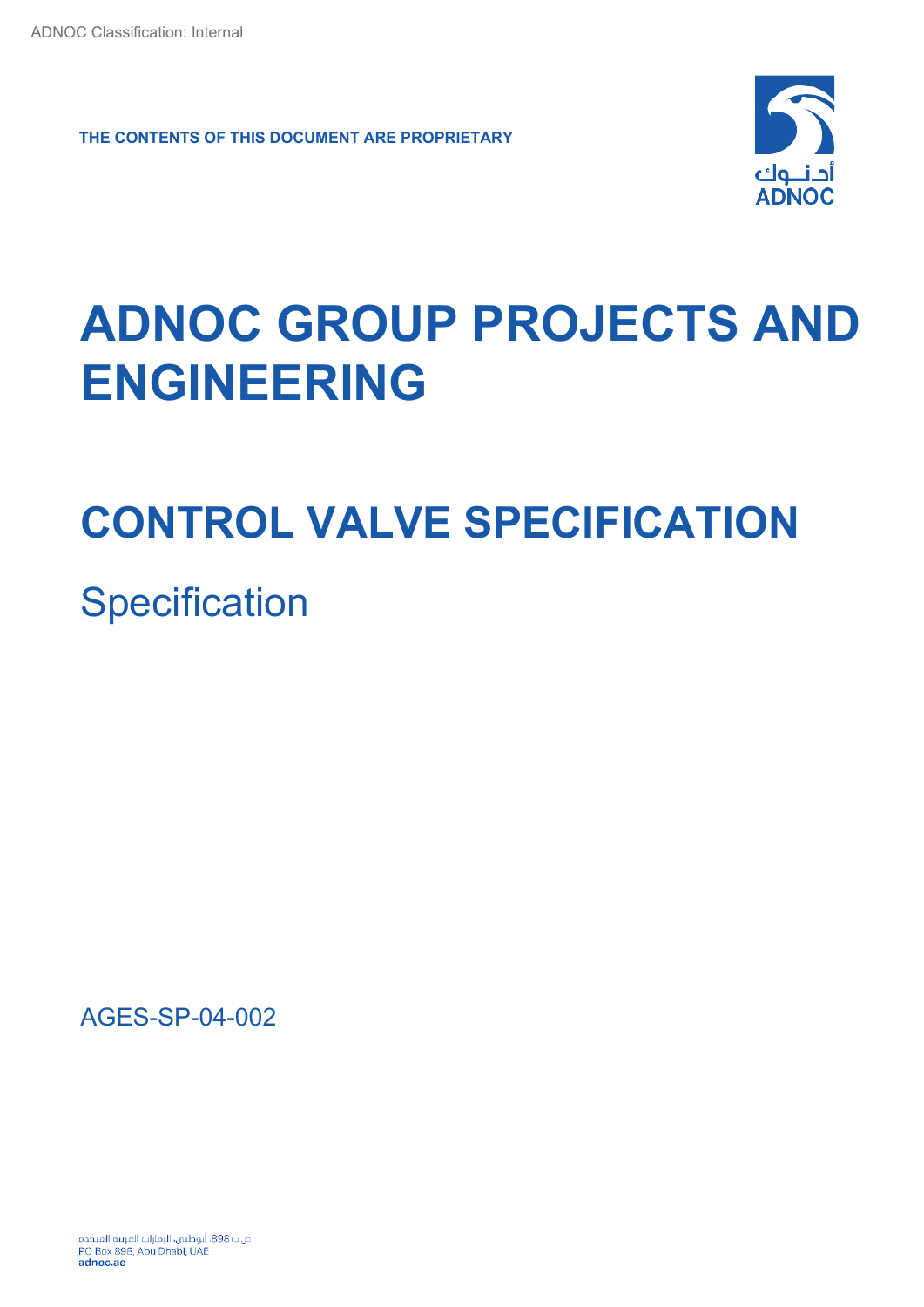ADNOC Classification: Internal

.<br>شركة بترول أبوظبي الوطنية<br>Abu Dhabi National Oil Company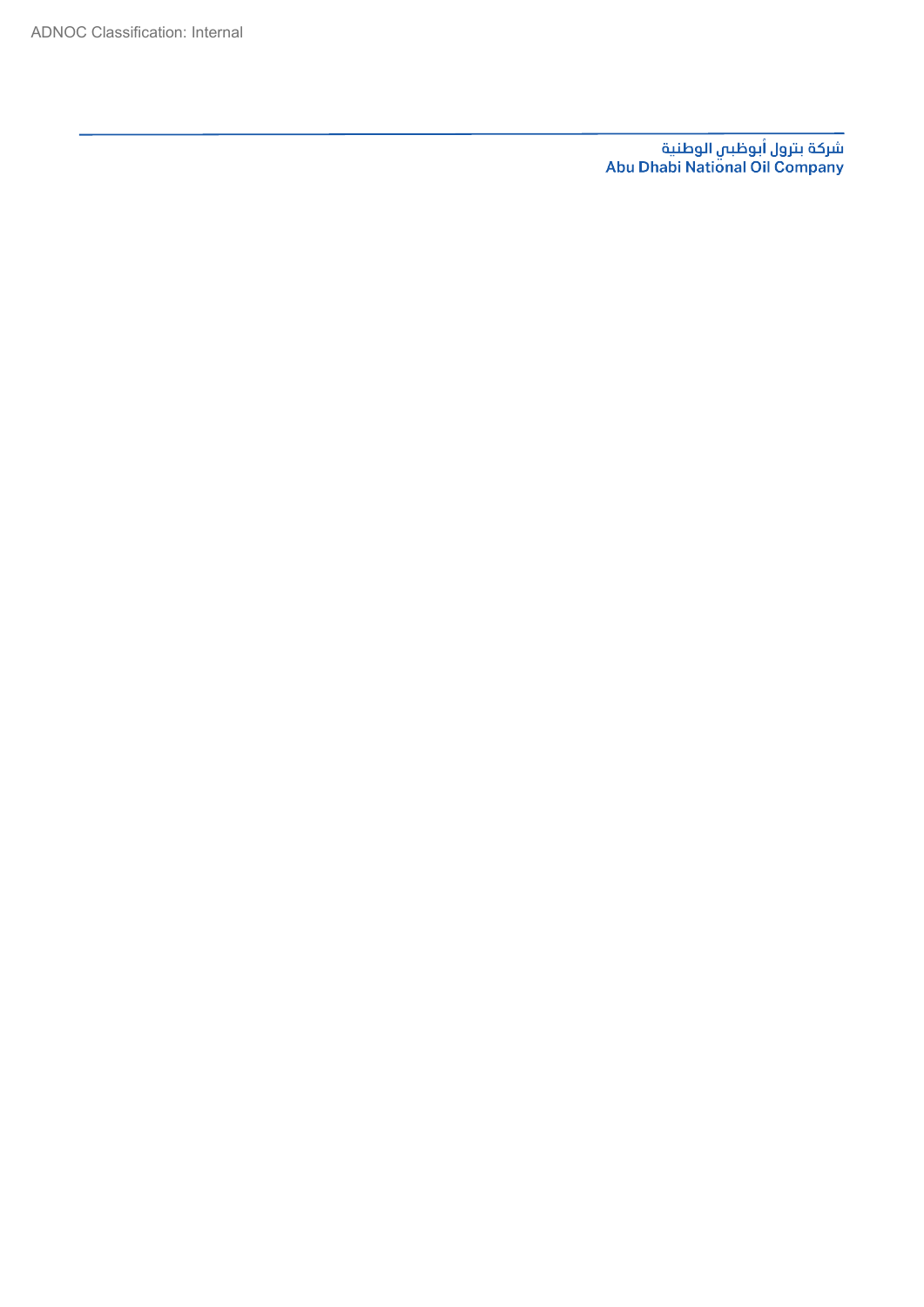

#### **GROUP PROJECTS & ENGINEERING / PT&CS DIRECTORATE**

| <b>CUSTODIAN</b> | Group Projects & Engineering / PT&CS                      |
|------------------|-----------------------------------------------------------|
| <b>ADNOC</b>     | Specification applicable to ADNOC & ADNOC Group Companies |

Group Projects & Engineering is the owner of this Specification and responsible for its custody, maintenance and periodic update.

In addition, Group Projects & Engineering is responsible for communication and distribution of any changes to this Specification and its version control.

This specification will be reviewed and updated in case of any changes affecting the activities described in this document.

ص بـ 898، أبوظبس، الإمارات العربية المتحدة<br>PO Box 898, Abu Dhabi, UAE adnoc.ae

شركة بترول أبوظبى الوطنية **Abu Dhabi National Oil Company**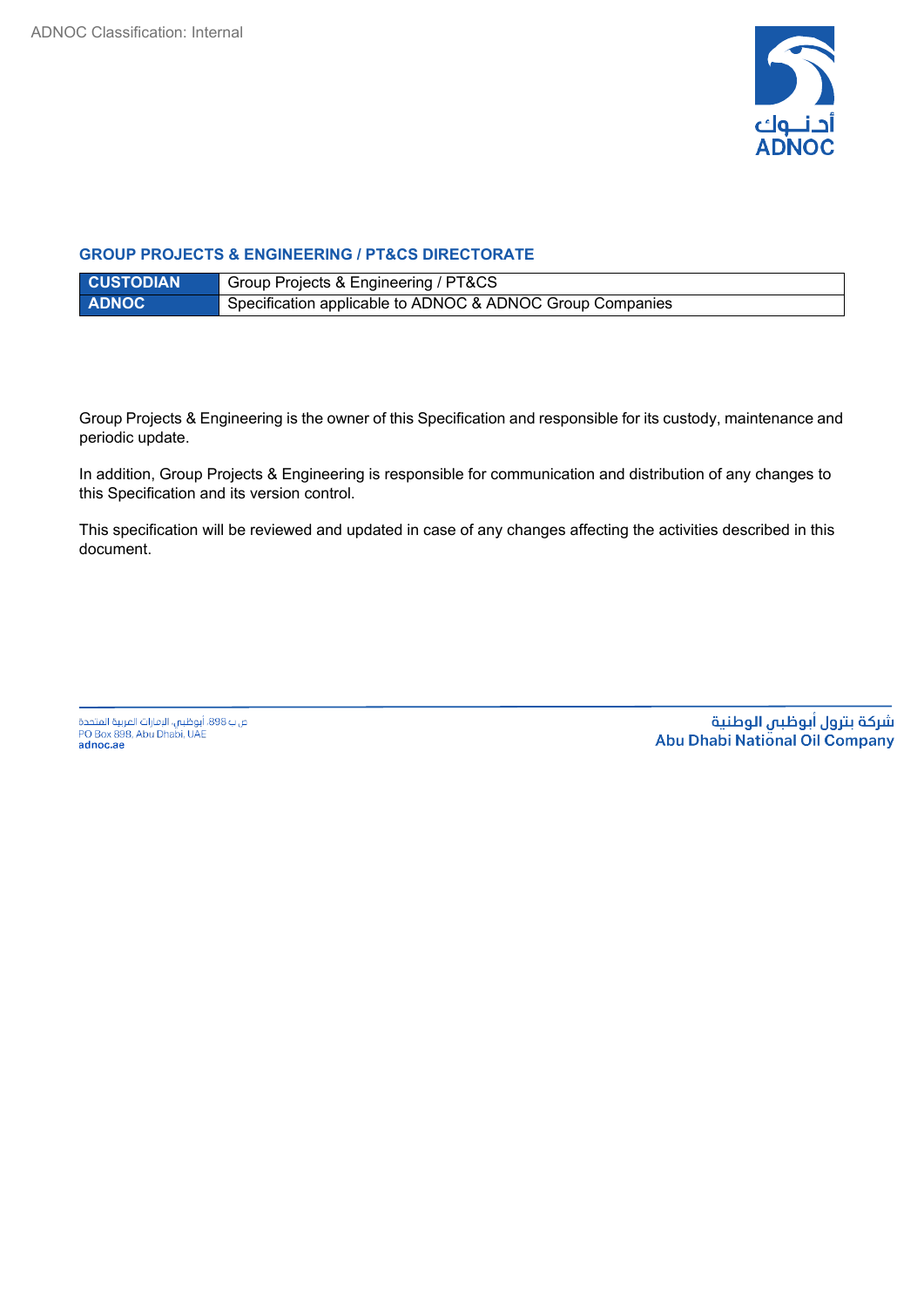

#### **INTER-RELATIONSHIPS AND STAKEHOLDERS**

- a) The following are inter-relationships for implementation of this Specification:
	- i. ADNOC Upstream and ADNOC Downstream Directorates and
	- ii. ADNOC Onshore, ADNOC Offshore, ADNOC Sour Gas, ADNOG Gas Processing. ADNOC LNG, ADNOC Refining, ADNOC Fertilisers, Borouge, Al Dhafra Petroleum, Al Yasat
- b) The following are stakeholders for the purpose of this Specification:

ADNOC PT&CS Directorate.

- c) This Specification has been approved by the ADNOC PT&CS is to be implemented by each ADNOC Group company included above subject to and in accordance with their Delegation of Authority and other governance-related processes in order to ensure compliance
- d) Each ADNOC Group company must establish/nominate a Technical Authority responsible for compliance with this Specification.

# **DEFINED TERMS / ABBREVIATIONS / REFERENCES**

"**ADNOC**" means Abu Dhabi National Oil Company.

"**ADNOC Group**" means ADNOC together with each company in which ADNOC, directly or indirectly, controls fifty percent (50%) or more of the share capital.

"**Approving Authority**" means the decision-making body or employee with the required authority to approve Policies & Procedures or any changes to it.

"**Business Line Directorates**" or "**BLD**" means a directorate of ADNOC which is responsible for one or more Group Companies reporting to, or operating within the same line of business as, such directorate.

"**Business Support Directorates and Functions**" or "**Non- BLD**" means all the ADNOC functions and the remaining directorates, which are not ADNOC Business Line Directorates.

"**CEO**" means chief executive officer.

"**Group Company**" means any company within the ADNOC Group other than ADNOC.

**"Specification"** means this Control Valve Specification.

# **CONTROLLED INTRANET COPY**

The intranet copy of this document located in the section under Group Policies on One ADNOC is the only controlled document. Copies or extracts of this document, which have been downloaded from the intranet, are uncontrolled copies and cannot be guaranteed to be the latest version.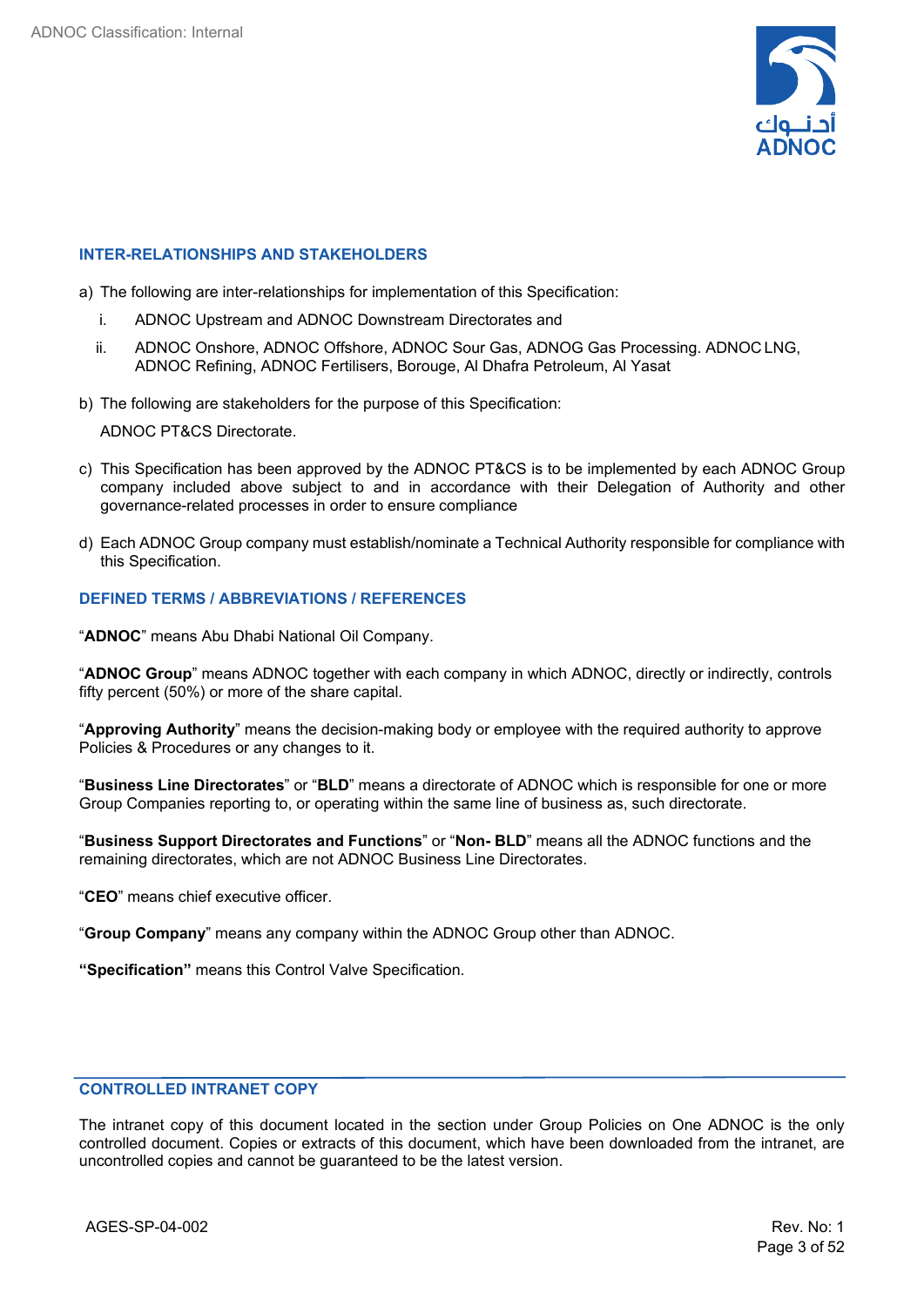

# **TABLE OF CONTENTS**

| 1.           |      |  |
|--------------|------|--|
| $\mathbf{2}$ |      |  |
| $\mathbf{3}$ |      |  |
|              |      |  |
| 4            |      |  |
|              | 4.1  |  |
|              | 4.2  |  |
| 5            |      |  |
|              | 5.1  |  |
|              | 5.2  |  |
| 6            |      |  |
| 7            |      |  |
| 8            |      |  |
| 9            |      |  |
|              |      |  |
| 10           |      |  |
|              |      |  |
|              |      |  |
|              |      |  |
|              |      |  |
|              |      |  |
|              |      |  |
|              | 10.7 |  |
|              |      |  |
|              |      |  |
| 11           |      |  |
| 12           |      |  |
| 13           |      |  |
|              |      |  |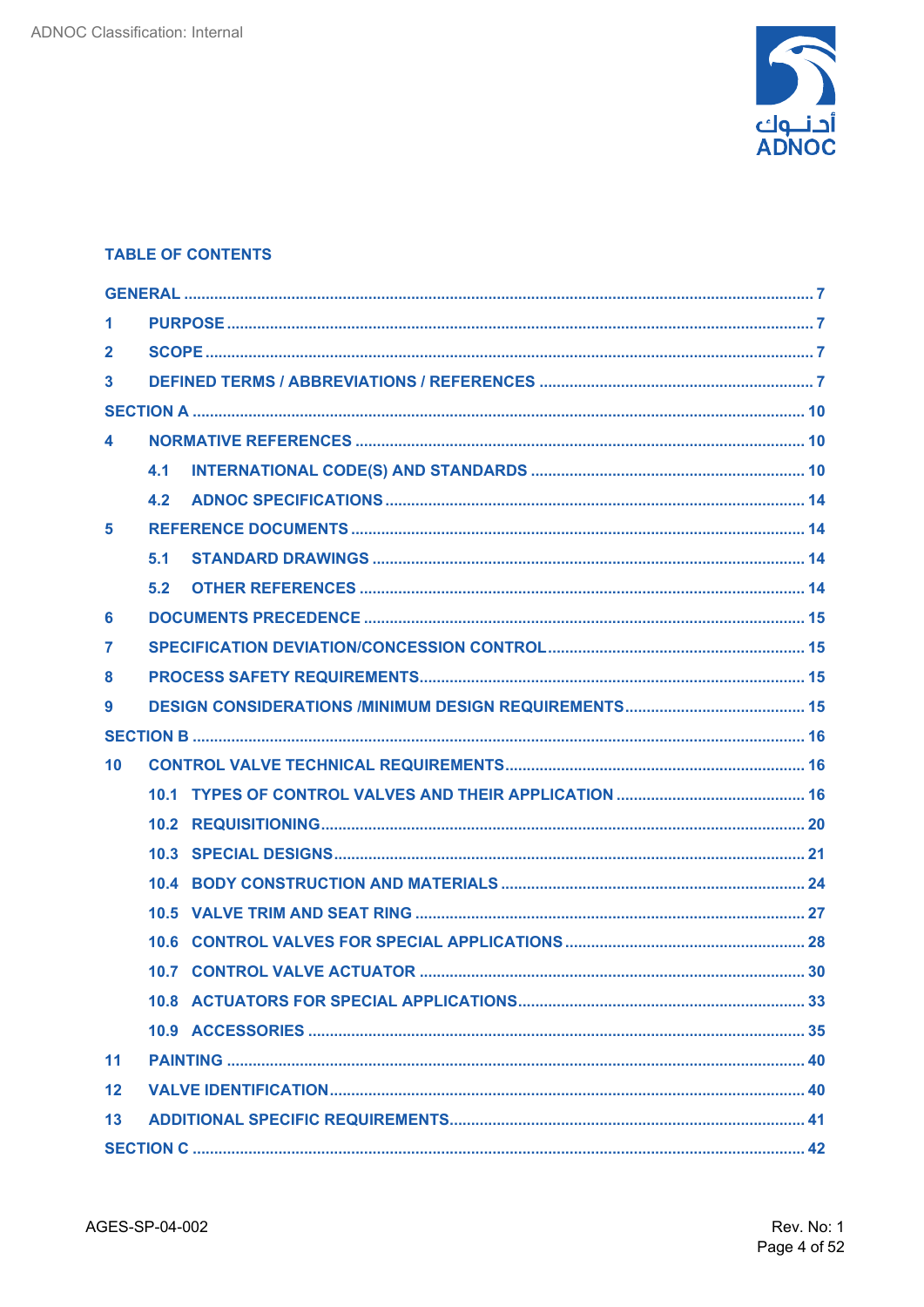

| 14 |      |
|----|------|
| 15 |      |
| 16 |      |
| 17 |      |
|    | 17.1 |
|    | 17.2 |
|    | 17.3 |
|    |      |
|    | 17.5 |
|    |      |
|    |      |
|    |      |
|    |      |
|    |      |
|    |      |
|    |      |
|    |      |
|    |      |
|    |      |
|    |      |
|    |      |
| 18 |      |
| 19 |      |
| 20 |      |
|    |      |
|    |      |
| 21 |      |
|    |      |
|    |      |
| 22 |      |
| 23 |      |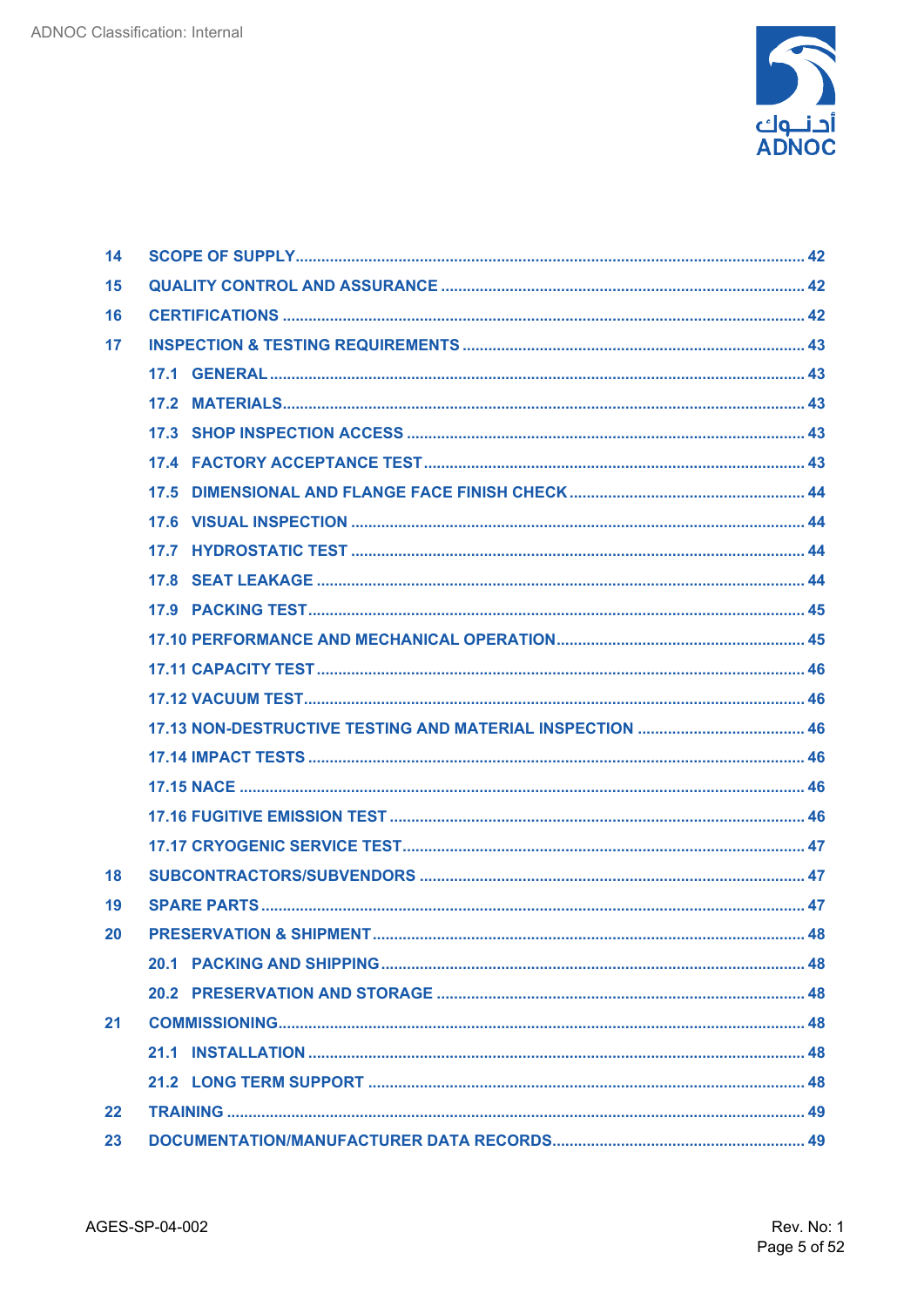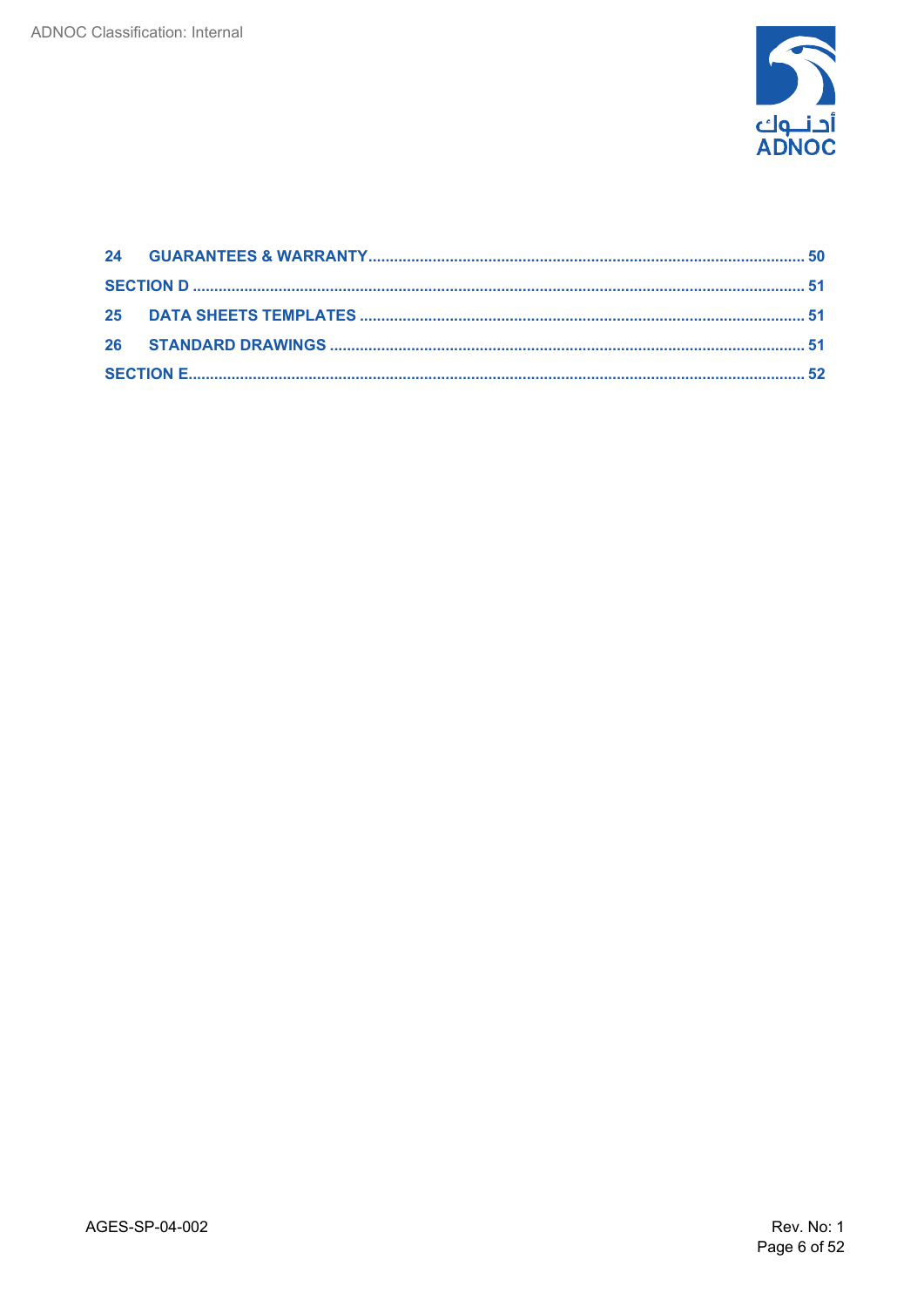

# <span id="page-7-0"></span>**GENERAL**

# <span id="page-7-1"></span>**1 PURPOSE**

This specification describes the methodology and requirements for selection and sizing of control valves and accessories for general and severe service.

The purpose of this specification is to ensure consistency in selection and sizing of control valves for all ADNOC group businesses and stakeholders and reduce duplication of effort by others in developing control valve specifications for different projects.

Unless otherwise stated in this specification control valves shall in general comply with the requirements of IEC 60534 (all parts). Where a requirement is not covered in IEC 60534 then reference can be made to the listed standards included in section [4.1.](#page-10-2)

# <span id="page-7-2"></span>**2 SCOPE**

This specification shall generally apply to:

- i. Control valves with pneumatic, electric and hydraulic actuators
- ii. Severe service valves<br>iii. Valve accessories
- Valve accessories

This specification provides the general requirements for control valves but shall be read in conjunction with the valve data sheets and purchase order requisition provided at the time of enquiry.

This specification excludes actuated on/off valves (ESD and EDP) and subsea control valves.

# <span id="page-7-3"></span>**3 DEFINED TERMS / ABBREVIATIONS / REFERENCES**

| <b>Abbreviations</b> |                                                       |  |
|----------------------|-------------------------------------------------------|--|
| Cv                   | Flow coefficient for sizing of a control valve        |  |
| <b>dBA</b>           | Decibel A-Weighted (Instrument Measured Sound Levels) |  |
| <b>DCS</b>           | <b>Distributed Control System</b>                     |  |
| <b>DCA</b>           | Design Change Authorization                           |  |
| DN.                  | Nominal Diameter (metric)                             |  |
| <b>EDP</b>           | <b>Emergency De-Pressurisation</b>                    |  |
| <b>EPC</b>           | <b>Engineering Procurement and Construction</b>       |  |
| <b>ESD</b>           | <b>Emergency Shutdown System</b>                      |  |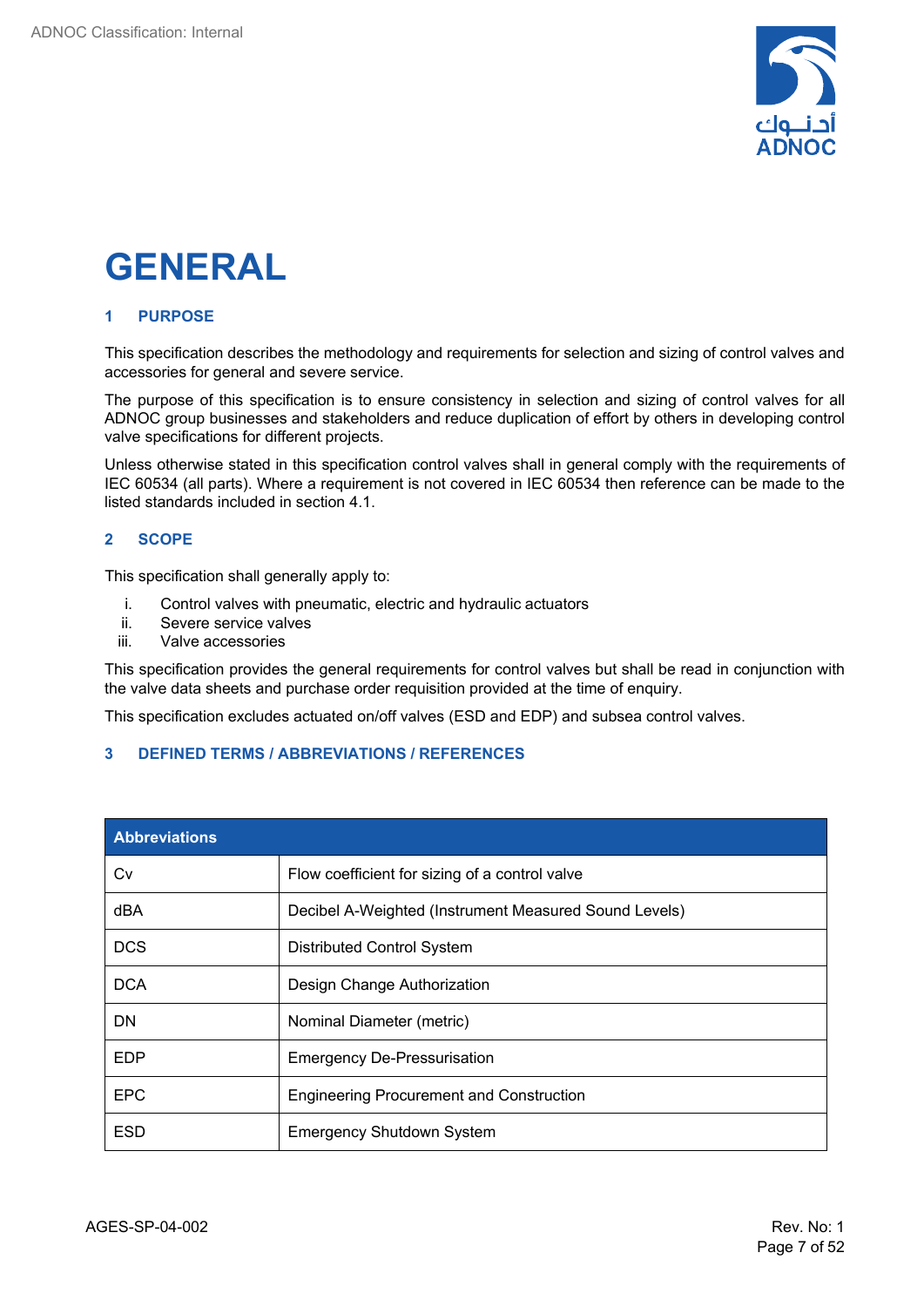

| <b>Abbreviations</b> |                                             |  |
|----------------------|---------------------------------------------|--|
| <b>FAT</b>           | <b>Factory Acceptance Test</b>              |  |
| <b>HART</b>          | Highway Addressable Remote Transducer       |  |
| <b>IAMS</b>          | Instrument Asset Management System          |  |
| <b>ICSS</b>          | Integrated Control and Safety System        |  |
| <b>IEC</b>           | International Electrotechnical Commission   |  |
| IP                   | Ingress Protection                          |  |
| <b>ITP</b>           | Inspection and Test plan                    |  |
| <b>LVDT</b>          | Linear Variable Differential Transformer    |  |
| <b>MOV</b>           | Motor Operated Valve                        |  |
| <b>NACE</b>          | National Association of Corrosion Engineers |  |
| <b>NDE</b>           | Non-Destructive Examination                 |  |
| <b>NPS</b>           | Nominal Pipe Size                           |  |
| <b>NPT</b>           | National Pipe Thread                        |  |
| <b>PCS</b>           | Process Control System                      |  |
| PMI                  | Positive Material Identification            |  |
| <b>RF</b>            | <b>Raised Face</b>                          |  |
| <b>RTJ</b>           | Ring Type Joint                             |  |
| <b>SAT</b>           | Site Acceptance Test                        |  |
| <b>SMART</b>         | Single Modular Auto-ranging Remote          |  |
| <b>TPI</b>           | Third Party Inspector                       |  |
| <b>TSO</b>           | <b>Tight Shut Off</b>                       |  |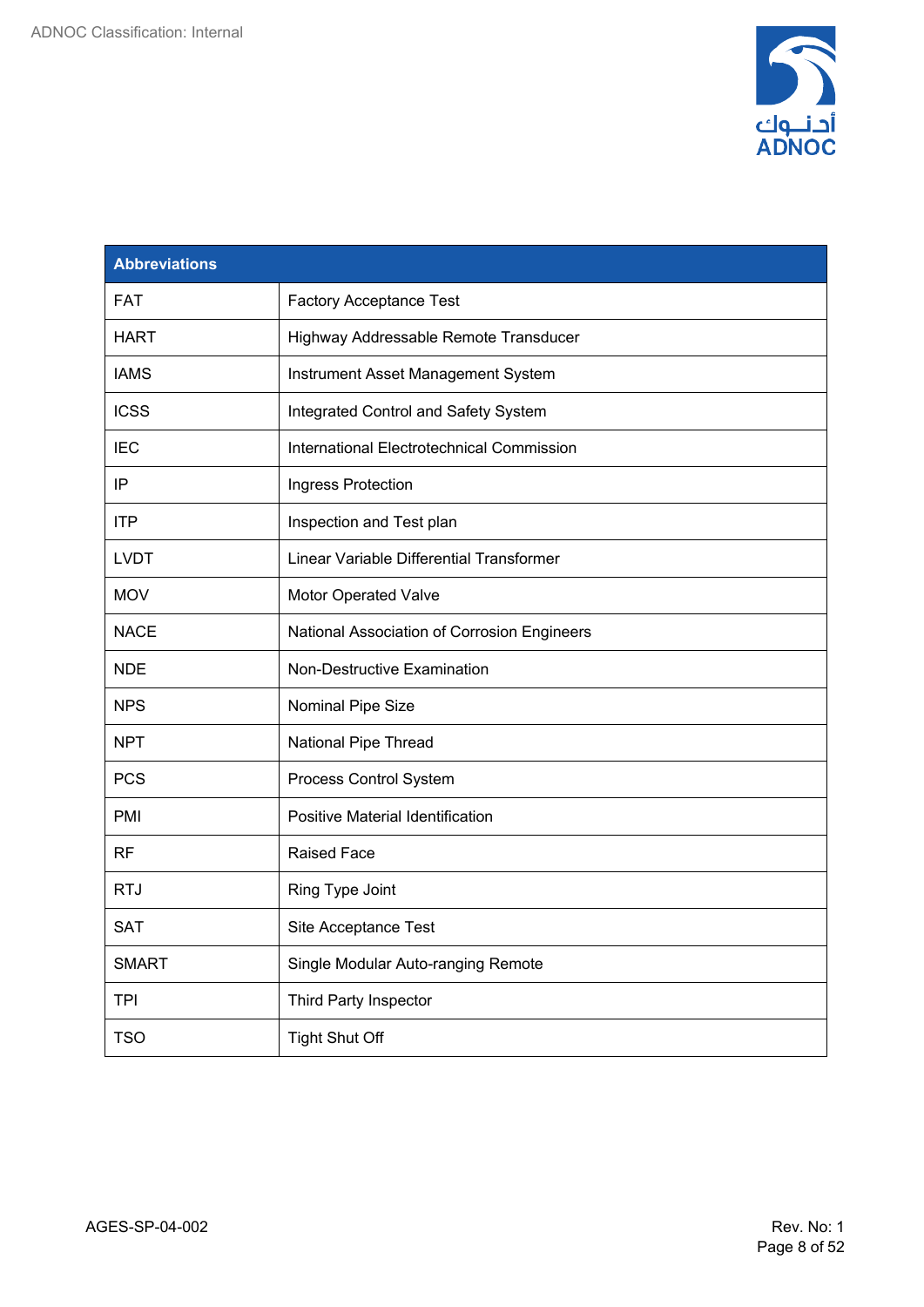

# **References**

ADNOC Group Companies Control Valve documents forming part of Control Valve Purchase Order shall be referred to for design and supply of equipment.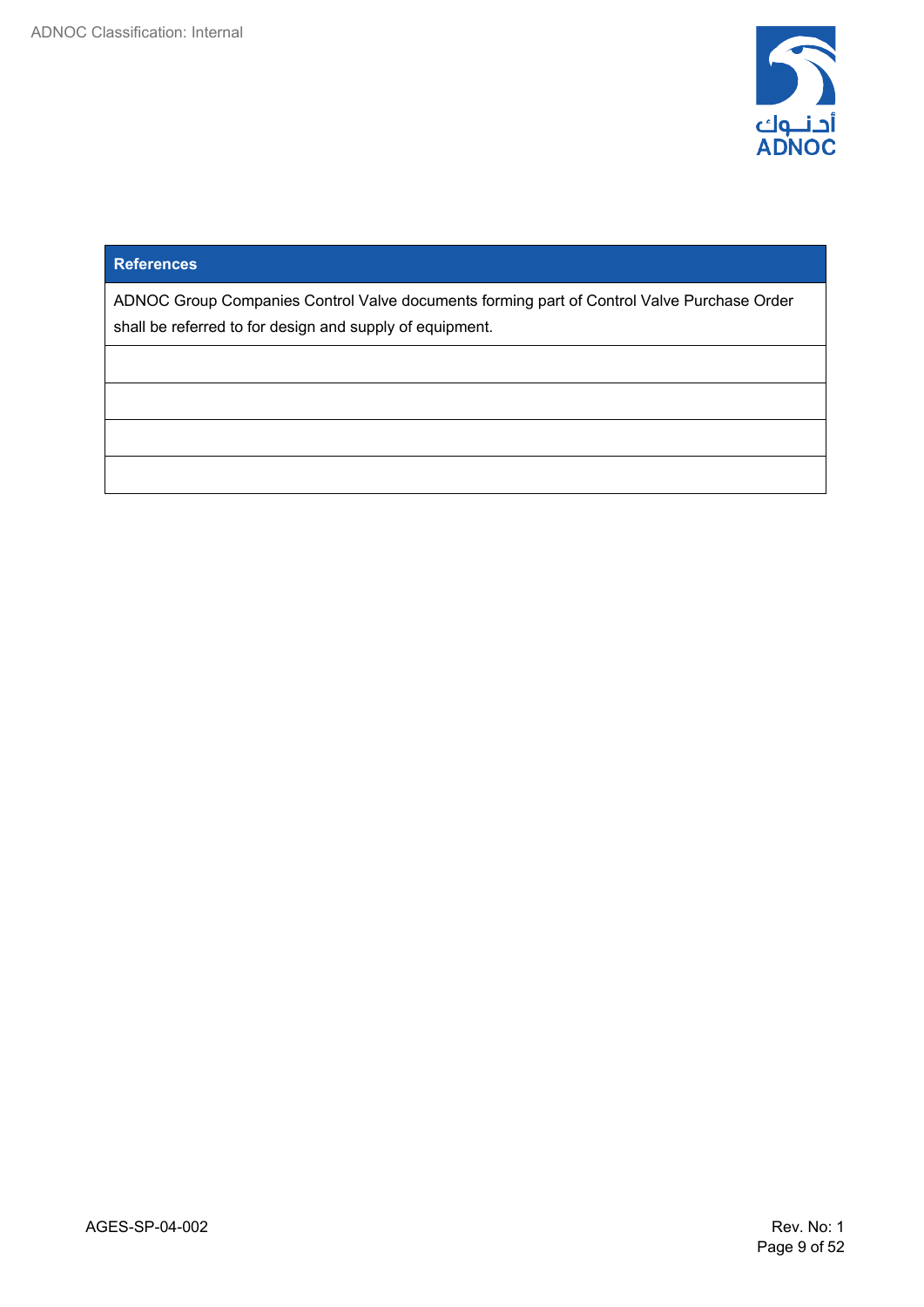

# <span id="page-10-0"></span>**SECTION A**

# <span id="page-10-1"></span>**4 NORMATIVE REFERENCES**

# <span id="page-10-2"></span>**4.1 International Code(s) and Standards**

The following codes and standards, to the extent specified herein, form a part of this specification. They have been rationalized to avoid duplication between the many regulatory organisations. When an edition date is not indicated for a code or standard, the latest edition in force at the time of VENDOR'S proposal submittal shall apply.

| <b>Standard</b>                                        | <b>Description</b>                                                                                                     |
|--------------------------------------------------------|------------------------------------------------------------------------------------------------------------------------|
| American Petroleum Institute (API)                     |                                                                                                                        |
| API STD 598                                            | Valve Inspection and Testing                                                                                           |
| API STD 599                                            | Metal Plug Valves-Flanged, Threaded and Welding Ends                                                                   |
| API STD 609                                            | Butterfly Valves: Double Flanged, Lug- and Wafer-Type                                                                  |
| API STD 622                                            | Type Testing of Process Valve Packing for Fugitive Emissions                                                           |
| API SPEC 6D                                            | Specification for Pipeline and Piping Valves                                                                           |
| <b>API RP 553</b>                                      | Refinery Valves and Accessories for Control and Safety<br><b>Instrumented Systems</b>                                  |
| <b>API RP 941</b>                                      | Steels for Hydrogen Service at Elevated Temperatures and<br>Pressures in Petroleum Refineries and Petrochemical Plants |
|                                                        |                                                                                                                        |
| <b>American Society of Mechanical Engineers (ASME)</b> |                                                                                                                        |
| <b>ASME B16.5</b>                                      | Pipe Flanges and Flanged Fittings NPS 1/2 through NPS 24<br>Metric/Inch Standard                                       |
| <b>ASME B16.10</b>                                     | Face-to-Face and End-to-End Dimensions of Valves                                                                       |
| <b>ASME B16.34</b>                                     | Valves - Flanged, Threaded and Welded End                                                                              |
| <b>ASME B16.47</b>                                     | Large Diameter Steel Flanges NPS 26 through NPS 60<br>Metric/Inch Standard                                             |
| <b>ASME B46.1</b>                                      | Surface Texture (Surface Roughness, Waviness and Lay)                                                                  |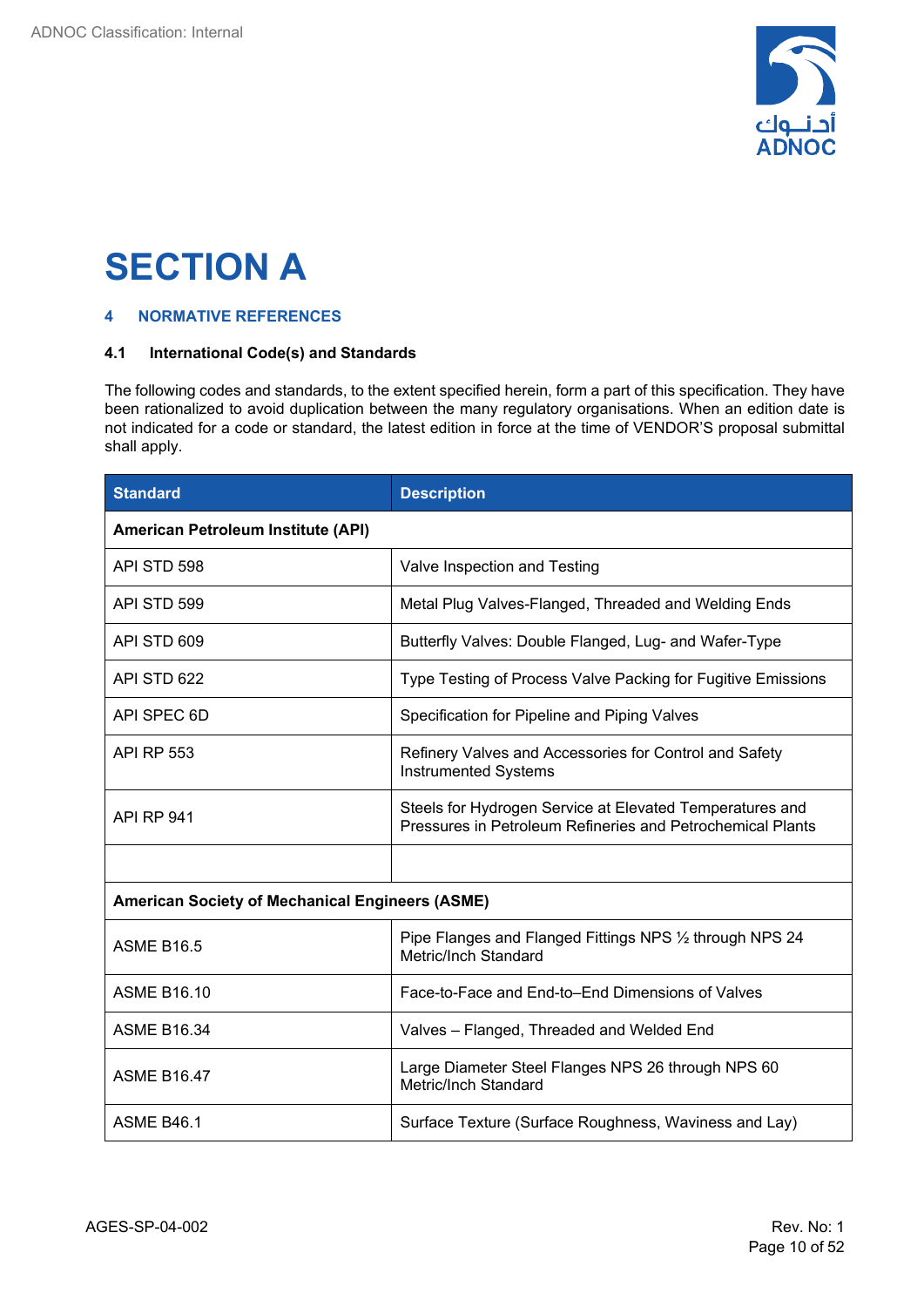

| <b>Standard</b>                                  | <b>Description</b>                                                                                                                                         |
|--------------------------------------------------|------------------------------------------------------------------------------------------------------------------------------------------------------------|
| <b>ASME Section VIII</b>                         | Boiler and Pressure Code, Div. I                                                                                                                           |
| <b>ASTM International</b>                        |                                                                                                                                                            |
| <b>ASTM G93</b>                                  | Standard Practice for Cleaning Methods and Cleanliness Levels<br>for Material and Equipment Used in Oxygen Enriched<br>Environments                        |
| <b>ASTM A240I240M</b>                            | Standard Specification for Chromium and Chromium Nickel<br>Stainless Steel Plate. Sheet. and Strip for Pressure Vessels and<br>for General Applications    |
| <b>ASTM A269/269M</b>                            | Standard Specification for Seamless and Welded Austenitic<br><b>Stainless Steel Tubing for General Service</b>                                             |
|                                                  |                                                                                                                                                            |
| <b>Fluid Control Institute (FCI)</b>             |                                                                                                                                                            |
| ANSI/FCI 70.2                                    | <b>Control Valve Seat Leakage</b>                                                                                                                          |
| ANSI/FCI 70.3                                    | Regulator Seat Leakage                                                                                                                                     |
|                                                  |                                                                                                                                                            |
| <b>International Society of Automation (ISA)</b> |                                                                                                                                                            |
| ANSI/ISA 75.01.01                                | Industrial-Process Control Valves - Part 2-1: Flow Capacity -<br>Sizing Equations for Fluid Flow under Installed Conditions                                |
| ANSI/ISA 75.02.01                                | <b>Control Valve Capacity Test Procedure</b>                                                                                                               |
| ANSI/ISA 75.05.01                                | <b>Control Valves Terminology</b>                                                                                                                          |
| ANSI/ISA 75.08.01                                | Face-to-Face Dimensions for Integral Flanged Globe Style<br>Control Valves Bodies (Classes 125, 150, 250, 300 and 600)                                     |
| ANSI/ISA 75.08.02                                | Face-to-Face Dimensions for Flanged and Flangeless Rotary<br>Control Valves (Classes 150, 300 and 600 and PN 10, PN 16, PN<br>25, PN 40, PN 63 and PN 100) |
| ANSI/ISA 75.08.06                                | Face-to-Face Dimensions for Flanged Globe-Style Control Valve<br>Bodies (Classes 900, 1500 and 2500)                                                       |
| ANSI/ISA 75.08.08                                | Face-to-Centerline Dimensions for Flanged Globe-Style Angle<br>Control Valve Bodies (Classes 150, 300 and 600)                                             |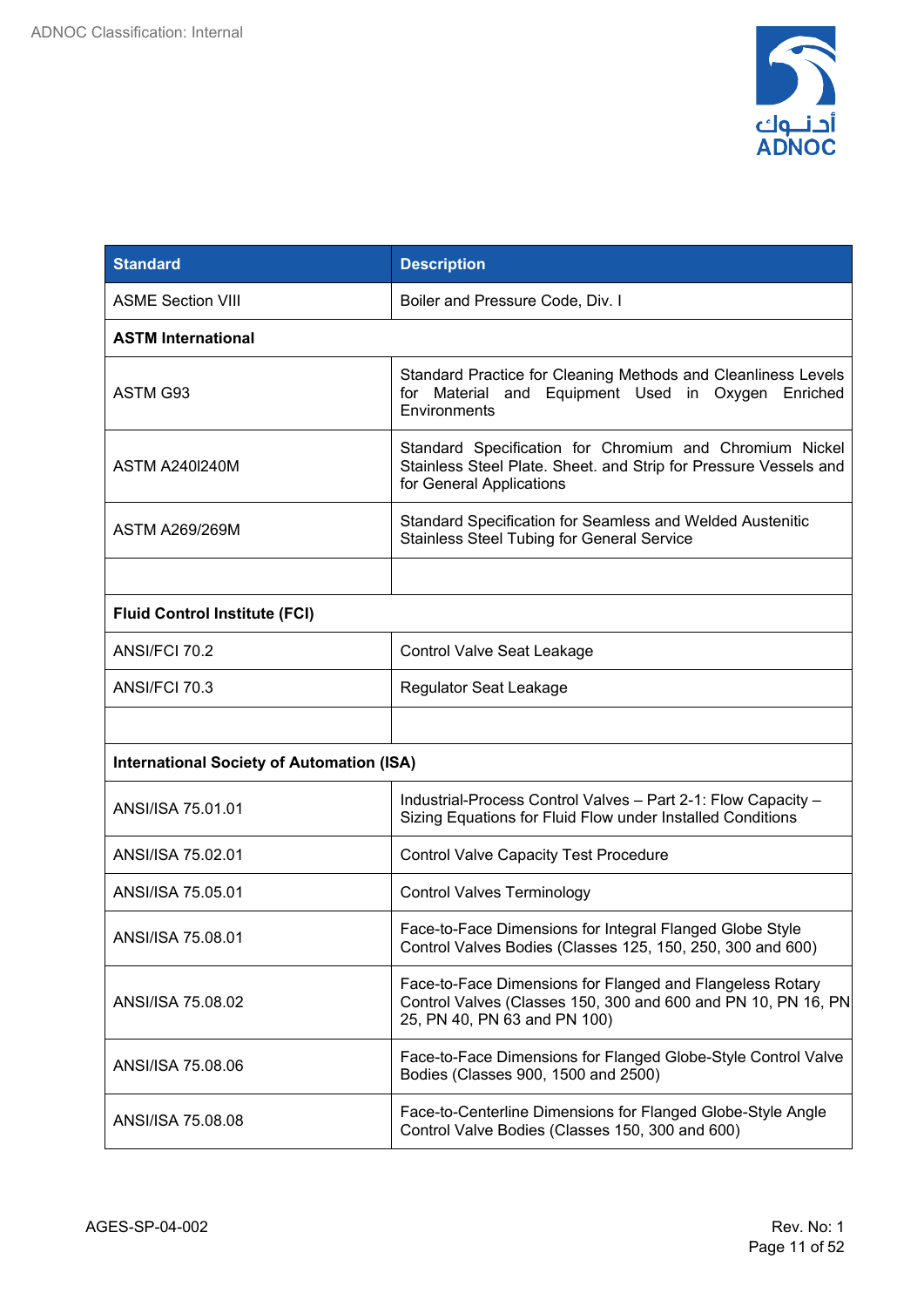

| <b>Standard</b>                                           | <b>Description</b>                                                                                                                                           |
|-----------------------------------------------------------|--------------------------------------------------------------------------------------------------------------------------------------------------------------|
| ANSI/ISA 75.11.01                                         | Inherent Flow Characteristics and Rangeability of Control Valves                                                                                             |
| ANSI/ISA 75.19.01                                         | <b>Hydrostatic Testing of Control Valves</b>                                                                                                                 |
| <b>ANSI/ISA 75.17</b>                                     | Control Valve Aerodynamic Noise Prediction                                                                                                                   |
| <b>ISA-RP75-23</b>                                        | <b>Consideration for Evaluating Control Valve Cavitation</b>                                                                                                 |
|                                                           |                                                                                                                                                              |
| <b>National Association of Corrosion Engineers (NACE)</b> |                                                                                                                                                              |
| ANSI/ NACE MR 0175/ISO 15156                              | Petroleum and Natural Gas Industries – Materials for use in H2S-<br>containing environments in Oil and Gas Production                                        |
| ANSI/NACE MR0103/ISO 17945                                | Metallic Materials resistant to Sulfide Stress Cracking in corrosive<br>petroleum refining environments                                                      |
| NACE TM0177                                               | Laboratory Testing of metals for resistance to sulfide stress<br>cracking and stress corrosion cracking in H2S environments                                  |
|                                                           |                                                                                                                                                              |
|                                                           | Manufacturer's Standardization Society of Valve and Fittings Industry (MSS)                                                                                  |
| <b>ANSI/MSS SP-55</b>                                     | Quality Standard for Steel Castings for Valves, Flanges, Fittings<br>and Other Piping Components - Visual Method for Evaluation of<br>Surface Irregularities |
|                                                           |                                                                                                                                                              |
| <b>International Electrotechnical Commission (IEC)</b>    |                                                                                                                                                              |
| IEC 60079-0                                               | Explosive atmospheres - Part 0: Equipment - General<br>Requirements                                                                                          |
| IEC 60079-1                                               | Electrical Apparatus for Explosive Atmospheres Part 1:<br>Equipment protection by Flameproof Enclosures "d"                                                  |
| IEC 60079-7                                               | Electrical Apparatus for Explosive Atmospheres Part 7:<br>Equipment protection by Increased Safety "e"                                                       |
| IEC 60079-11                                              | Explosive atmospheres. Explosive Atmospheres Part 11<br>Equipment protection by Intrinsic Safety "i"                                                         |
| IEC 60529                                                 | Degrees of Protection Provided by Enclosures (IP Code)                                                                                                       |
| IEC 60534 (All parts)                                     | Industrial-process control valves                                                                                                                            |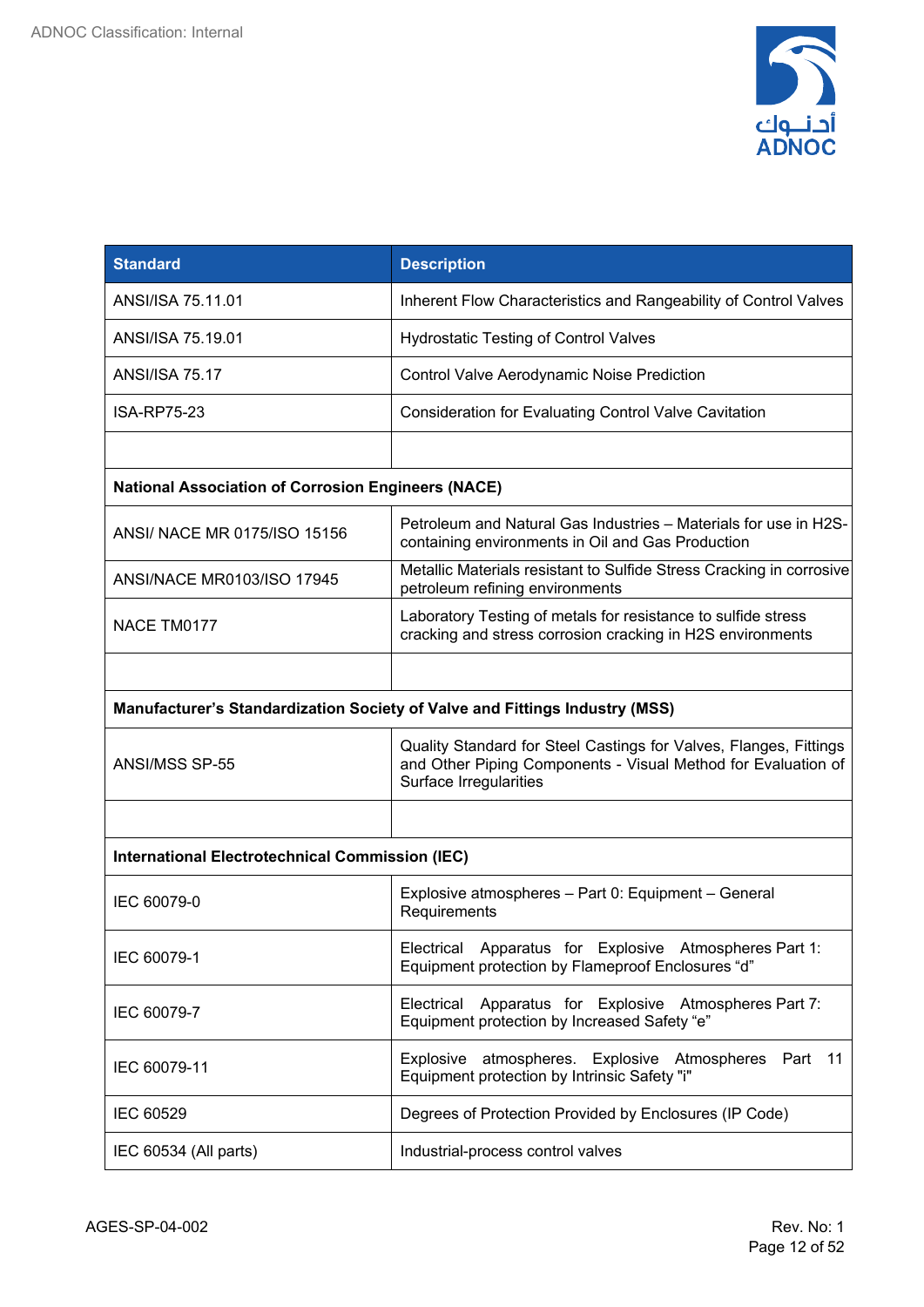

| <b>Standard</b>                                                | <b>Description</b>                                                                                                                                                                   |
|----------------------------------------------------------------|--------------------------------------------------------------------------------------------------------------------------------------------------------------------------------------|
| IEC 60947-5-2                                                  | Low-voltage switchgear and controlgear - Control circuit devices<br>and switching elements - Proximity switches                                                                      |
| IEC 61000 (All parts)                                          | Electromagnetic compatibility (EMC)                                                                                                                                                  |
|                                                                |                                                                                                                                                                                      |
| <b>European Committee for Electrotechnical Standardization</b> |                                                                                                                                                                                      |
| <b>CENELEC EN 60947-5-6</b>                                    | Low-Voltage Switchgear and Control gear Part 5-6: Control<br>Circuit Devices and Switching Elements DC Interface for<br>Proximity Sensors and Switching Amplifiers (NAMUR)           |
| EN 10204                                                       | Metallic Products - Types of inspection documents                                                                                                                                    |
|                                                                |                                                                                                                                                                                      |
| International Organization for Standardization (ISO)           |                                                                                                                                                                                      |
| <b>ISO 9001</b>                                                | Quality Management Systems - Requirements.                                                                                                                                           |
| ISO 19011                                                      | <b>Guidelines for Auditing Management Systems</b>                                                                                                                                    |
| ISO 15848-1                                                    | Industrial valves Measurement, test and qualification procedures<br>for fugitive emissions Part 1: Classification system and<br>qualification procedures for type testing of valves. |
| ISO 15848-2                                                    | Industrial valves Measurement, test and qualification procedures<br>for fugitive emissions Part 1: Classification system and<br>qualification procedures for type testing of valves. |
| <b>ISO 14313</b>                                               | Petroleum and Natural Gas Industries - Pipeline Transportation<br>Systems - Pipeline Valves.                                                                                         |
| ISO 28921-1/2                                                  | Isolating Valves for Low-Temperature Applications.                                                                                                                                   |
| <b>ISO 27895</b>                                               | Vacuum Technology Valves Leak Test                                                                                                                                                   |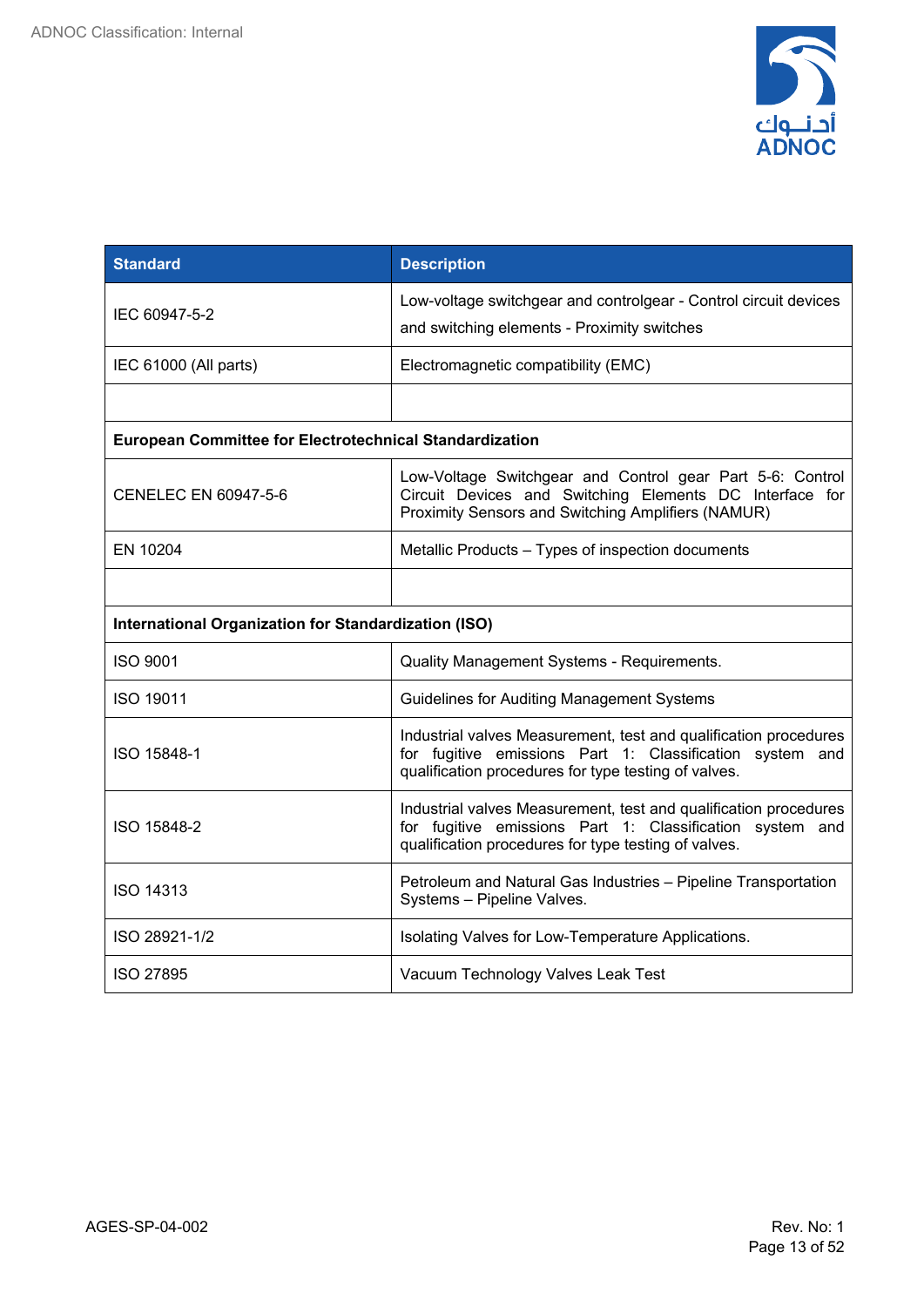

# <span id="page-14-0"></span>**4.2 ADNOC Specifications**

| <b>Document Number</b> | <b>Title</b>                                                     |
|------------------------|------------------------------------------------------------------|
| AGES-SP-04-005         | Shutdown<br>Valve<br>On/Off<br>and<br>Emergency<br>Specification |
| AGES-SP-04-001         | Process Control System Specification                             |
| AGES-SP-09-002         | Piping Material Specification Index                              |
| AGES-SP-09-003         | Piping & Pipeline Valves Specification                           |

# <span id="page-14-1"></span>**5 REFERENCE DOCUMENTS**

# <span id="page-14-2"></span>**5.1 Standard Drawings**

Valve Data Sheet IEC 60534-7 Control Valve Data Sheet

# <span id="page-14-3"></span>**5.2 Other References**

Not Applicable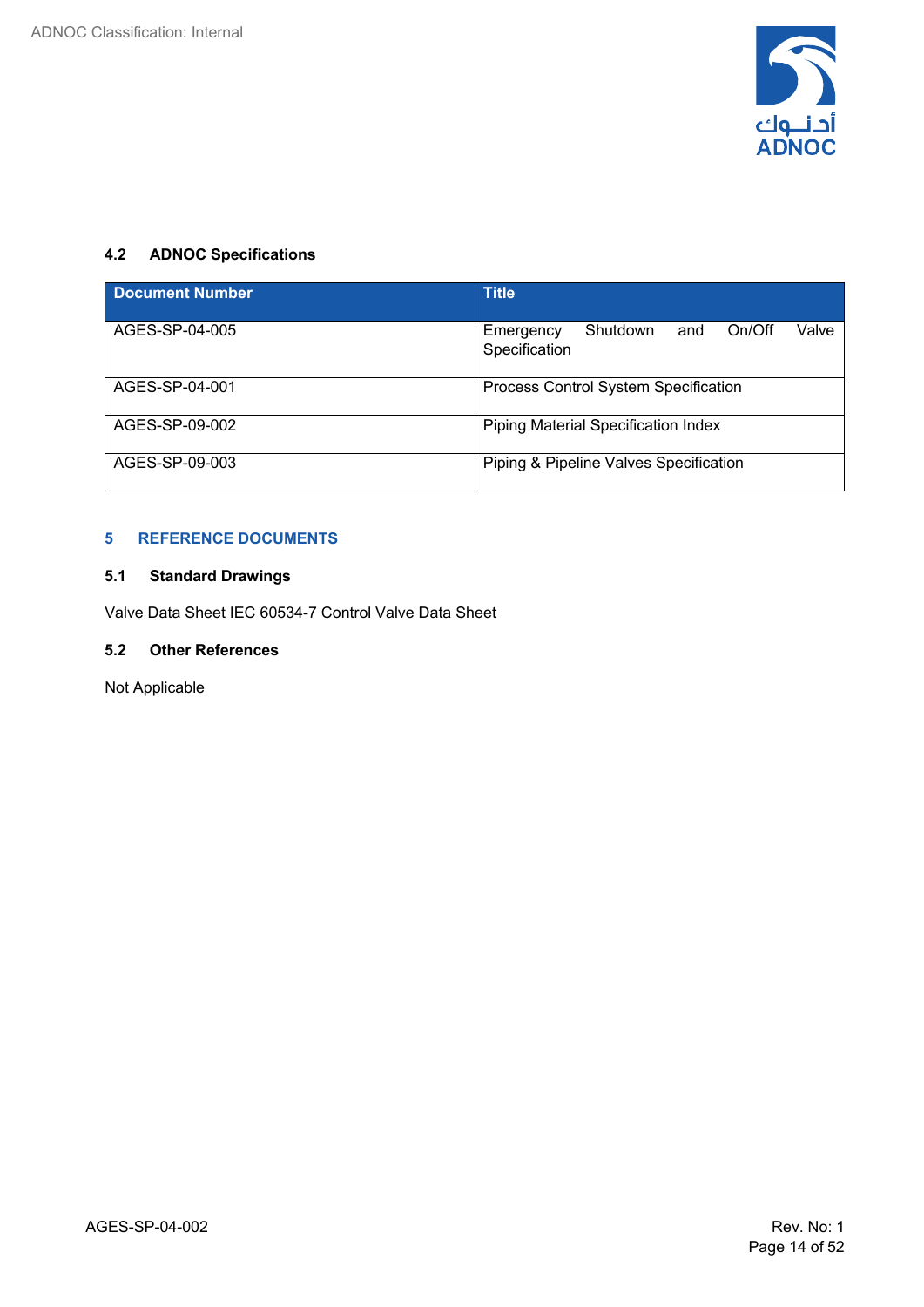

# <span id="page-15-0"></span>**6 DOCUMENTS PRECEDENCE**

The Codes and Standards referred to in this specification shall, unless stated otherwise, be the latest approved issue at the time of Purchase Order placement.

It shall be the VENDOR'S and CONTRACTORS'S responsibility to be, or to become, knowledgeable of the requirements of the referenced Codes and Standards.

The VENDOR/CONTRACTOR shall notify the COMPANY of any apparent conflict between this specification, the related data sheets, the Codes and Standards and any other specifications noted herein.

Resolution and/or interpretation precedence shall be obtained from the COMPANY in writing before proceeding with the design/manufacture.

In case of conflict, the order of document precedence shall be:

- 1. UAE Statutory requirements 2. ADNOC Codes of Practice
	- 3. Equipment datasheets and drawings
	- 4. Project Specifications and standard drawings
	- 5. Company Specifications
	- 6. National/International Standards

# <span id="page-15-1"></span>**7 SPECIFICATION DEVIATION/CONCESSION CONTROL**

Deviations from this specification are only acceptable where the VENDOR has listed in his quotation the requirements he cannot, or does not wish to comply with, and COMPANY/CONTRACTOR has accepted in writing the deviations before the order is placed.

In the absence of a list of deviations, it will be assumed that the VENDOR complies fully with this specification.

Any technical deviations to the Purchase Order and its attachments including, but not limited to, the Data Sheets and Narrative Specifications shall be sought by the VENDOR only through Concession Request Format. Concession requests require CONTRACTOR'S and COMPANY'S review/approval, prior to the proposed technical changes being implemented. Technical changes implemented prior to COMPANY approval are subject to rejection.

# <span id="page-15-2"></span>**8 PROCESS SAFETY REQUIREMENTS**

| SR.<br>No. | <b>Description</b>                                              |
|------------|-----------------------------------------------------------------|
|            | Failure action of control valves shall be reviewed during HAZOP |

# <span id="page-15-3"></span>**9 DESIGN CONSIDERATIONS /MINIMUM DESIGN REQUIREMENTS**

# **9.1.1 Design Basis**

Control valves shall have a design life of 30 years and be suitable for continuous service in the environment specified.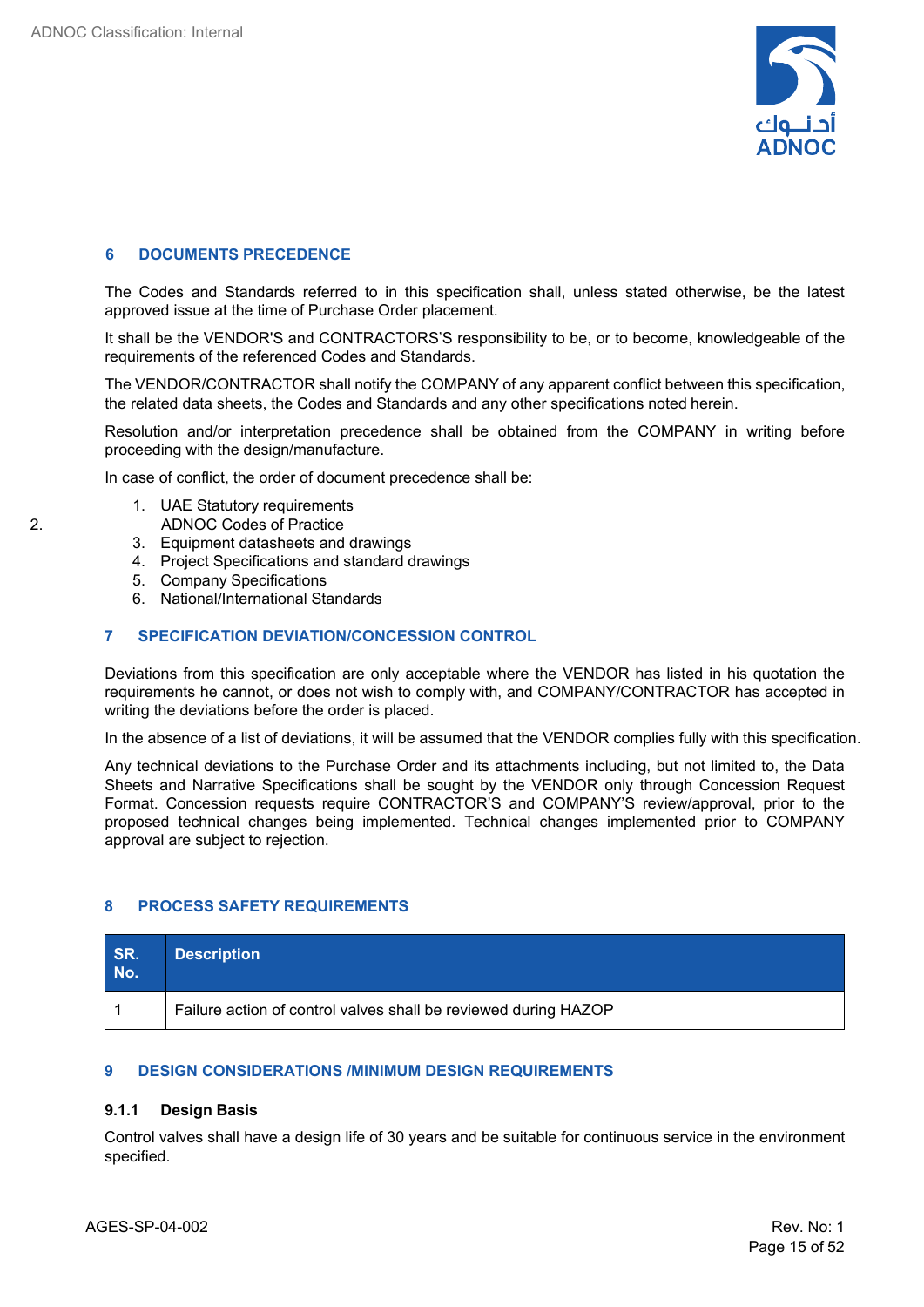

# <span id="page-16-0"></span>**SECTION B**

# <span id="page-16-1"></span>**10 CONTROL VALVE TECHNICAL REQUIREMENTS**

# <span id="page-16-2"></span>**10.1 Types of Control Valves and their application**

#### **10.1.1 General**

Unless otherwise specified in the instrument data sheets or dictated by its application, the selection of valve type should be in the following order of preference:

- 1. Globe valve (linear motion) or rotary valve (eccentric plug or segmented ball)
- 1. Ball valve
- 2. Butterfly valve
- 3. Other types

The total life cycle cost including reliability factors will be considered in comparative evaluation of bids but will not be quantified. Data should include:

- a. Failure rate for each Failure Mode
- b. Repair time
- c. Cost of spares for the given failure mode
- d. Logistics data

As these factors are not fully quantifiable at time of purchase, their influence on purchasing decisions shall remain the responsibility of the evaluating engineer(s).

Predictive maintenance will be utilized to optimise and reduce operating costs.

All control valve bodies for Hydrocarbon or other critical services shall have flange or hub connections at both ends unless it is required to weld the valve into the process pipe. Flangeless bodies shall not be used in these services.

Flanges for Hydrocarbon or critical services shall be integrally cast type. No slip-on, weld-on flanges or wafer type valves shall be permitted in these services.

The materials and rating of a control valve shall be in accordance with the piping class for all sizes. All identification and/or instruction plates on the valve, actuator and accessories shall be of stainless steel and be attached with screws or rivets.

Cadmium plating or galvanizing shall not be used for any component of the control valve assembly or its accessories.

#### **10.1.2 Sizing**

The Cv value shall be calculated in accordance with IEC 60534-2-1 Industrial-Process Control Valves – Part 2-1: Flow- Capacity Sizing Equations for Fluid Flow under Installed Conditions. Calculation based on ISA 75.01.01 Part 2-1 is also acceptable.

Control valves shall be sized for a minimum fully open capacity of 110% of maximum flow. The selected valve shall normally be less than 90% open for maximum flow and more than 10% open at minimum flow, or shall be within the VENDOR'S minimum throttling Cv recommendation.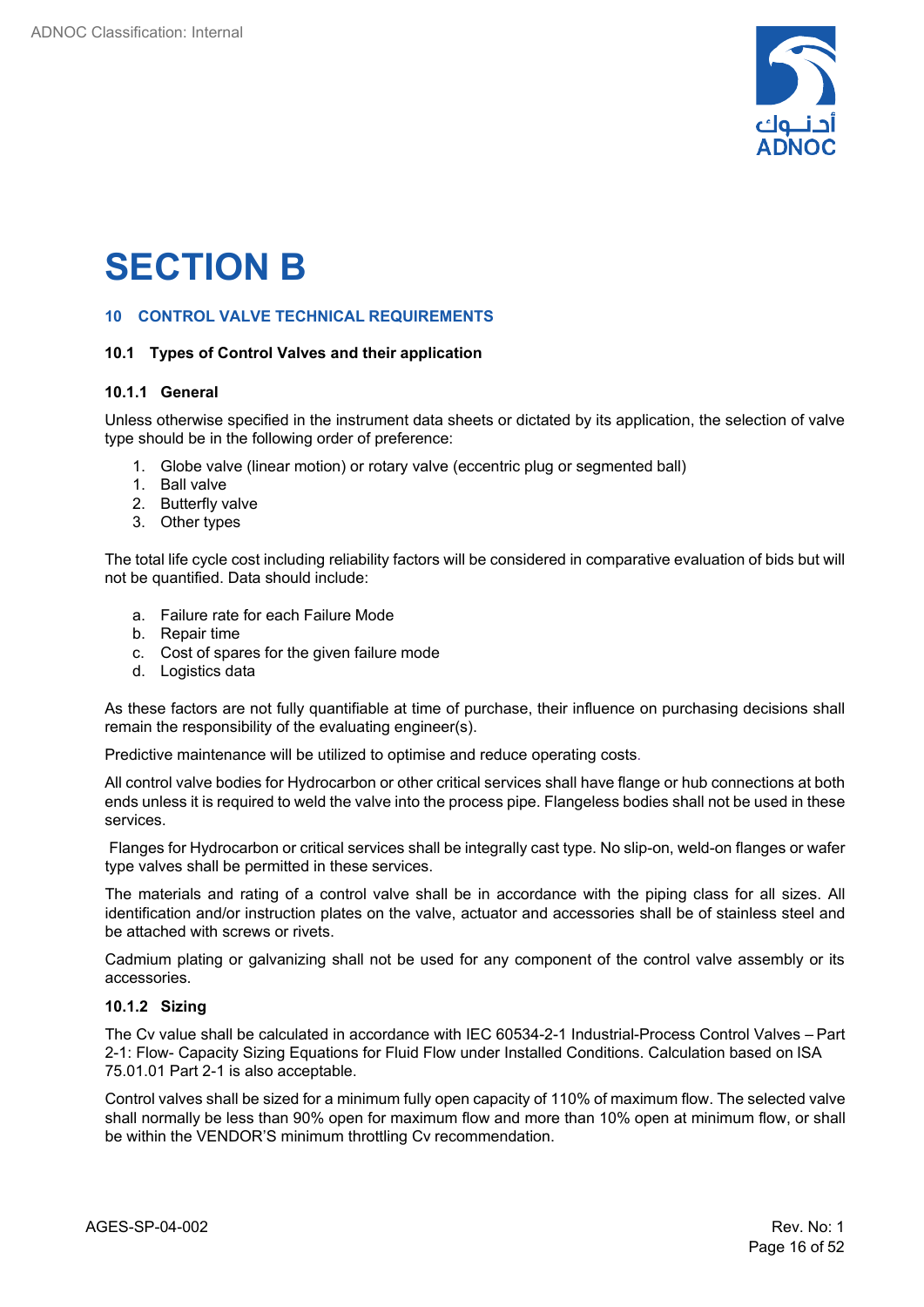

Butterfly valves shall be sized for a maximum flow at 60° angular opening, except for a characterized vane valve (such as the "Fishtail") which may be sized at 90° angular opening. Three-way valves shall be sized to pass maximum flow through either port with minimum available pressure drop through the same port.

#### **10.1.3 Noise**

The noise level is defined in IEC 60534-7 as the sound pressure level outside the pipe, typically 1m downstream of the valve or expander and 1m from the pipe wall.

The limit for noise generated by control valves shall be 85dBA or less, as measured at 1 meter from the valve for any flow condition.

The valve VENDOR shall calculate the noise levels in accordance with IEC 60534-8-3 and IEC 60534-8-4 based on the specified downstream pipe material, wall thickness and type and thickness of insulation.

The noise levels shall be calculated at different flow rates (including minimum, normal, maximum flow rates as well as start-up and shut-down) to determine the worst-case conditions. Where the valve differential pressure changes significantly with flow-rate, a noise calculation shall be made at the rate at which the product of mass flow and differential pressure is maximum.

The valve VENDOR may propose an alternative to IEC 60534-8-3 and IEC 60534-8-4 for calculation of the noise levels; subject to approval by COMPANY.

If the calculated noise level of a standard control valve exceeds the allowable limit, a control valve with special low-noise internals (such as velocity control trim) should be selected. If, for technical (process conditions prevent) or economic reasons, low noise valves are not practical, acoustic containment techniques such as diffuser or silencer may be applied if approved by COMPANY (Note: no other methods shall be considered):

Where noise attenuation is achieved in contaminated of potentially contaminated streams by using valves or diffusers with small flow passages, strainers shall be used to avoid plugging these passages. In these cases, provision shall be included for cleaning the strainers.

For control valves with calculated noise levels higher than the allowed limit, the VENDOR should quote on a standard version valve and a low noise valve. Both calculated noise levels shall be stated in the quotation.

Noise prediction calculation and testing shall be in accordance with IEC 60534-8-3.

Control valve operation above 100 dBA for any time period shall be avoided. For valves in infrequent intermittent service/events (EDP or flaring) higher noise levels may be tolerated if accepted by COMPANY.

In extreme noise conditions VENDOR shall provide technical recommendations to COMPANY.

#### **10.1.4 Control Valve Characteristics**

The required control valve characteristic may be obtained through a characterized trim.

Two main characteristics are commonly applied, linear and equal percentage. There are different guidelines and different rules of thumb that can be used for selecting valve characteristics.

If the total process gain is more or less constant (does not change much with flow) linear valve trim should be used. An equal percentage control valve should be used when the pressure differential across the valve decreases with increases in flow rate. Also, equal percentage control valves should be used in control loops of which the process gain decreases with increases in flow rate.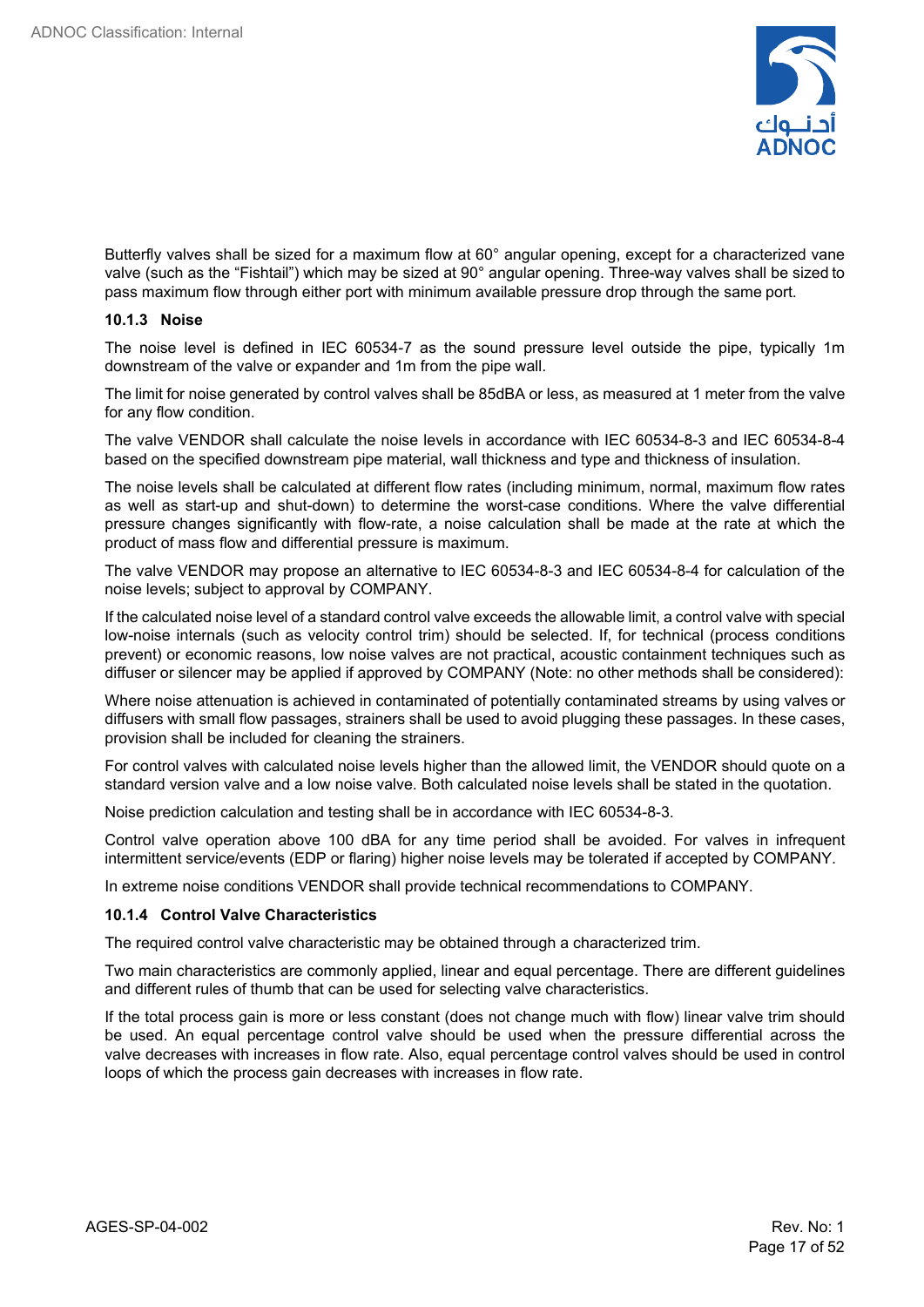

Valve Characteristic selection guide.

| <b>Service</b>         | Valve (Δp max/Δp min) Under<br>2:1 | Valve (Δp max/Δp min) Over 2:1<br>but Under 5:1 |
|------------------------|------------------------------------|-------------------------------------------------|
| <b>Flow</b>            | Linear                             | Equal Percentage                                |
| Level                  | Linear                             | Equal Percentage                                |
| <b>Gas Pressure</b>    | Linear                             | Equal Percentage                                |
| <b>Liquid Pressure</b> | Equal Percentage                   | Equal Percentage                                |
| Temperature            | Equal Percentage                   | Equal Percentage                                |

Due to the unavailability of an equal percentage characteristic for the miniature type of control valve, these types of control valves may have a linear characteristic in all cases.

Unless specified for special applications, quick opening valves shall be avoided. A quick opening valve produces a large increase in flow for a small initial change in valve travel.

# <span id="page-18-0"></span>**10.1.5 Globe Valves**

Globe valves to IEC 60534-1 (linear motion, rotary/eccentric plug or rotary/segmented ball) shall be used for general service applications.

Cage guided globe valves and balanced type valves, exception of double seated globe valves, shall not be used on services with a tendency towards coking.

Cage guided globe valves shall not be used for fluids that contain solid particles.

Cage trim globe valves should be considered for severe service applications where anti-cavitation or noise reduction properties are required.

Throttling globe valves with Metal-Metal seating can achieve Class V or Class VI shutoff (as per IEC 60534- 4). Requirements for shut-off tighter than Class IV shall be given special consideration and review of the process/safety requirement. If tighter shut off is required for example to ISO 5208 Rate A then an associated in line shut off valve may be required

Split-body globe valves shall not be used in hydrocarbon or toxic services. In other services (utilities or nontoxic) they shall require COMPANY approval.

For special requirements related to globe valves in severe service, see section [10.3.](#page-21-0)

# **10.1.6 Angle Valves**

Angle valves to IEC 60534-1 should be considered for:

- i. Very high pressure drop service (e.g. wellhead choke)
- ii. Hydrocarbon services, having a tendency of coking
- iii. Cavitation service
- iv. Erosive services (slurries or solids carried in suspension).
- v. Steam service with excessive noise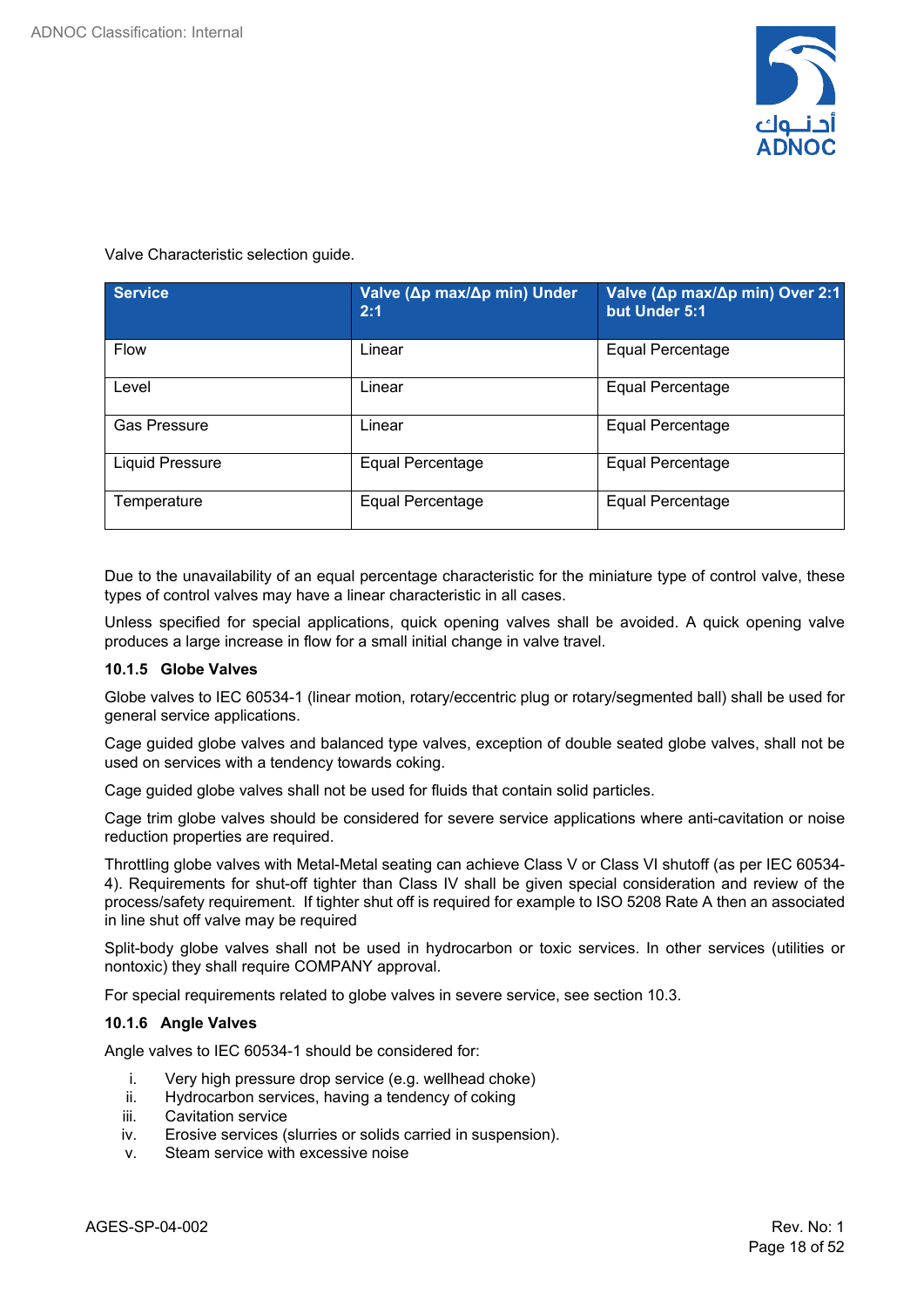

- vi. Applications where solids contaminants might settle in the body of a standard globe valve
- vii. Flashing Service

Angle vales are generally applied in severe or demanding applications. For application requirements, see section [10.3](#page-21-0)

# **10.1.7 Butterfly Valves**

Butterfly valves to IEC 60534-1 shall comply with the piping class. For Hydrocarbon or other critical services, butterfly valves shall have bodies flanged at both ends. Butterfly valves can be considered for the following circumstances:

- i. If the required size (any low pressure-drop where tight closure isn't needed) would make it economically attractive or if it is impossible to apply globe valves.
- ii. For corrosive services, where body lining of globe valves becomes economically unattractive.
- iii. Only flanged butterfly valves will be permitted.

Valve disks shall be positively located on shafts, with double pinned attachment as minimum (friction or clamped fit is not permitted).

Special butterfly valves (known as "high performance butterfly valves") are available. These butterfly valves can handle high temperatures, high differential pressures and can have a Class V (with metal seat) or Class VI (with soft seat) shutoff class. Double or Triple offset designs are recommended. Low noise and anticavitation options are available.

For valves in high-temperature service or handling aggressive material that would be likely to lead to rapid bearing deterioration, bearings shall be located outside the valve pressure boundary.

# **10.1.8 Ball Valves**

Segmented or contoured V-notch ball valves may be considered for throttling service with slurries and abrasive service. The V-notch ball provides positive shearing action and produces an inherent equal percentage flow characteristic.

Ball valves in throttling service shall not be used without the approval of COMPANY.

# **10.1.9 Diaphragm Valves**

Diaphragm valves to IEC 60534 should only be considered for on/off applications in slurry/waste water service. The use of diaphragm valves requires the approval of COMPANY.

# **10.1.10 Plug Valves**

Plug valves to IEC 60534 should be considered for special applications, such as throttling control in slurry service. The use of plug valves requires the approval of COMPANY.

Eccentric plug valves inherent self-cleaning properties are best suited for dirty liquids, sludge and slurries.

# **10.1.11 Self-Acting Regulators**

In all cases VENDOR will provide analysis in the form of a table with valve failures positions verses defined failures such as main diaphragm ruptures or main spring breaks. They shall only be used with approval of COMPANY.

# **10.1.11.1 Self-Acting Pressure-Reducing Regulators**

Self-acting pressure-reducing regulators shall only be applied on simple clean applications, such as for reducing instrument supply pressure.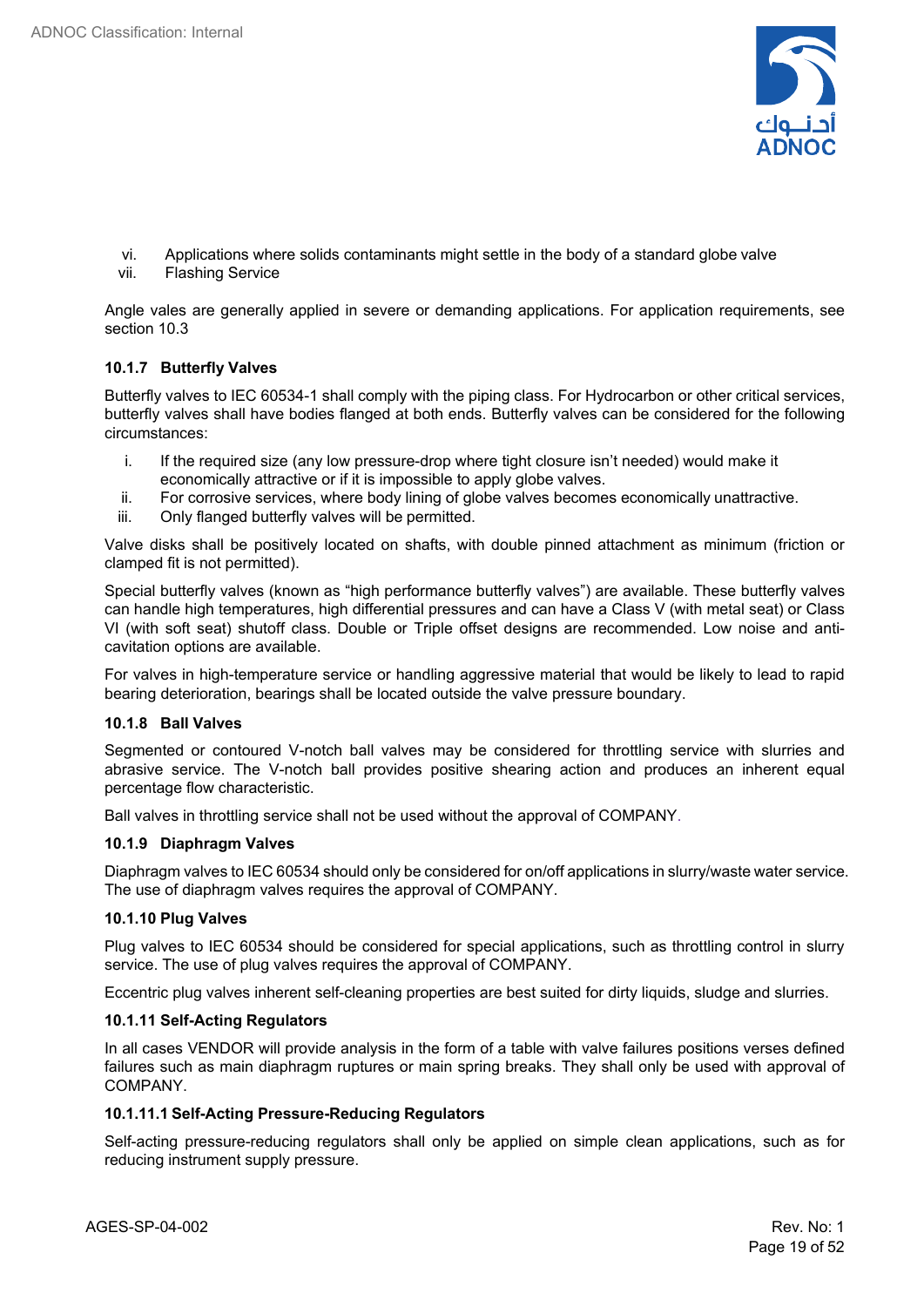

Special attention shall be given to the application of self-acting regulators, with internal, self-relieving capability. For details of tank blanketing, refer to API STD 2000, "Venting of atmospheric and low-pressure storage tanks".

# **10.1.11.2 Self-Acting Back Pressure Regulators**

Self-acting back-pressure regulators shall only be considered for clean fluids in simple applications, such as for maintaining a uniform back pressure in utility (e.g. nitrogen) distribution systems.

The application of self-acting back-pressure regulators requires the approval of COMPANY.

# **10.1.11.3 Self-Acting Differential-Pressure Regulators**

Self-acting differential-pressure regulators shall only be considered for clean fluids in simple applications, such as for secured instrument air systems or for compressor bearing sealing services.

The pressure retaining components of the differential-pressure regulator shall be rated for the upper design pressure of the upstream and downstream piping, whichever is the highest.

The application of self-acting differential-pressure regulators requires the approval of COMPANY.

#### **10.1.11.4 Self-Acting Temperature Regulators**

Self-acting temperature regulators shall only be considered for simple, non-safety critical heating applications, where utilities (e.g. instrument air or gas) are not available and based on VENDOR'S recommendation and proven in service references.

The application of self-acting temperature regulators requires the approval of COMPANY.

# **10.1.12 Three Way Globe Valves**

Three-way globe valves shall only be applied for splitting and blending of flows in applications such as temperature control where there is economic advantage to be gained. Use of three-way valves shall require approval by COMPANY.

When selecting three-way globe valves, each flow path Cv shall be sized separately. Design of three-way valves shall be such that the total Cv of the open paths at any time is not less than the fully open Cv of the smaller path.

Three-way valves shall clearly indicate the common inlet or common outlet port by a permanent mark stamped on the flange.

The application of three-way globe valves requires the approval of COMPANY.

# <span id="page-20-0"></span>**10.2 Requisitioning**

The VENDOR shall:

- i. Calculate the required Cv and thoroughly review the valve data sheet and associated "General requirement sheet" and offer a suitable valve. For a preliminary enquiry COMPANY may agree on a reduced level of information. In this instance the applicable lines of the data sheet will be identified. Control valve sizing and selection will be specified on the data sheets only as an initial basis for design.
- ii. Consider all the "cases" detailed in the provided process data.
- iii. Identify to CONTRACTOR/COMPANY any element of the specification which they believe to be unsuitable for the required service.
- iv. Quote/supply a Cv-value for each valve in the fully open position.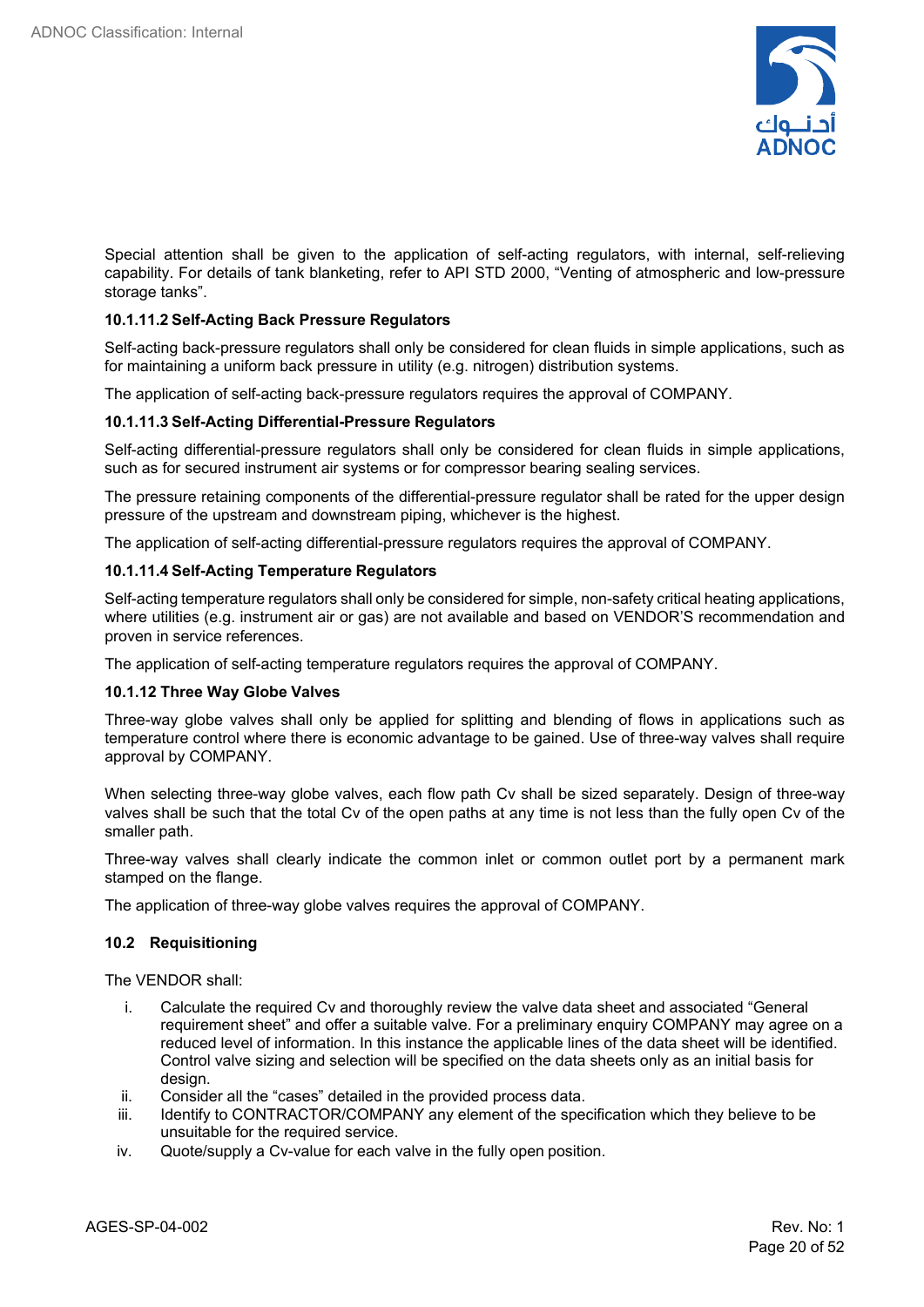

- v. Provide a data sheet in the format defined by IEC 60534-7. Identical control valves can be grouped on the same data sheet.
- vi. Quote for control valves complying with all the requirements of the data sheet including body and trim material specification.
- vii. Inform CONTRACTOR of any irregularities found in the relevant purchase order.
- viii. Perform noise prediction calculations for all valves at all of the operating conditions provided on the data sheets (including minimum, normal, maximum flow rates as well as start-up and shut-down) to determine the worst-case conditions.
- ix. Include torque figures for bolting all parts of valve assembly in maintenance manuals.

The VENDOR is responsible for the design and construction of the supplied control valve(s) for service(s) and condition(s) as specified in the requisition and data sheet.

Control valves and actuators, including all accessories, shall be provided by the control valve VENDOR who shall be responsible for ensuring that the control valve assembly (control valve plus actuator, mountings and accessories) meets the specific requirements detailed on the data sheets.

VENDOR shall have single point responsibility for all aspects of the control valve and actuator assembly.

Control valves, actuators and all accessories shall be fully integrated at the factory and be supplied as one assembly with all components mounted, fully tubed and cabled.

If a control valve is provided with an actuator and/or accessories from another source but supplied as part of the control valve purchase order, the responsibility of the overall valve assembly (valve complete with actuator and/or accessories) shall be remain with the VENDOR.

The VENDOR will provide guarantee and warranty services as defined in section [24.](#page-50-0)

All provided accessories shall be as specified on the data sheet.

The variety of types and sizes of control valves and supplied accessories ordered under the purchase order shall be minimized.

To enable process line cleaning, butt-weld end control valves shall be supplied with a blind bonnet flange, together with bonnet gasket(s) sufficient for three changes. The blind bonnet flange shall be of carbon steel and have the same rating as the body. Alternative methods are subject to the approval of COMPANY.

# <span id="page-21-0"></span>**10.3 Special Designs**

# **10.3.1 Cavitation/Flashing Service**

Cavitation is the formation and collapse of vapour bubbles (cavities) in the liquid flow streams due to the Bernoulli effect pressure changes as a stream is accelerated and then slowed down as it passes through a trim. If the vena contracta pressure drops below the liquid vapour pressure, bubble formation results. The negative effects of uncontrolled cavitation in control valves are; high noise, excessive vibration, material damage and deterioration of flow effectiveness. Physical damage of valve trim is characterised by rough pitted appearance

Flashing is the process whereby the liquid in the stream changes phase to vapour when its pressure drops below its vapour pressure. In the case of flashing, the vapour remains in that state, producing two-phase flow downstream of the valve.

In mild cases, flashing and cavitation may be mitigated by changing the location of the valve to increase the fluid pressure, either by moving it to a lower elevation, or by moving it upstream to take advantage of the system pressure profile.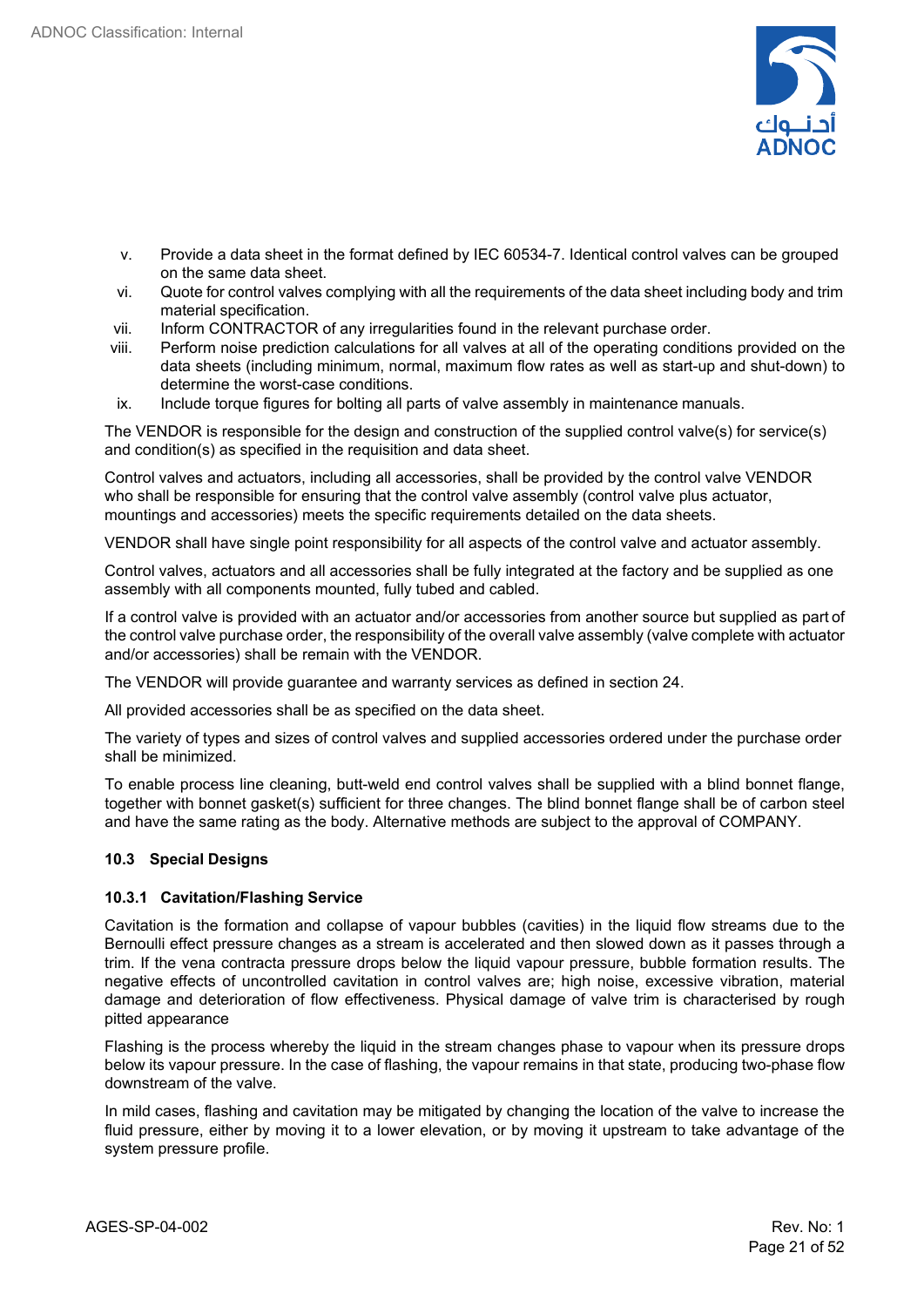

In most cases, it will not be possible to eliminate flashing and cavitation by relocating the valve. Flashing will always happen if the pressure/temperature conditions at the stream arrival point result in vapour formation; relocation of the valve simply moves the flashing from the valve to the pipe.

Cavitation may be avoided if the valve can be relocated to have a high enough static pressure in the stream that the minimum vena contracts pressure remains above the process vapour pressure. The extent can also be minimised by choosing valves with smooth flow profiles to avoid the creation of bubbles by vortices.

In most case, however, these measures will be impractical or insufficient and specialised trims will be required.

There are two main approaches used for handling cavitation in valve trims. The first, usually known as 'velocity control', drops pressure in multiple steps so that the trim velocity never increases to a point where the cavitation pressure is reached. Velocity control trims can prevent cavitation, but not flashing.

The second option is to use single cage-type trims, usually described as 'cavitation control' or similar terms, that direct the fluid stream in jets that impinge on each other in the middle of the trim. In this case both cavitation and flashing can occur but the main destructive processes take place in the middle of the liquid body rather than against the valve metal.

Hardened trim materials (also Section [10.5.3.2\)](#page-28-1) shall be used for construction of velocity control and anticavitation trims.

For applications where, anti-cavitation trims are not available, an angle valve or two valves in series may also be considered, if approved by COMPANY.

The applications of restriction orifices downstream of the control valve requires the approval of COMPANY.

# **10.3.2 Steam Desuperheating Valves**

Special control valves, with internal water injection for desuperheating purposes, may be used for high pressure steam reducing services. Body is constructed from Forged materials to permit higher design stresses and improved grain structure and material integrity is superior to cast valve bodies. The make and type of steam conditioning valve is subject to the approval of COMPANY.

#### **10.3.3 Choke Valves**

Choke valves are typically applied in oil and gas production facilities to control the flow of well fluids being produced and where the process fluid is erosive with high sand contamination.

# **10.3.3.1 High Pressure Gas Choke Valves**

High pressure gas choke valves shall be able to withstand very high pressures, up to the maximum closedin well pressure, and shall be capable of delivering the desired maximum and minimum flowrates at varying well pressures. The process fluid is wet gas, and may include liquid slugs and solid particles, which makes the valve subject to erosion and/or impact damage.

The following are the preferred minimum requirements for high pressure gas choke valves:

- i. The body should be sized, to limit the gas velocity and consequently the noise and the erosion. The additional space in the oversized valves may be combined with noise reducing inserts in the inlet and outlet of the valve.
- ii. The valve shall be leakage class V or class VI in accordance with IEC 60534-4, standard for control valve leakage classification (Note 1)
- iii. Hard materials plug and trim design to meet flowing fluid conditions.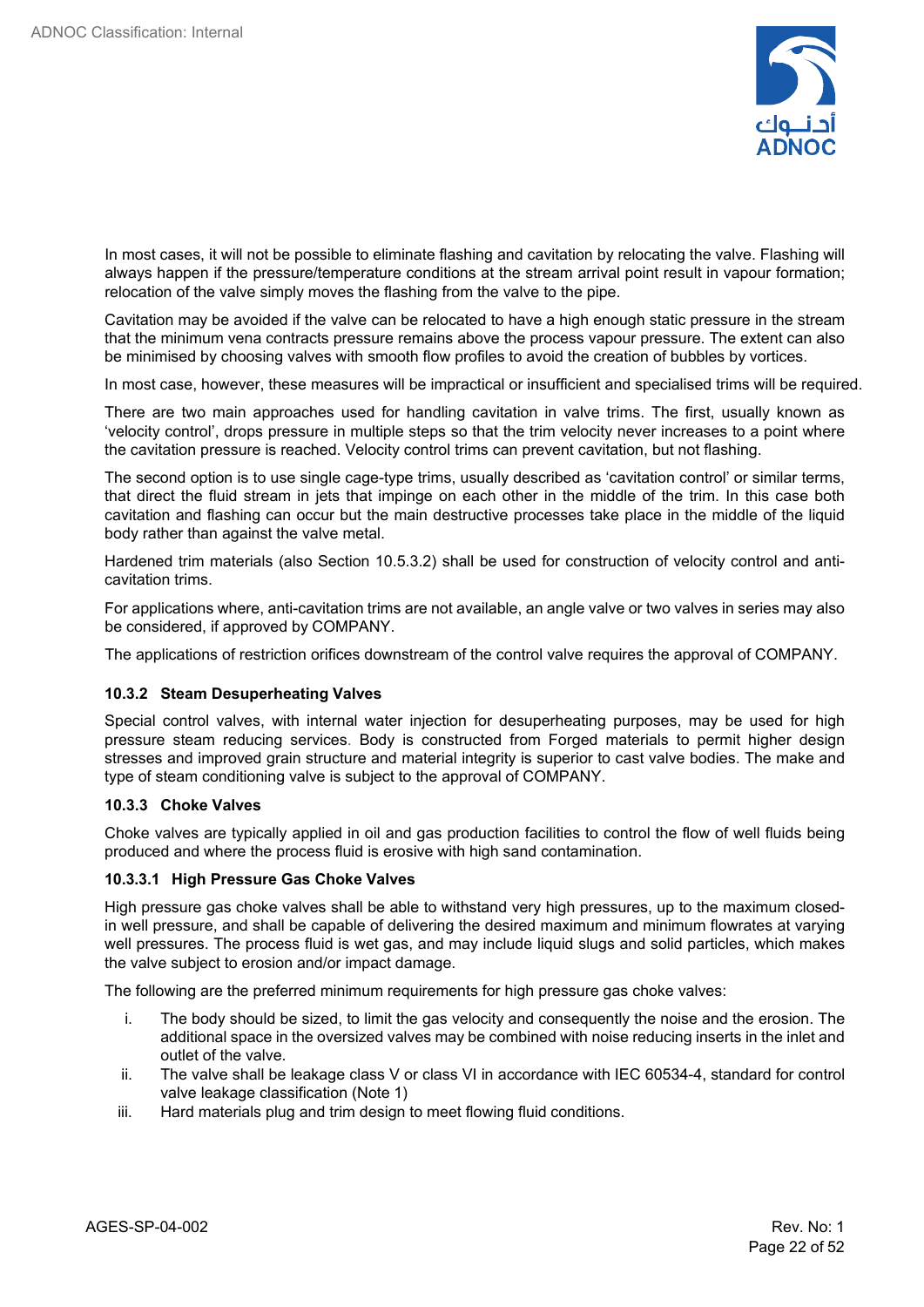

*Note 1: For valves in erosive service with tungsten carbide trims (e.g. surface chokes), this may not be achievable with normal maintenance procedures. IEC 60534-4 designates a Class IV-S1 that is 20 times more stringent than Class IV but not as tight as Class V*

# **10.3.3.2 Liquid Choke Valves**

For special applications, such as the draining of high-pressure separators, a "liquid" choke valve should be considered.

This valve shall be designed for liquids containing solid particles such as grit, sand and scale. There shall be no requirement for leakage class greater than Class V on this valve. If a tight shut off is required, a separate on/off valve shall be installed.

The trim of the valve consists of two discs, one fixed in the valve body and one that can be rotated by the actuator. Each disc has one or more eccentric holes and throttling is created by rotating the upper disc in such a way that the holes partly overlap each other. A bean, provided downstream of the fixed disc, takes the major part of the pressure drop. A built-in filter upstream of the rotating disc shall be fitted to protect the discs against large solid particles in the process fluid.

The following are the minimum requirements:

- i. The valve shall be made up of several modular subassemblies, such as internals, bonnet, yoke, actuator and coupling.
- ii. To replace any of the subassemblies, it shall not be necessary to remove the valve body from the process line.
- iii. The materials for the discs and beam shall be tungsten carbide.

# **10.3.4 Anti-Surge Valves**

The following characteristics and guidelines shall apply:

- I. Fast response time with opening times in the region of 0.5 to 2 seconds utilizing accessories such as boosters.
- II. Capable to withstand high vibration applications.
- III. Appropriate low noise trim.
- IV. Leakage class V or class VI.
- V. Linear or bi-linear characteristic will be the norm.<br>VI. Installation of Handwheels is prohibited on anti-si
- VI. Installation of Handwheels is prohibited on anti-surge valves.<br>VII. The performance of the valve shall be demonstrated by VFN
- VII. The performance of the valve shall be demonstrated by VENDOR and witnessed by COMPANY.<br>VIII Digital Smart Valve positioners for online tuning and diagnostics
- Digital Smart Valve positioners for online tuning and diagnostics.
- IX. Position transmitters should be installed.

Sizing and design of anti-surge valves will be done in conjunction with compressor VENDOR. The design shall incorporate the requirements of severe service valves and shall typically incorporate multi-stage tortuous path trim to minimise generated aero-dynamic noise and vibration. Suitability of drilled hole cage type design shall be verified in case of potential deposits likely to occur over the operating envelope.

For the actuator design (especially in the case of double acting) VENDOR shall ensure that the fail-safe condition is achieved by any of the accessories or component failure. This shall be demonstrated during FAT.

An electronic valve position transmitter shall be supplied with the valve because the valve speed deteriorates with age and the stroking time is too fast to be quantitatively measured with a stopwatch. The position transmitter output should be compared with the surge controller output on a high-speed recorder or data logger. The plot or log should be checked for the ability of the valve to respond precisely and quickly to small changes in controller output.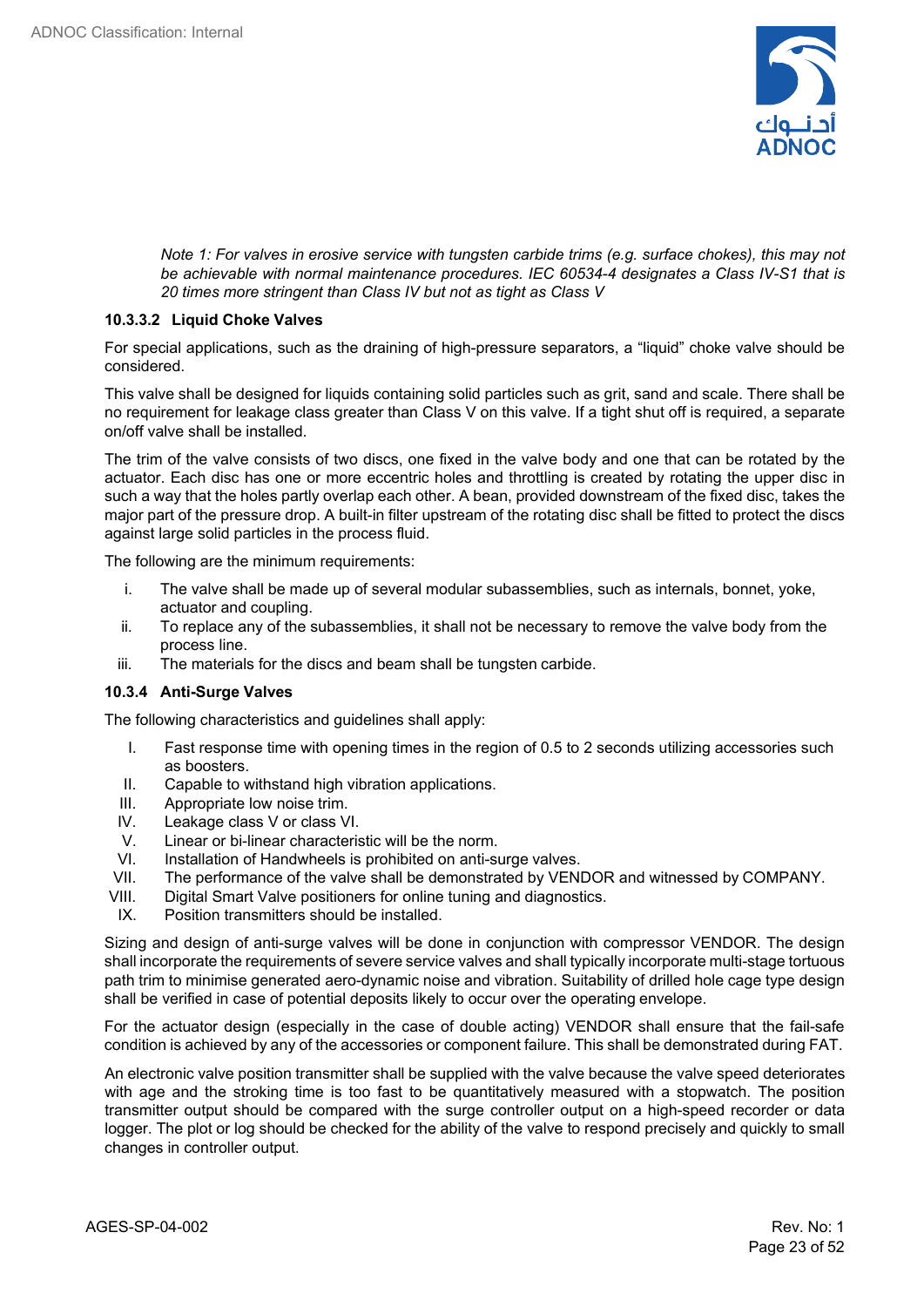

It is absolutely essential that the throttling speed and precision requirement be emphasized on the control valve specification, that the installation details of accessories be reviewed prior to assembly, and that the valve be throttle-tested and witnessed by the COMPANY before shipment.

# <span id="page-24-0"></span>**10.4 Body Construction and Materials**

#### **10.4.1 General**

Control valves for Hydrocarbon or other critical services shall be provided with process flanges or hub connections at both ends. Wafer or lug type bodies are not permitted in these services.

Split-body globe valves may only be applied with the approval of COMPANY.

Control Valves with Welded ends can only be considered with prior approval of COMPANY.

Control valve bodies shall not be fitted with bottom drain plugs. A bottom flange shall be provided for valves that require bottom access for trim removal.

Valve bonnets shall be of bolted construction with fully retained gaskets.

#### **10.4.2 Body Size**

The body size of a control valve in throttling service should have the same size as the calculated trim size, but oversized bodies may be required up to the size of the adjacent piping (to reduce the outlet velocity or to cater for future capacity/expansion).

Valve body size shall not be less than half the size or two sizes (see below) less than line size, whichever is larger.

The nominal sizes of control valve bodies should be selected from the following series:

- i. 1-inch
- ii. 1-1/2-inch
- iii. 2-inch
- iv. 4-inch
- v. 6-inch
- vi. 8-inch
- vii. 10-inch
- viii. 12-inch and higher sizes

For application of body sizes smaller than 1-inch, use reduced size inner valve trim.

#### **10.4.3 End Connection**

The flange ANSI rating class shall be in accordance with the piping class unless otherwise specified.

In general end flanges shall be raised-face and depending on size in accordance with:

- i. ASME B16.5 for sizes through DN 600 (through NPS 24)
- ii. ASME B16.47 Series A flanges for sizes DN 650 through DN 1500 (NPS 26 through NPS 60).

Depending on the application Ring Type Joint (RTJ) or Flat Face may be considered. Butt Weld ends can be considered for high pressure applications or for hazardous service where no leakage can be tolerated. Socket weld ends for control valves are not permitted.

Flange finish shall comply with the requirements of ANSI B16.5.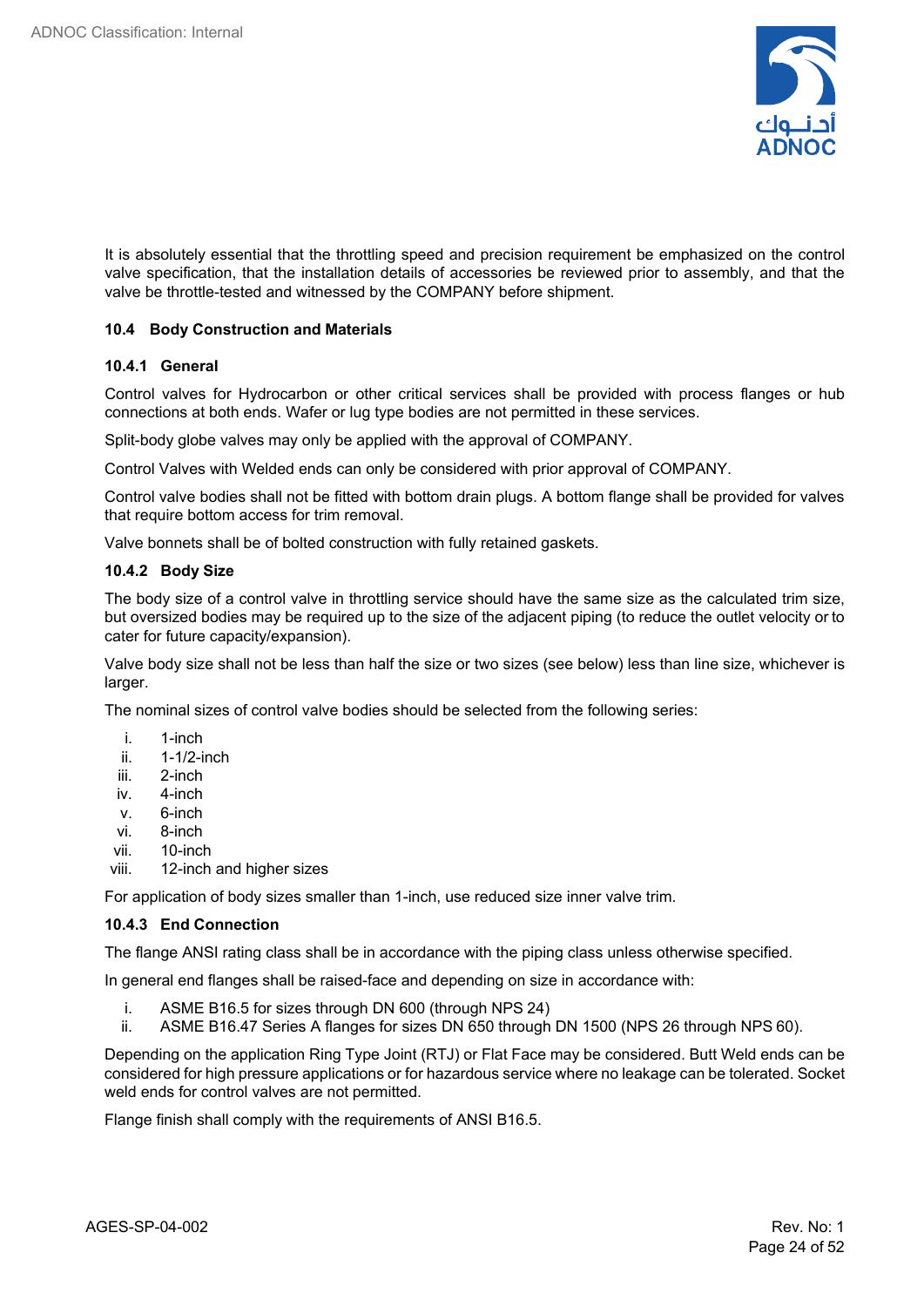

# **10.4.4 Face-to-Face Dimensions**

The face-to-face dimensions of flanged control valves of body size 1-inch to 16-inch and ANSI rating class 150, 300 and 600 shall be in accordance with ANSI B16-10.

#### **10.4.5 Materials**

Material selection shall comply with the appropriate Piping material requirements listed in ADNOC Piping Material Specification (see Piping Material Specification Index AGES-SP-09-002):

Specific approval of COMPANY is required for use of types of steel with a specified minimum tensile strength exceeding 480N/mm2.

The material selection of the body (including bonnet and/or bottom flange), external bolts, studs and nuts, shall be in accordance with the project piping class and material spec. Valve bodies specified as 316 shall be 316/316L dual certified stainless steel minimum. Carbon steel, low alloy steel and stainless steel bodies shall be externally painted. Refer to section [0.](#page-39-0)

External, uninsulated bolts and nuts shall be shop coated with TAKECOAT-1000 from Takenada Seisakusho Co., Osaka, Japan or equivalent. Insulated bolts shall also be coated if the service temperature is less than 200°C. All bolting installation requirements from the coating VENDOR shall be followed in addition to installation requirements from COMPANY.

Additional requirements for special applications are given in section [10.6](#page-28-0)

#### **10.4.5.1 Lining**

If approved by COMPANY, internal lining may be used for protection against corrosion or erosion as an alternative to resistant base materials.

Internal lining of the fluid impact area with hardfacing may be required for:

- i. Fluids containing erosive particle (slurries).
- ii. Ported plugs for wet gas or wet steam service with a pressure drop across the valve above 10 kg/cm2.
- iii. Other services if the pressure drop is above 40 kg/cm2.

Internal lining of the entire body with rubber, epoxy or other non-metallic materials shall be considered for valves in sea water services.

# **10.4.5.2 Cladding**

The VENDOR may propose cladding of the valve body as protection against erosion and/or corrosion. The wetted surfaces will have the corrosion resistance of the clad material with an overall cost closer to the base material. Valve types and sizes where this can be proposed will be agreed with COMPANY and VENDOR will provide references of projects where cladded valves have been provided.

#### **10.4.5.3 Welding**

No welding is allowed on 316 stainless steel material. If welding is required in valve manufacture use dual certified 316/316L stainless steel.

# **10.4.6 Stuffing Box and Packing**

# **10.4.6.1 General**

Packing materials should be:

- i. PTFE-based for packing temperatures below 200°C
- ii. Graphite-based, metal-reinforced, for packing temperatures between 200°C and 600°C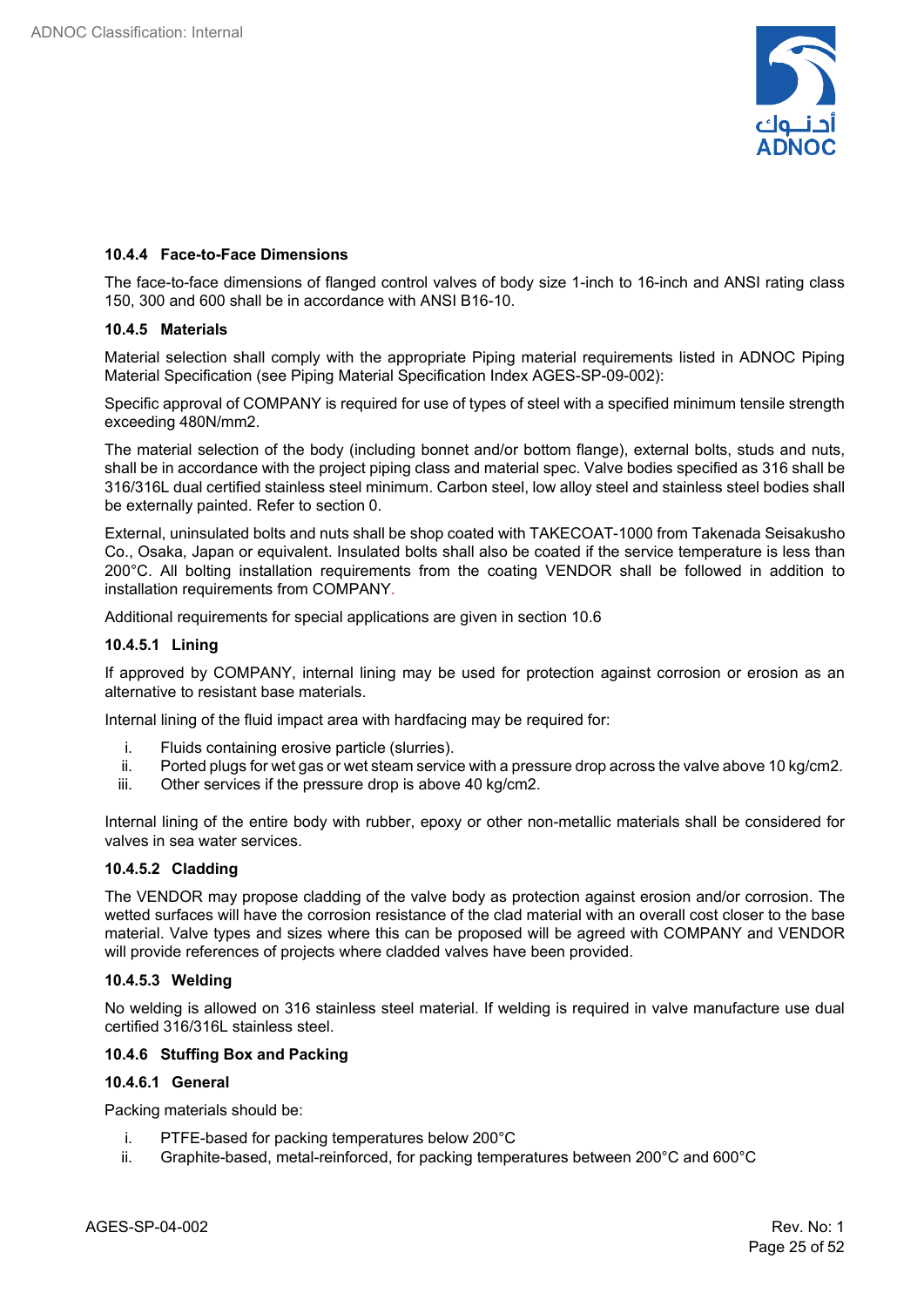

Grafoil form GTA (uninhibited) shall not be used on any project that requires suitability for sour services (accelerated corrosion with stainless steel and low pH fluids).

Asbestos is prohibited and shall not be used as packing.

External lubricators or grease nipples shall not apply, only where service conditions prohibit PTFE packing.

The VENDOR shall propose a packing solution that meets fugitive emissions endurance classes defined in ISO 15848.

Live loading valve packing can be considered for thermal cycling, pressure cycling and high vibration service.

Depending upon the design of the valve, an extended bonnet may be required to keep the temperature at the stuffing box at an acceptable value for the applied packing.

An extended bonnet shall be used for process temperatures below 0°C and above 200°C. For services below -100°C, cryogenic bonnets shall be provided.

An extended bonnet may also be required if the operating differential pressure across the valve could otherwise cause freezing of the stuffing box/packing and/or ice formation on the trim. For example, this may be the case for compressor recycle (antisurge) valves.

For valves in cryogenic service that are intended for installation inside a "cold box", an extended bonnet shall be applied for bringing the stuffing box outside the cold box. The minimum required length shall be specified on the data sheet. The stuffing box shall be on top of the extended bonnet.

The stuffing box shall be provided with an adjustable, bolted gland flange and gland follower. The valve gland shall be properly adjusted by the valve VENDOR. If, for technical reasons, the valves will be delivered with a loose gland, this shall be clearly indicated on the appropriate valve with a warning sign.

For valves in vacuum service, special attention should be paid to the type of stem packing/sealing facilities as well as to the stem surface finish. The packing box shall be suitable for vacuum service

# **10.4.6.2 Bellows-Sealed Valves**

Bellows-sealed bonnets shall be applied for special applications involving toxic or hazardous service, or if specified by COMPANY.

Bellows seals for control valves shall conform to ISO 15848-1 endurance class AM.

The bellows for services which do not contain chlorides shall be of AISI 316 type stainless steel, unless otherwise specified in the data sheet.

As an alternative to a bellows seal, special double packings with a leak-off connection between the sets or a special environmental packing may be applied if approved by COMPANY.

Bellows-sealed bonnets shall not be applied above ANSI rating class 300 without the approval of COMPANY.

# **10.4.7 Gaskets**

Body-to-bonnet and, if required, body-to-bottom flange gaskets shall be of the spiral wound type. Unless otherwise dictated by the process conditions, the gasket material shall be AISI 316 type stainless steel, graphite filled.

The filler material shall be expanded graphite with the following specifications:

- i. Maximum 1% ash content
- ii. Maximum 50 mg/kg chloride content
- iii. Density range 0.7 to 1.8 g/cm3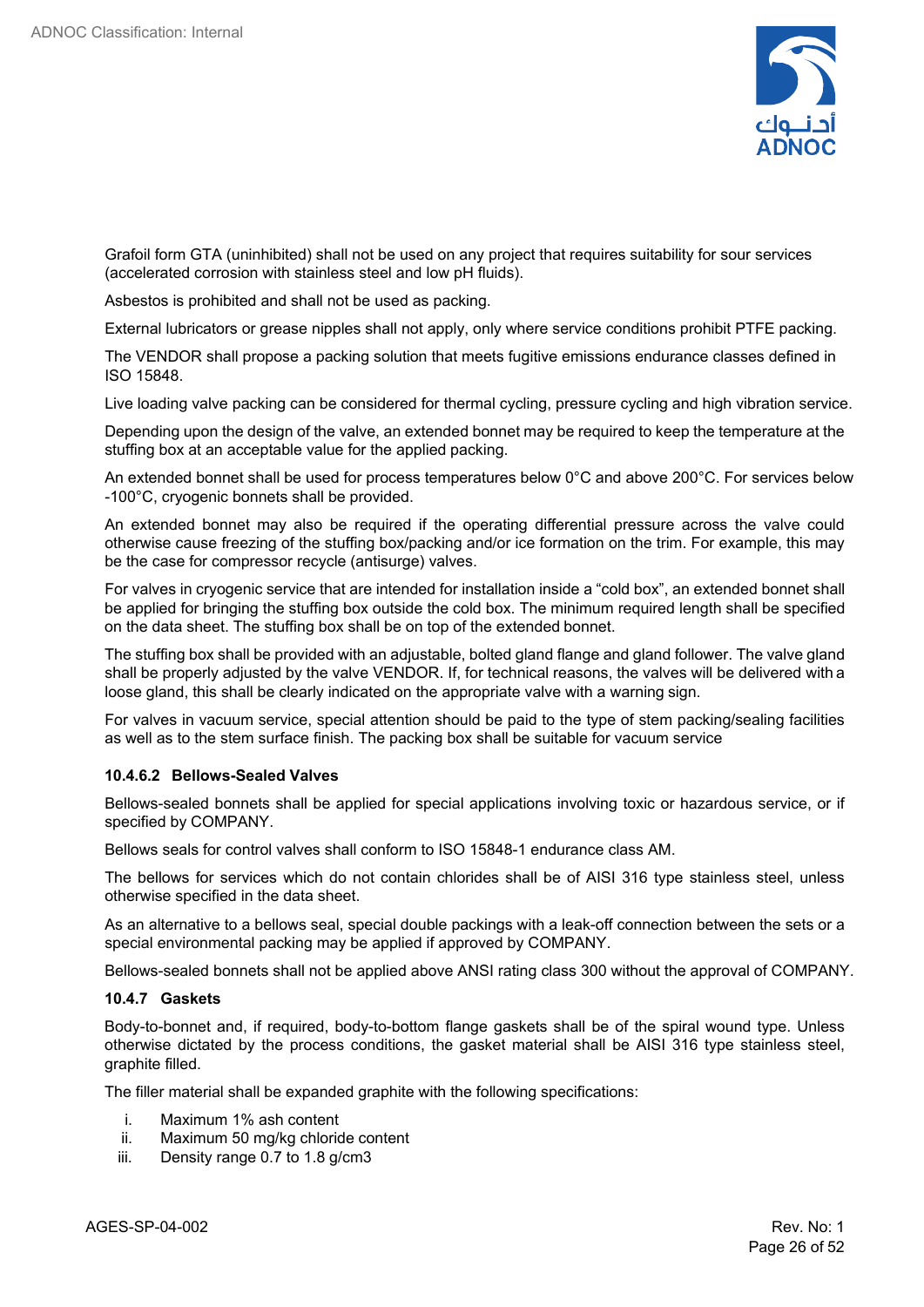

Other types of gasket require the approval of COMPANY.

# **10.4.8 Torque Figures**

The torque figures for bolting the body/bonnet and body bottom connection shall be indicated in the relevant manuals by the VENDOR.

# <span id="page-27-0"></span>**10.5 Valve Trim and Seat Ring**

# **10.5.1 Seat Leakage and Flow Direction**

Throttling control applications with unbalanced valves, the direction should be "flow-tending-to-open" to avoid a very large unstable force in the nearly closed position. For angle valves, the direction should be "flowtending-to-close" (over the plug flow) to avoid high velocity and turbulence in the valve body.

Valve flow direction shall either be cast or engraved on the valve body or by means of a plate permanently attached to the valve body.

Shutoff requirements shall be specified on the purchase order. The shutoff direction (one or both directions) shall be stated on the data sheet.

For minimum requirements, refer to section [17.8, S](#page-44-3)eal Leakage Test.

Cage-guided valves or balanced-type valves shall not be used for fluids that contain solid particles (e.g. coke). Balanced-type control valves shall be used only in clean services and only with the approval of COMPANY"

PTFE seating shall not be used for process fluid temperatures above 200° C and for corrosive / severe service above 120° C, or if PTFE is incompatible with the process fluid.

# **10.5.2 Construction**

# **10.5.2.1 Globe Valves and Angle Valves**

The trim and particularly the seat ring(s) shall be of the easy/quick replaceable type.

On butt-welded-end control valves, the entire assembly of trim and seat shall be removable from the top.

The clearances between the plug and guide bushings and, for cage type trims, the clearances between the plug and cage and guide bushings, shall be designed such that sticking cannot occur at minimum and maximum operating temperatures.

If specified by COMPANY, the design shall also be suitable for services that can cause coking.

For trims which are not of the one-piece plug and stem type, the plug and stem construction shall be provided with a locking device to prevent accidental separation. The locking device may be either a special fluted pin, driven through a hole which is simultaneously drilled in the plug guide section and stem, or it may be of a welded construction.

The stem of the control valve shall be retained even if the actuator is removed.

The seat-ring(s) should be clamped or backed-up via a seat ring retainer. Special attention shall be paid to fixing of the seat ring in order to prevent loosening due to vibration. Adhesive compounds shall not be used for the locking of seat rings.

The connection of the valve stem to the actuator stem shall be adjustable and shall allow positive locking of the adjustment.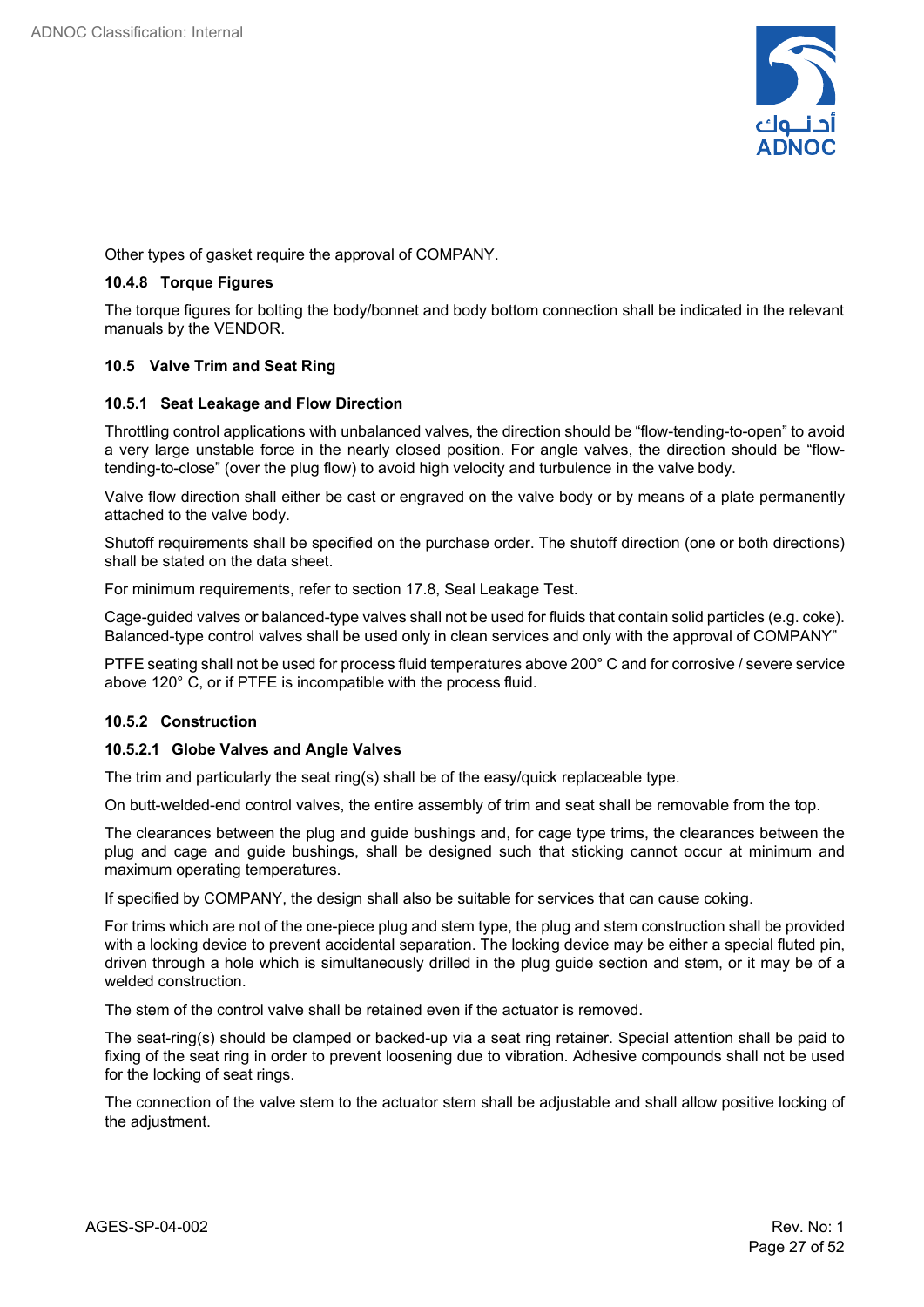

If required, the valve stem part that is exposed to the surrounding atmosphere shall be completely covered by a protection bellows. This protection bellows shall be of a hydrocarbon and environment resistant material.

#### **10.5.3 Materials**

#### **10.5.3.1 General Trim**

The control valve trim (Internal components of a valve consisting of plug, seat rings and stem) shall be corrosion resistant and of the grade specified in the data sheet. Minimum requirement is 316 stainless steel.

For fluids that become corrosive when in contact with the atmosphere, i.e. sulphuric acid, suitable valve stem and trim materials with increased Nickel content shall be considered, or precautions shall be taken to prevent contact with air.

Where soft (resilient) inserts are required for meeting the specified leakage rate, the inserts should be of glass-fibre-filled or graphite-filled PTFE; the selection shall be based on the suitability for the specified process conditions.

The resilient insert shall be properly clamped between metal parts and/or locked in position to prevent blowout in the closed position.

For globe valves, soft seats can deteriorate quickly and should be avoided as far as possible (Section [10.1.5\)](#page-18-0).

#### <span id="page-28-1"></span>**10.5.3.2 Hardened Trim**

Hardened (e.g. Stellite-coated or Colmonoy-coated) or solid Stellite closure member and seat rings either coated or solid shall be selected for the following applications:

- i. Erosive services
- ii. Choked flow
- iii. Cavitating or flashing service
- iv. Wet gas or steam service with a pressure drop greater than 5 kg/cm2
- v. Other services in which the pressure drop is greater than 10 kg/cm2 at design conditions

Solid hard plugs are the preferred choice but for larger valve sizes material overlay (usually a cobalt alloy) is more cost effective.

Choke valves and valves in other extremely erosive services, special materials like tungsten carbide and ceramics may be applied.

Angle valves for erosive services (e.g. choke valves) should be equipped with a chrome plated venturi seat ring, unless other materials are required for the process conditions.

# <span id="page-28-0"></span>**10.6 Control Valves for Special Applications**

#### **10.6.1 Oxygen Service**

Only valves especially made for oxygen service and that have proved to be reliable in service shall be used. Particular care will be taken in selection of materials based on their resistance to ignition and rate of reaction.

Conform to ASTM G93 for special cleaning (degreasing). Valves for oxygen service shall be clearly marked and shall be packed separately from other valves

Valves for oxygen service shall generally have Monel bodies and trim. Monel linings shall be permissible for valve sizes ˃8". Other valve material shall be approved by COMPANY.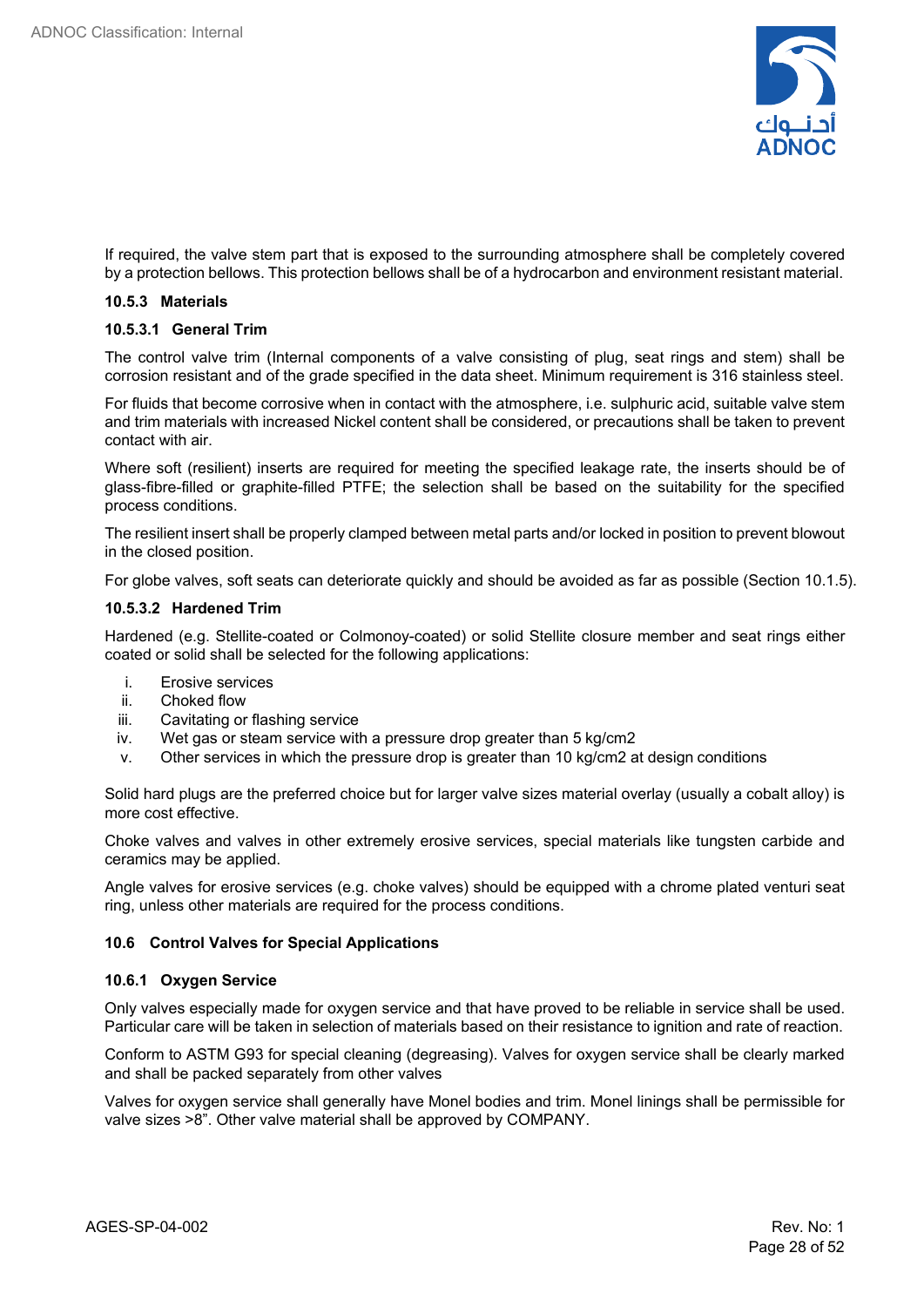

Throttling valves may cause considerable turbulence. Therefore, in oxygen service carbon steel systems, a pipe section of 10 D length downstream of the throttling valve should be made of the material specified for higher velocities (usually the same material as the valve body). Only globe valves and needle valves (including angle and Y types) shall be used for throttling.

Control valves in oxygen service shall not have handwheels unless specified by COMPANY.

All valves and instruments shall bear the warning:

"OXYGEN! KEEP FREE FROM OIL AND GREASE!"

If lubrication would nevertheless be required, a fluorocarbon lubricant suitable for oxygen service may be used, provided this is agreed with COMPANY.

#### **10.6.2 Hydrofluoric Acid Service**

Stress relieved Monel bellows seal shall be applied. All pressure-containing carbon steel welds shall be stress-relieved before bellows installation.

Viton shall be used as sealing/seating material.

The stem material shall be Hastelloy-C or Monel K500. All pressure-retaining steel bolting shall be ASTM A 193 B7M with ASTM A 194 2HM nuts.

#### **10.6.3 Sour Service NACE Requirements**

If sour service is specified, NACE MR0175/ISO 15156 and NACE MR0103 sour service design and material shall apply to the valve (but not to the gaskets). Carbon steel flanges shall be normalized.

Pressure-retaining bolting (even if not directly exposed to the process fluid) shall comply with NACE MR0175.

The trim for wet sour systems shall be made of Incoloy 825 or Monel K 500. If other hardness material is considered by the valve manufacturer, it shall be subject to COMPANY approval.

#### **10.6.4 Low Temperature, Liquefied Gas and Lethal Services**

For control valves in the following services:

- a. Low-temperature service (below -15ºC).
- b. Liquefied gas and LPG.
- c. Lethal service such as hydrofluoric acid (HF), chlorine and streams containing greater than 1000 ppm of H2S.

Carbon steel body material shall meet A 352 LCB. See ADNOC Group Specification Welding, NDE and Prevention of Brittle Fracture of Piping.

#### **10.6.5 Hydrogen Service**

Packing should be high performance suitable for Hydrogen service as per API STD 622, ISO 15848 Class BH.

Fugitive emissions testing shall be conducted using helium test gas.

#### **10.6.6 Steam Service**

Elastomers should be suitable for high temperature steam as per process requirements.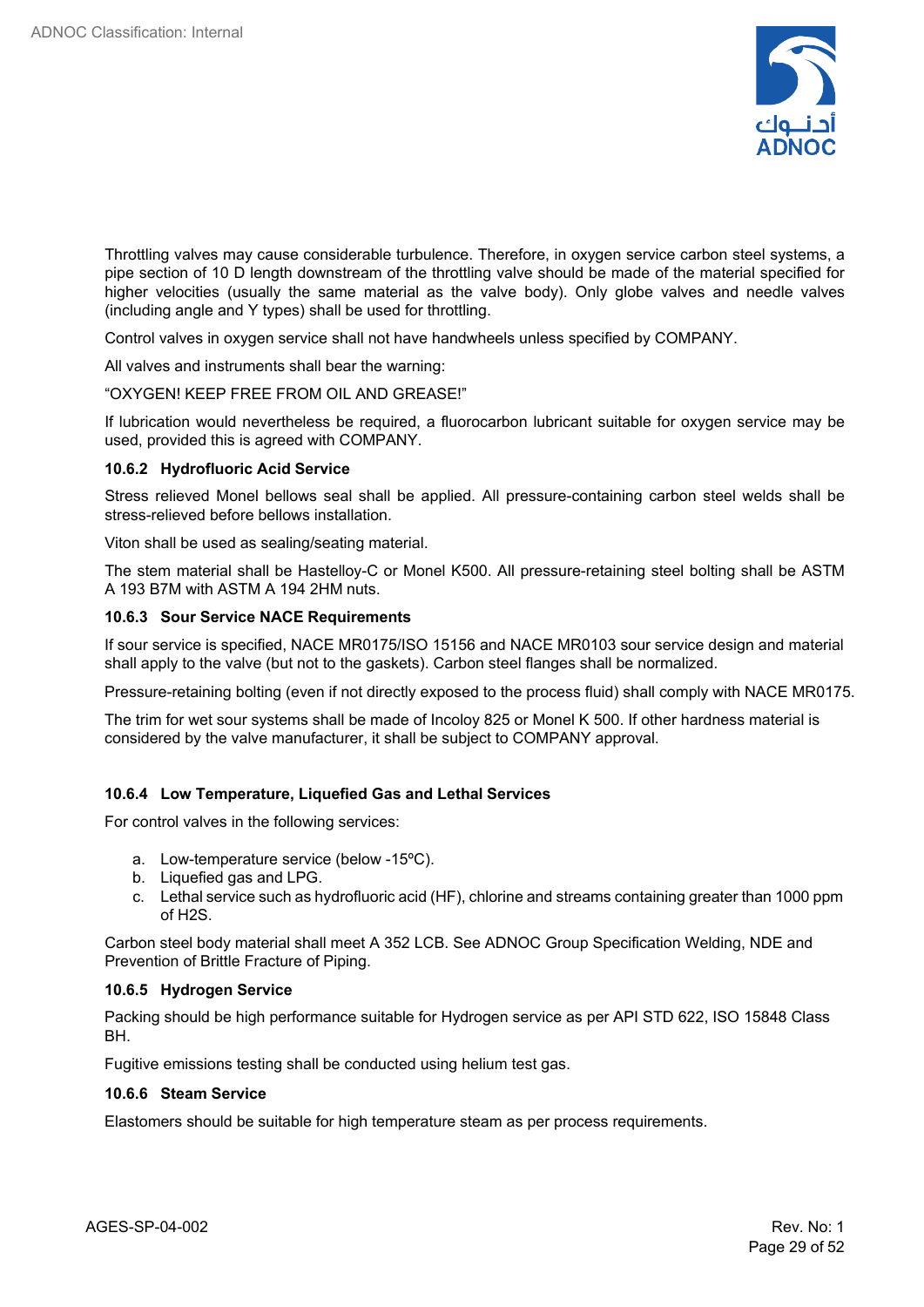

# **10.6.7 UREA Service**

UREA process is characterised by severe service conditions with high pressures, high temperatures and aggressive process fluids. UREA control valves must be of robust and rugged design with appropriate material selection.

Control valves designed for Urea service shall comply with the following additional requirements:

- a. Be compliant with the UREA licenser specification
- b. Be streamlined without dead zone/space to prevent crystallisation
- c. Features to prevent UREA crystals from damaging valve packing
- d. Option of heating jacket to prevent crystallisation
- e. Globe and angle valves shall have top guide
- f. Angle valves shall have split-body
- g. Stem of H.P. valve shall have uniform diameter with integral plug
- h. Valve packing assembly (flange, follower and bolts) shall have the same material of valve body.
- i. Valves with balanced trim, cage trim or similar devices shall be avoided.

VENDOR shall provide reference for supplying control valves for UREA service projects and confirm compliance to UREA licensor specification.

#### **10.6.8 Sulphur Service**

Valves for sulphur service shall be provided with temperature-controllable heating jackets. Jackets shall generally be heated by steam but other methods may be used if approved by COMPANY.

# <span id="page-30-0"></span>**10.7 Control Valve Actuator**

#### **10.7.1 General**

Instrument air shall be the primary choice for motive power for control valve actuators.

The action on loss of supply energy or motive power shall be specified on the data sheet. These actions can be:

- a. Fail to open
- b. Fail to close
- c. Fail last (as is) with drift direction to be specified

The actuator shall function properly under the minimum, normal and maximum instrument air supply pressures as specified in the data sheet.

The actual bench setting (spring range) shall be indicated on the valve tag plate.

Piston actuators shall be designed for a minimum instrument air pressure of 4.5 kg/cm2, unless otherwise required. Actuators requiring an instrument air supply pressure above 4.5 kg/cm2 shall not be used unless approved by COMPANY.

Actuators shall be direct acting spring return pneumatic diaphragm or piston type unless otherwise specified on the data sheets or proposed by VENDOR and agreed by COMPANY.

If process or operating conditions preclude the use of spring return pneumatic actuators, use of alternative power media (hydraulic fluid or electric power) and other types of actuators (electric or hydraulic) will be stated on data sheets.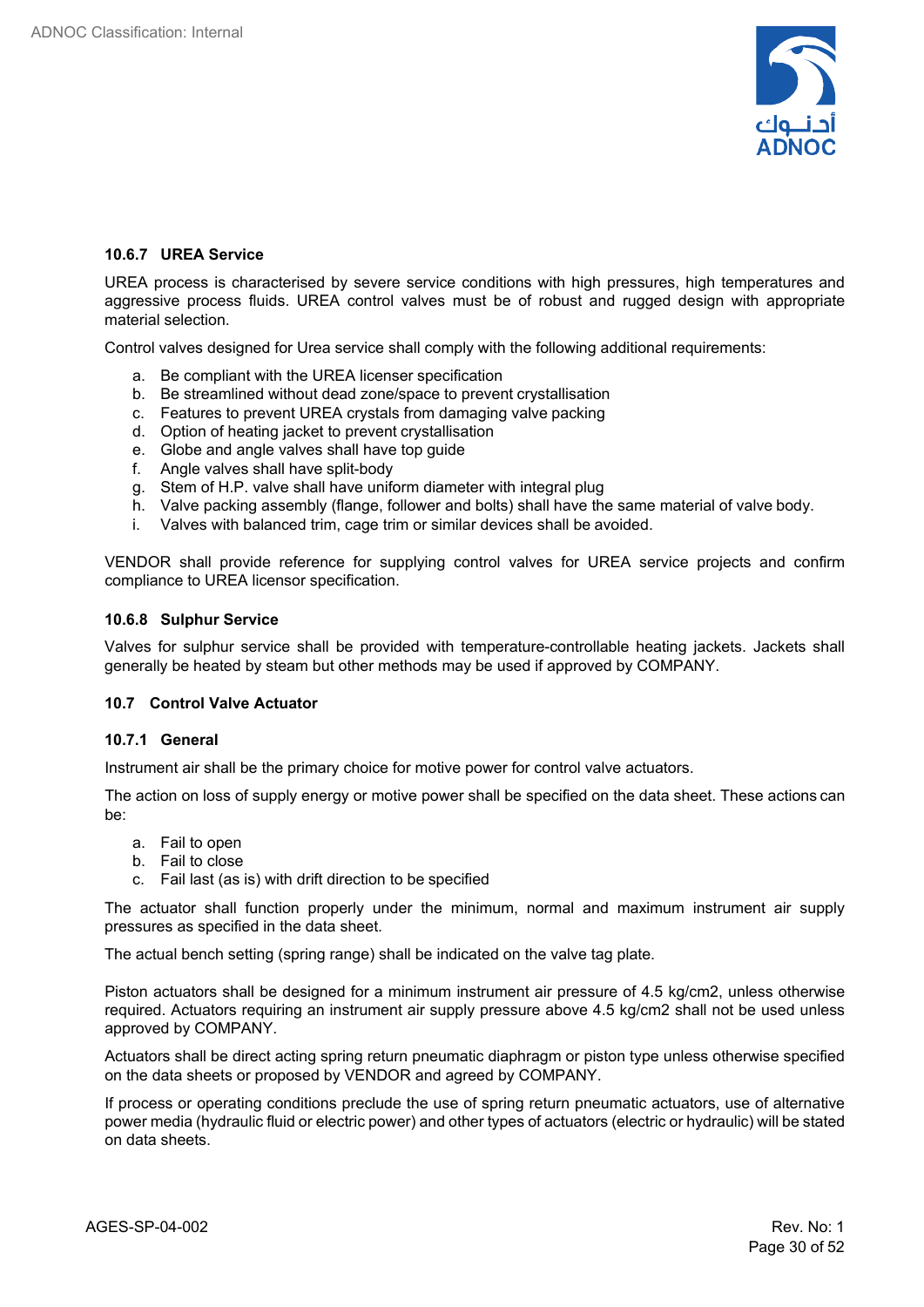

Double acting actuators do not have an inherent fail-safe action and should not be used for control valves with a predetermined fail action.

If process conditions dictate the use of double acting actuators such as high torque loads in both its working directions, then fail safe double acting actuators with an accumulator to provide at least three strokes of the control valve in the event of motive power loss can be considered.

Piston-type actuator, if specified, should be of the spring-opposed diaphragm or of the spring-opposed shortstroke type.

Long-stroke springless piston actuators shall be opposed via a secured instrument air system or provided with lock-up valves to achieve the required action in the event of instrument air failure.

To prevent tampering, the rotary intermediate linkages between a butterfly valve and its actuator shall be of the integral type, enclosed in a protective metal housing

Cylinder actuators shall be provided with adjustable end-limit travel stops in both directions. Bolt adjustment type limit stops shall be applied with a locking facility, e.g. a locking nut, to prevent tampering.

Construction shall be leak-tight, with seal gaskets.

Piston or cylinder actuators shall have O-ring sealing and shall be designed to minimize shaft and piston friction.

Actuators shall be equipped with a direct coupled adjustable travel or position indicator for local status indication. The position shall be indicated by a permanent mark on a reversible scale with the words "open" and "closed" at the travel limits, or by unambiguous symbols.

#### **10.7.2 Actuator Material**

The actuator case or housing material shall be steel based.

Aluminium shall not be used under any circumstances.

The pressure retaining parts of the actuator are normally carbon steel.

The yoke shall be of the open type to allow access for adjustment of the packing gland follower.

The diaphragm material shall be nylon-reinforced neoprene or Buna N rubber.

The actuator spring shall be fully enclosed in a metal housing and treated with VENDORS standard enamel paint or epoxy coating to resist atmospheric corrosion.

#### **10.7.3 Actuator Sizing**

Actuators are selected and sized by matching the force required to stroke the valve with an actuator that can supply the force plus a percentage safety factor. For rotary valves a similar process matches the torque required to stroke the valve with an actuator that will supply that torque. The same process is used for pneumatic, electric and electro-hydraulic actuators.

For globe valves actuator sizing shall consider the following:

- a. Force to overcome static unbalance of the valve plug
- b. Force to provide a seat load
- c. Force to overcome packing friction (stem load)
- d. Additional forces required for certain specific applications or considerations to stroke the valve. These include bellows stiffness, friction forces resulting from seals or special seating forces for example soft metal seals.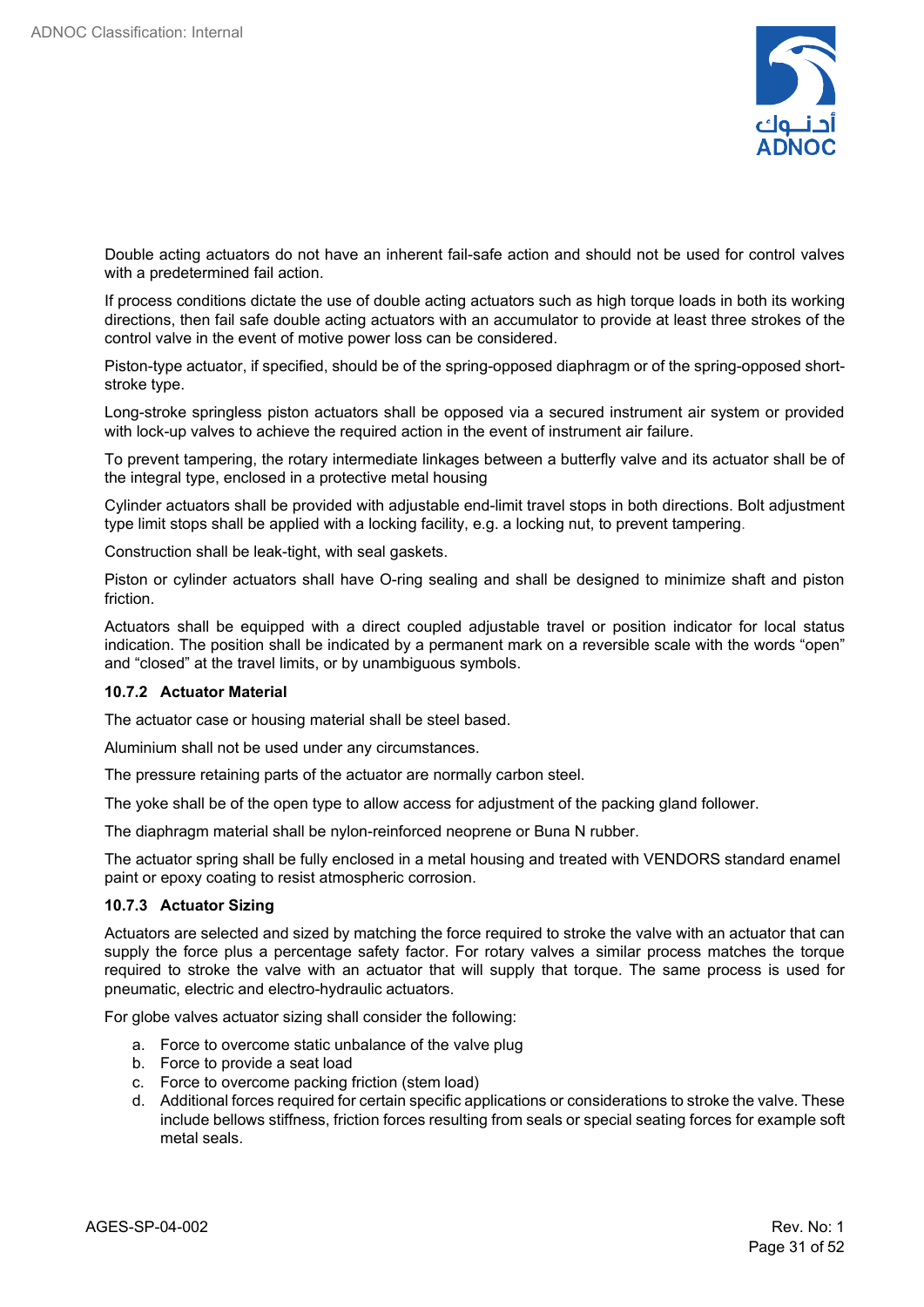

For rotary valves the determining factors are the torque required to open and close the valve and the torque output of the actuator. VENDOR will also state the Maximum Allowable Stem Torque (MAST) for each valve.

Attention shall be paid to unbalanced dynamic forces on the valve plug.

For flow-tending-to-close valves the actuator shall be capable of opening the valve against the full upstream pressure, and for flow-tending-to-open valves the actuator shall be capable of closing the valve against the full-upstream pressure.

VENDOR will provide actuator sizing calculations for each actuator and state the safety margin that has been added or included in their calculation.

# <span id="page-32-0"></span>**10.7.4 Stroking Time**

Unless other stroking times are indicated on the data sheet, the following maximum stroking times for both directions shall not be exceeded:

| <b>Body Size</b>     | <b>Maximum Stroking Time</b> |
|----------------------|------------------------------|
| $\leq$ DN 50/NPS 2   | 10 Seconds                   |
| <b>DN 80/NPS 3</b>   | 15 Seconds                   |
| <b>DN 100/NPS 4</b>  | 15 Seconds                   |
| <b>DN 150/NPS 6</b>  | 20 Seconds                   |
| <b>DN 200/NPS 8</b>  | 25 Seconds                   |
| <b>DN 250/NPS 10</b> | 35 Seconds                   |
| $\geq$ DN300/NPS 12  | 45 Seconds                   |

The stroking times are applicable to throttling control valves and should not exceed 2 seconds/inch of valve diameter. Special care shall be taken for compressor antisurge valves which should be in the region of 0.5 to 2 seconds.

Stroking times shall as far as possible be achieved by correct actuator sizing and without the use of external accessories.

# **10.7.5 Actuator Colour Coding**

If a coating other than the manufacturer's standard colour and paint specification is required, COMPANY shall specify the colour and paint specification on the data sheet. For any additional requirements reference will be made to respective ADNOC group painting specification.

# **10.7.6 Actuators for Dampers**

The actuator shall be sized to provide sufficient torque to overcome both the static and dynamic torque in the damper.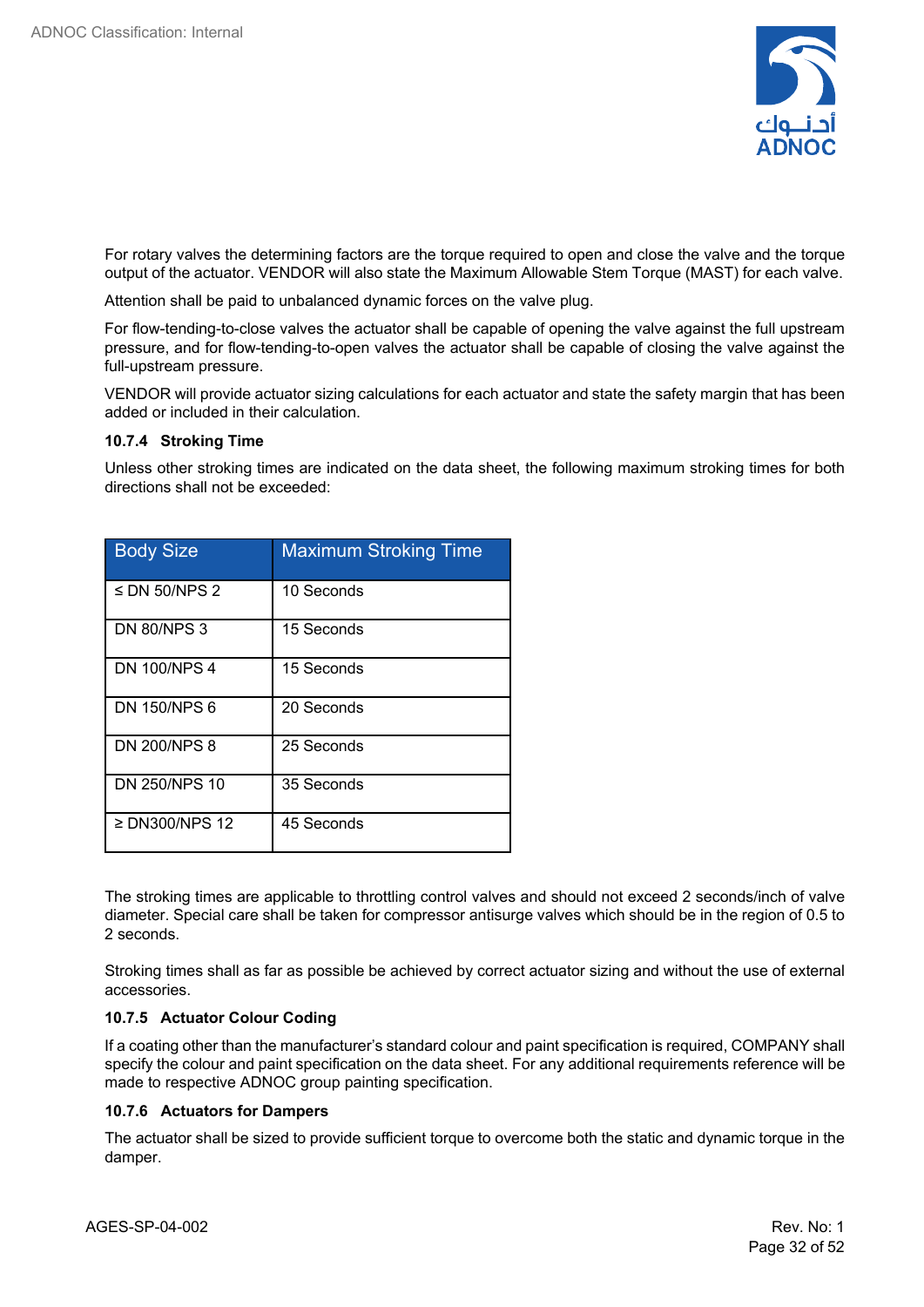

The actuator should be sized with an appropriate safety factor based on its and the damper's functionality. Clean air and on/off applications can operate successfully with 25% to 30% margins of safety. For modulating and dirty air applications, safety factors of 50% and upwards should be considered. VENDOR will clearly indicate what safety factor has been included for each application.

If the damper is specified with a fail-safe position, then a spring return type actuator will be specified. Double acting actuators will not be considered. Modulating dampers will be provided with a positioner.

The operating time of the damper will be specified on the data sheet. If the damper service is for safety isolation faster closing times will be required.

Communication protocol for the positioner will be specified on the data sheet.

In addition, actuators will be provided with:

- I. Facilities for manual actuation. For smaller actuators a lever would be adequate. For larger actuators a hand wheel with gear reduction may be required.
- II. A manual actuation locking device
- III. A weatherproof enclosure around the positioner and manual actuation excluding operating handles and links.
- IV. Flexible hoses to connect the air supply to the damper actuator and positioner.
- V. Turn-buckles on connecting linkages to allow length adjustment on site.<br>VI. Safety quards.
- Safety guards.
- VII. Mechanical stop mechanisms, strong enough to withstand the actuating force in the failsafe position.
- VIII. Visual indicator

#### **10.7.7 Fire Safe Enclosures**

Fire Safe enclosures shall only be provided if specified by COMPANY. Refer to Fire & Gas Detection & Fire Protection System Philosophy AGES-PH-03-002.

# <span id="page-33-0"></span>**10.8 Actuators for Special Applications**

#### <span id="page-33-1"></span>**10.8.1 Electrical Actuators**

Electrical actuators may be considered for remote locations where no pneumatic or hydraulic supply is available and for control valves where a standard pneumatic actuator is unsuitable. Electrical actuators for on/off valves are outside the scope of this specification.

If the application requires a predetermined fail-safe function, the use of electric actuators shall be subject to approval of COMPANY.

Electric actuators may be part turn / rotary or linear, dependent on the application, and shall be suitable for closed loop modulating duty (S9 operating mode to IEC 60034-1)

Electric actuators shall be SMART or intelligent type with "non-intrusive" setting of actuator parameters. Remote control will be hard wired or serial communication protocol and will be specified on the data sheet.

A minimum of two intrinsically safe hand-held setting tools will be provided. Any requirement for additional units will be stated in the data sheet.

Functionality shall include diagnostics to monitor the status and health of the actuator with on-board data logging for analysis and service data.

Electric motor actuators for throttling control valves shall be self-contained units comprising: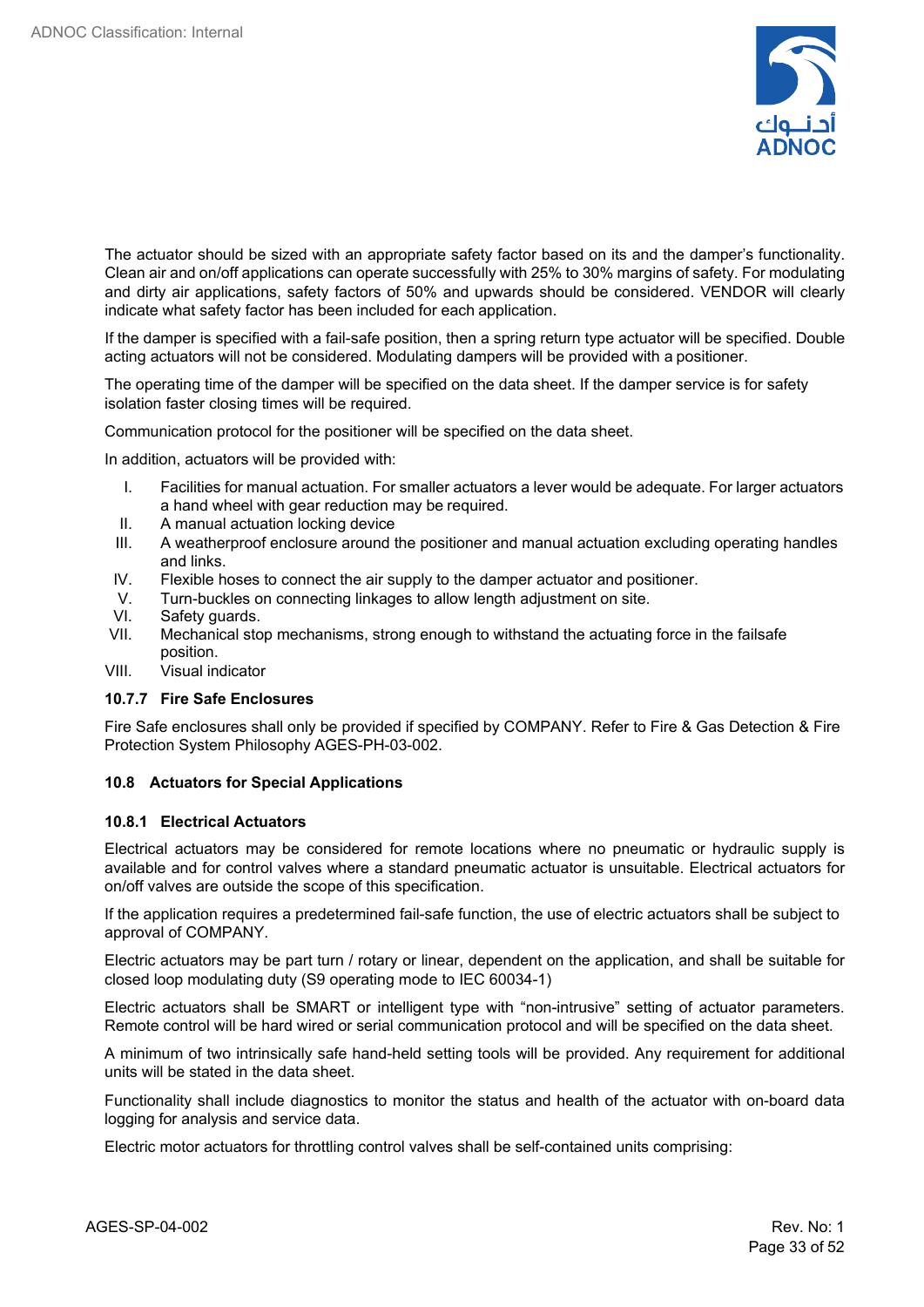

- I. Electric motor and motor starter<br>II. Gearbox
- Gearbox
- III. Handwheel
- IV. Heater (if specified)
- V. Local position indicator<br>VI. Position Limit Switches
- **Position Limit Switches**
- VII. Analogue Position Transmitter (if specified).

Electric motor actuators shall be designed so the motor is above the gearbox when the control valve is installed.

For cost saving a group of MOV's in a specific plant area may be connected to a "Master Station" which in turn will be networked to the PCS. Connectivity will be specified by COMPANY. Typical signals would include:

- I. Opened control valve status from limit switch.
- II. Closed control valve status from limit switch.
- III. Fault status (due to phase fault, power supply, over load or over torque).<br>IV. Control valve position accurate to 0.1% or VENDOR'S maximum resoluti
- Control valve position accurate to 0.1% or VENDOR'S maximum resolution.
- V. Open valve control.
- VI. Closed valve control.
- VII. Local / Remote Status

# **10.8.2 Hydraulic Actuators**

The use of hydraulic actuators for throttling control valves shall only be considered if no pneumatic supply is available and will be subject to approval by COMPANY.

Hydraulic quarter-turn, linear, spring return and double acting actuators shall consist of hydraulic cylinder(s) or equivalent, a hydraulic accumulator (to achieve failure action), appropriate gearing and travel stops.

Internal actuator parts and lubricants shall be compatible with the hydraulic fluid specification defined in the data sheets.

If the application requires a predetermined fail-safe function, the use of hydraulic actuators shall be subject to approval of COMPANY.

# **10.8.3 Electro-Hydraulic Actuators**

Electro-hydraulic actuators shall consist of a hydraulic actuator and integral power pack including the following items:

- i. Electrically powered hydraulic pump.
- ii. Hydraulic accumulators if control valve is defined as having a predetermined fail-safe position.
- iii. Fluid reservoir
- iv. Control system.

This includes compact electro-hydraulic actuators if the configuration is agreed by COMPANY.

The actuator can be configured for remote control of a valve or damper in two position or modulating control applications. Manual local push button control or remote PCS control hardwired or networked will be specified.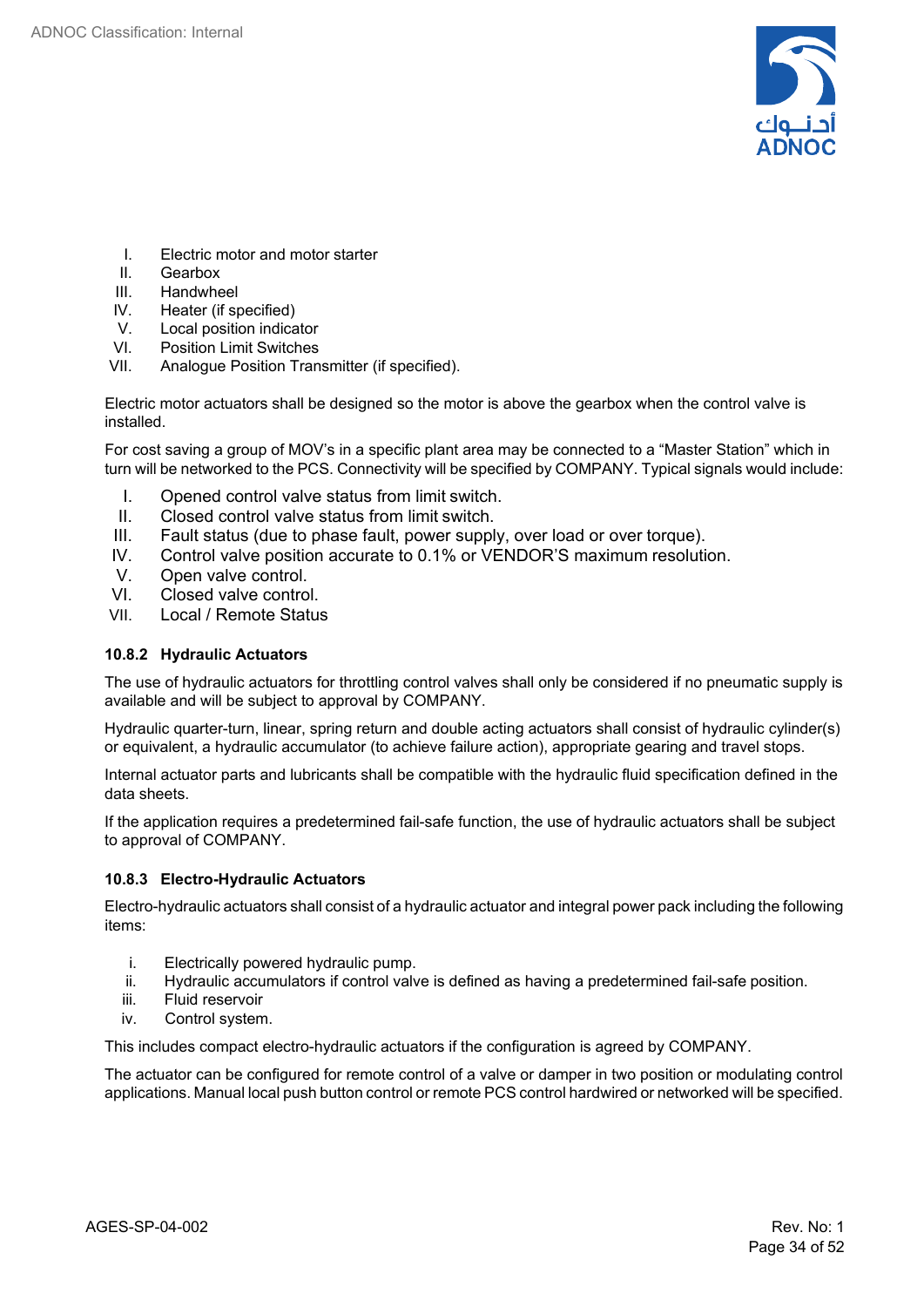

# <span id="page-35-0"></span>**10.9 Accessories**

#### **10.9.1 General**

All accessories shall be provided by the VENDOR and shall be installed on the valve on a stainless-steel mounting plate. Accessories will be tubed with 316L tubing and 316 SS compression fittings. However, in some critical application especially in Sulphur plant or Toxic H2S environment, Alloy 825 tubing material and SS316L double ferrule compression fittings shall be used. For Offshore applications 6Mo alloy shall be considered as minimum.

COMPANY shall specify the manufacturer of compression fittings for standardisation.

The execution of tubing between the air filter regulator and accessories and actuator shall be as follows:

- i. The control valve VENDOR shall determine the tubing diameter; however, with a minimum size of 6 mm OD, with larger sizes of 10 mm, 12mm and 16 mm as required.
- ii. The compression fittings shall be of the make, type and composition as specified in the data sheet. All parts of the fittings shall be made by the same manufacturer. The fittings and tubing shall be installed by skilled personnel and strictly in accordance with the compression fitting manufacturer's instructions.

Off-valve mounting of accessories can be considered with COMPANY approval due to high temperature or vibration service.

To aid maintenance, each accessory shall be capable of being maintained or replaced without removing any other part.

Control valves shall have a position indicator to indicate control valve position and the indicator shall not be obscured by any part of the control valve, actuator or handwheel.

External earths on valve positioners and solenoid coil enclosures will be bonded to plant earth structure. Exception will be pipeline valves as possible interaction with cathodic protection systems.

Sunshade shall be provided for valve positioner to protect from direct sunlight. Material shall be UV resistant GRP with low flammability and antistatic to avoid electrostatic charges.

#### **10.9.2 Valve Positioners**

Digital "Smart" control valve positioners with HART Communications are to be supplied as standard, use of other types such as Analogue I/P (electro-pneumatic) or pneumatic positioners will require prior approval of COMPANY and will only be considered if digital positioners are not available for the given application.

Bypass selector for maintenance of positioner is applicable to pneumatic positioners only and will be specified by COMPANY if required.

Valve positioners shall be direct acting mode. Correct direction of control action will be configured in the DCS.

The device shall utilize two-wire, 4-20 mA HART, 24VDC loop-powered unit, powered from the DCS section of the plant ICSS or FOUNDATION Fieldbus (FF).

Electrical classification for Hazardous area will be specified on the data sheet and positioner housing will be rated to IP66.

The device shall provide self-diagnostics for the positioner and control valve. Digital information from positioner (HART / Fieldbus) shall be provided to the Instrument Asset Management System (IAMS. Strong preference is given to systems that allow calibration, configuration and on-line diagnostics to take place in the DCS, i.e. an integrated system not a stand-alone platform. COMPANY will inform VENDOR as to the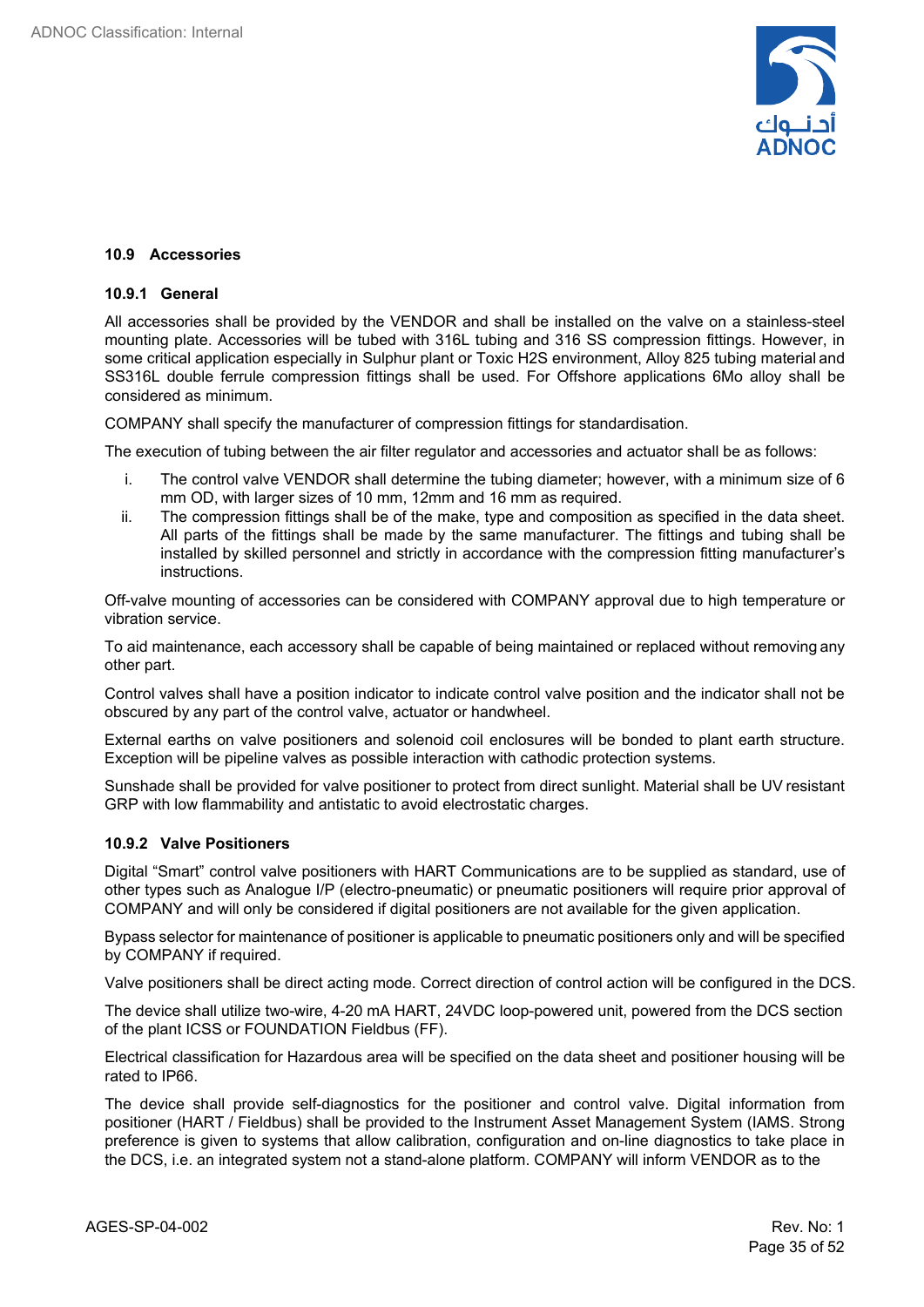

supplier of the DCS and the IAMS software requirements so that the provided positioner will be able to integrate and provide full diagnostic capabilities to the plant ICSS. VENDOR will confirm if the following diagnostic functions are available.

- i. Predictive diagnostic function providing advance warning of a malfunction with a condition indicator "dashboard" and focused alerts.
- ii. Operating data logging to record valve position against time.

VENDOR will also provide a valve signature benchmark of the assembled valve's performance prior to shipping. This benchmark provides a starting point for future data comparison, so the operating condition of the valve can be tracked to optimise valve performance.

VENDOR standard pressure gauges as required and calibrated as per units and range specified on the data sheet will be provided. VENDOR will state air supply requirements and air flow capacity of positioner.

# **10.9.3 Handwheels**

Handwheels on control valves should only be provided if they are required for operational or safety requirements and specified on the P&ID or project design documents. The requirement and orientation will be shown on the data sheet. The consequences of inappropriate use of handwheels should be carefully considered. For Electrical actuator handwheels refer to section [10.8.1](#page-33-1)

If a handwheel is required, the following are the minimum requirements:

- i. Operation of the handwheel shall be limited by any mechanical limit or travel stops on the valve.
- ii. Be engageable in any position
- iii. The operating force shall not exceed 360 N force on the rim of the handwheel
- iv. Shall be of a fire safe design
- v. The handwheel should be yoke mounted and of the non-declutchable type.
- vi. The handwheel for butterfly valves shall be shaft mounted instead of yoke mount.
- vii. Indicate direction of opening or closing.
- viii. Neutral position should be clearly indicated.
- ix. Be unaffected by vibration.

# **10.9.4 Limit Stops**

Limit or travel stops shall be fitted only if shown on the P&IDs and included on the data sheet.

Limit stops shall be mechanical devices mounted on the actuator, but they shall not form part of the handwheel mechanism (if provided). Bolts screwed in the body shall not be used as a limit stop.

Screwed bolt-type limit stops, e.g. on the control valve stem, adjustable over the full length of the stroke shall be applied if requested.

To prevent tampering, the limit stops shall be fitted with a locking facility, e.g. a locking nut.

The limit stops shall be adequately protected against unintentional adjustments.

The VENDOR shall set the limit/travel stops at the required minimum or maximum valve opening as specified on the data sheet and shall be checked during FAT.

The application of non-mechanical limit stops requires the approval of COMPANY.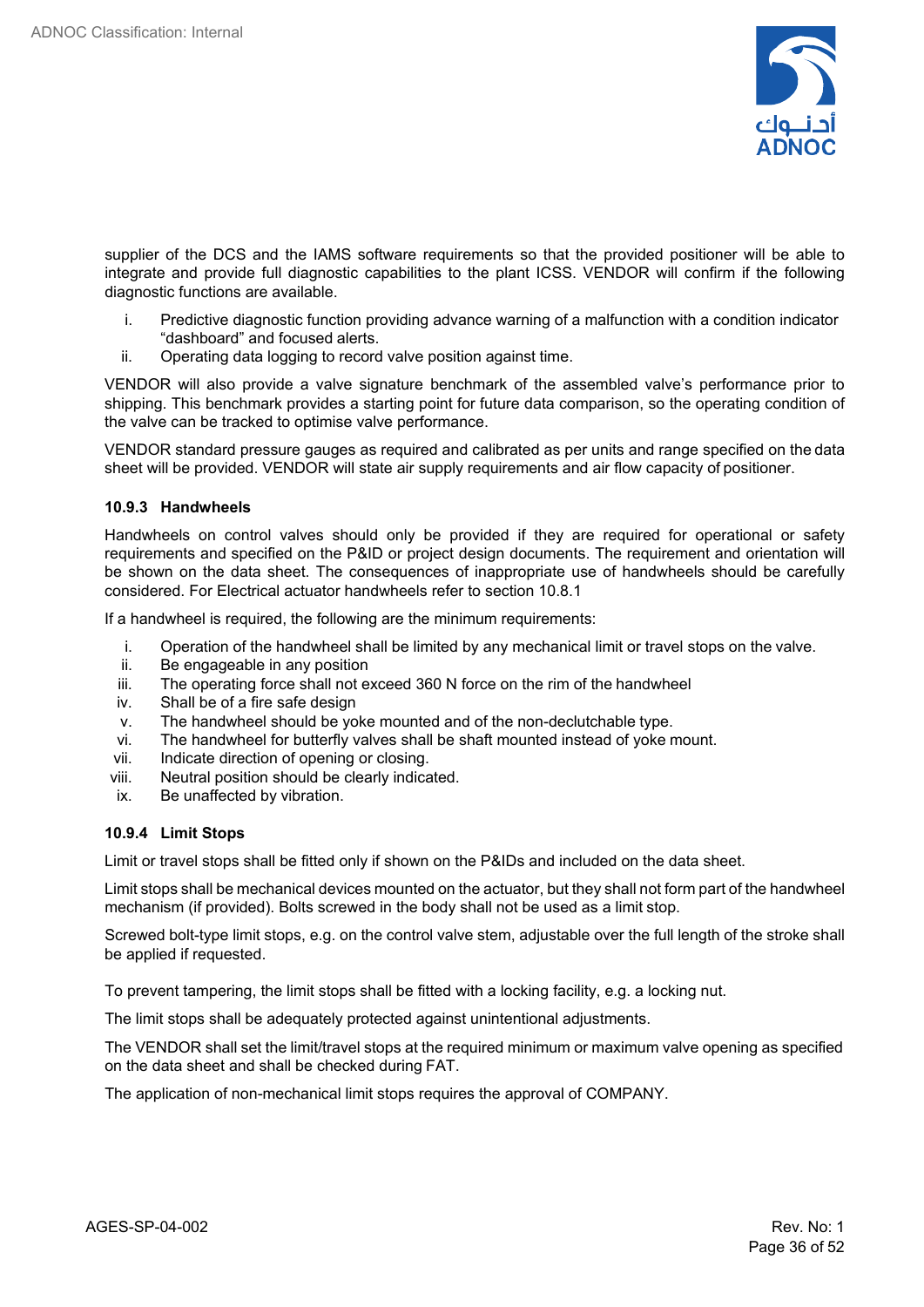

# **10.9.5 Air Lock-Up Valves**

Air lock-up valves shall be specified for the following applications:

- I. All services requiring the control valve to remain in the position immediately prior to a complete failure of the instrument air supply.
- II. All shutoff control valves requiring an air supply pressure higher than the guaranteed minimum instrument air pressure.

The lock-up valves shall have a bolt adjustment provided with a locking facility, e.g. a locking nut, to prevent unintentional adjustments.

A separate name plate shall be provided to indicate the range and the set values.

The lock-up valves shall be set at 0.5 kg/cm2 above the required control valve air supply pressure unless some other set value is required for a specific actuator.

The lock-up valves shall be properly adjusted by the valve VENDOR.

For control valves with a valve positioner, the lock-up valve shall be installed between the positioner output and the actuator. If lock-up valves are applied on valves operated by a solenoid valve, this solenoid valve shall be installed between the lock-up valve and the actuator.

#### **10.9.6 Limit Switches**

"Open" and/or "closed" limit switches shall be fitted only if indicated on the P&IDs and specified in the data sheet. Limit switches shall be of the inductive proximity type.

Limit switches shall be provided with mechanical protection.

Limit switches shall operate within 3% of the control valve travel from respective open and closed limits.

If not armoured, the flying leads shall be protected by a flexible conduit.

If applied, the external linkage between the actuator stem or the rotary spindle and the initiator shall be protected against unintentional damage.

The mounting instructions supplied by the limit switch VENDOR shall be applied by the valve VENDOR. The limit switches shall be properly adjusted by the valve VENDOR. The method of mounting will be approved by **COMPANY** 

Proximity type limit switches shall be adjustable and autonomous to their function, e.g. one switch for the "fully open" position and a separate switch for the "fully closed" position.

Failure of limit switches either by broken communication or failure to activate will be alarmed. Execution of limit switch will be failsafe.

# **10.9.7 Position Transmitter**

The requirement for a position transmitter will be specified in the valve data sheet. It shall be:

- I. Provided by a 4 to 20 mA signal from a proven in service LVDT position transmitter with 4-20 mA + HART, secondary 4 to 20 mA signal from positioner or HART signal directly from positioner.
- II. Suitable for area classification and IP66 rated.
- III. Based on feedback from actual valve stem or shaft position and not inferred position.
- IV. Accurate to .25%.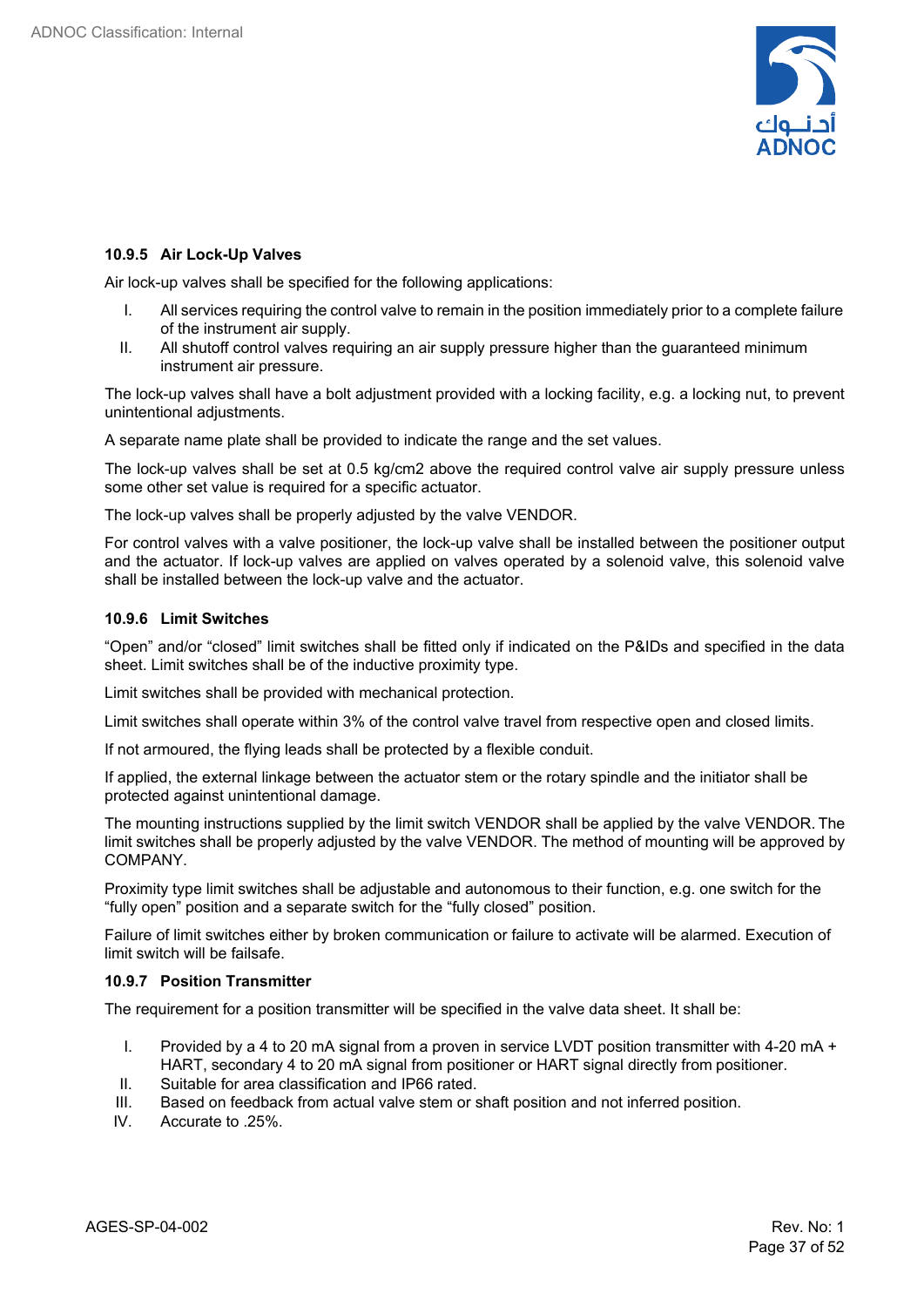

# **10.9.8 Air Lubricators**

When required, air lubricators shall be of the oil-mist type and the oil flow shall be externally adjustable. The oil buffer capacity shall be sufficient for continuous operation for one month.

In addition, the lubricator shall have facilities for oil refilling under pressure, shall have oil level indication and shall be suitable for installing on a mounting plate.

Where air lubricators are applied for valves operated by a solenoid valve, the lubricator shall be installed upstream of the solenoid valve.

Air lubricators shall be considered for pneumatic long-stroke cylinder actuators.

Spherical glass (bowl type) air lubricators shall not be used.

VENDOR will make a recommendation to COMPANY if VENDOR's proposed valves require an air lubricator.

# **10.9.9 Filter Regulators**

Combined air filter regulator unit shall be installed in the instrument air supply lines to the actuator and/or positioner or individual instruments, in order to regulate the instrument air supply pressure. The make of filter regulator shall be as specified in the data sheet.

The air filter regulators shall be of the reducing-relief valve type, with drainage facility and bolt adjustment provided with a locking facility, e.g. a locking nut, to prevent tampering.

The air filter cartridges shall be of the rigid structure type to resist channelling, rupturing, shrinkage or distortion and shall have a maximum mesh size of 40 µm.

The capability, e.g. output capacity and required spring range, of the filter-regulator shall be checked against the instrument air requirement of the particular positioner and/or actuator or pneumatic instrument.

A 50mm pressure gauge shall be installed on the downstream side of the pressure regulator. Units, range and case material will be specified by COMPANY. Body connection style and size shall be 1/2" or 1/4" NPT.

Filter regulators shall be 316 SS (painted) with overpressure (soft seat internal relief) protection. Manual or Automatic water draining can be specified.

Filter regulators shall be mounted in the vertical position so that they can easily be drained manually.

Glass or polyacrylate (bowl-type) filter regulators shall not be used.

#### **10.9.10 Filters**

Air filters may be considered instead of air filter regulators in instrument air supply lines to long-stroke cylinder actuators that can withstand the maximum air pressure.

If applied, the air filter shall be provided with a manual drainage facility and a filter cartridge of the rigid structure type, to resist channelling, rupturing, shrinkage or distortion, having a maximum mesh size of 40 µm Glass or polyacrylate (bowl type) filters shall not be used.

Air filters shall be fitted with small pressure gauges indicating the incoming instrument air supply pressure and delivery pressure to the actuator and/or its components.

#### **10.9.11 Quick Exhaust Valves**

In general valve stroking time should be achieved by correct actuator design and without external speed controlling accessories.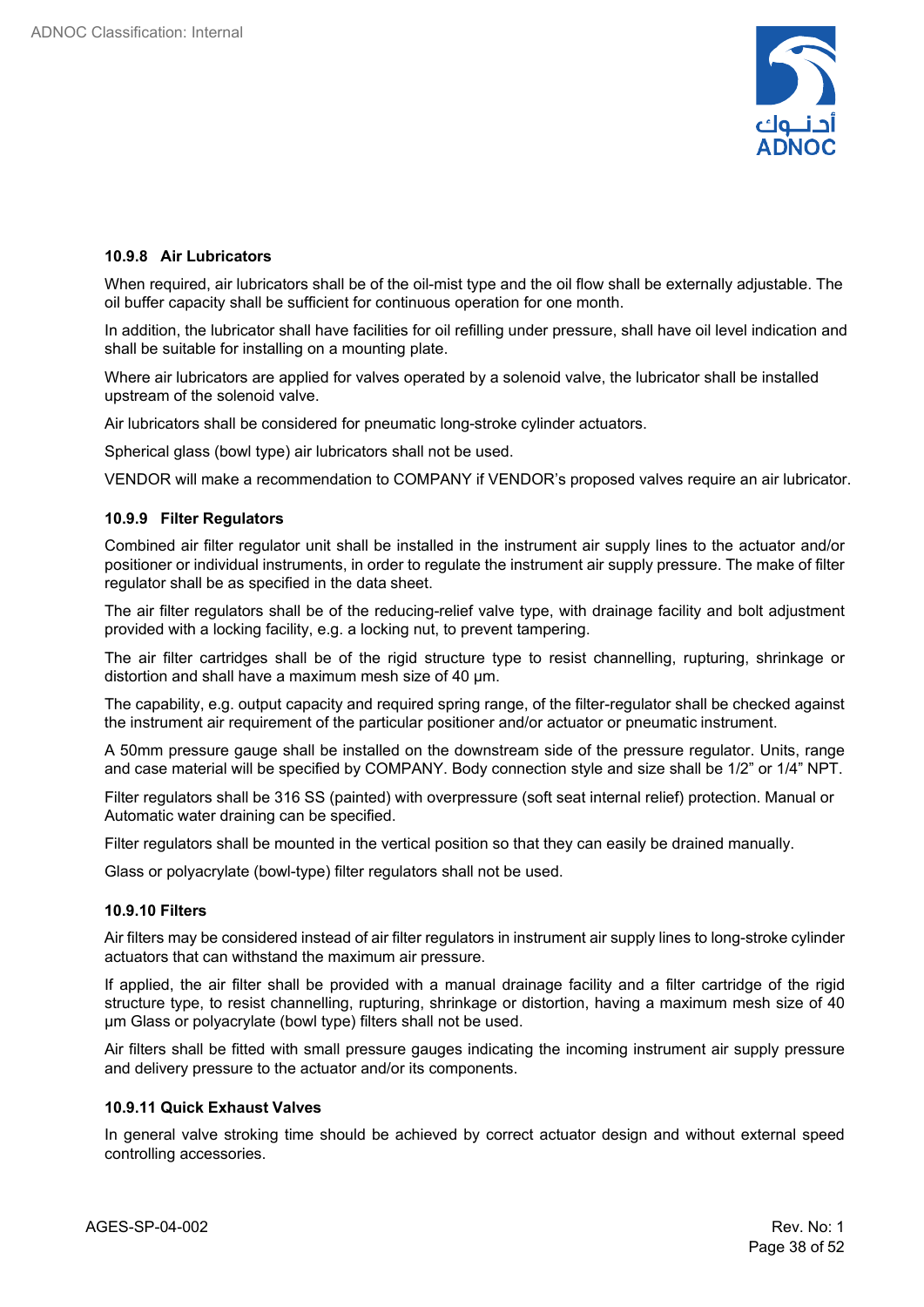

<span id="page-39-0"></span>Quick exhaust valves may be provided for services which require the control valve to move to its designated failure position faster than specified in section [10.7.4, S](#page-32-0)troking Time.

Pilot-operated, quick-exhaust valves shall not be used.

The minimum port size in the quick exhaust valve shall be verified and considered for stroking time calculation.

Silencers might be required on certain applications. In particular on valves that are frequently switching. The noise level generated during operation of the silencer shall not exceed the maximum allowable noise level specified for the control valve trim.

Quick exhaust valves shall have Bug Screens to prevent blockage from insects.

Quick exhaust valves shall be fitted directly to the port of the actuator.

#### **10.9.12 Volume Boosters**

Volume boosters shall be provided if needed to achieve the stroking times specified. Volume boosters for pneumatic actuators shall be of the high capacity type with fast throttling facilities to control the required capacity.

Volume boosters shall be fitted directly on the actuator and be provided with a separate pneumatic supply connection, not sharing the same filter regulator. The response of the volume booster shall be adjustable by means of an adjustment screw to match the loop requirements and can be locked in position or permanently sealed.

The temperature rating of the device including the "O" rings shall be suitable for the site ambient temperature. Material of construction to be stainless steel.

#### **10.9.13 Restrictors**

If a requirement for slow opening and/or slow closing of a valve exists, this should be achieved within the DCS or other remote electronic system (Smart Valve Positioner). The use of mechanical instrument air restrictors should be avoided and must approved by COMPANY.

If its use is unavoidable, then the mechanical flow restrictor shall be provided with a lockable, variable restriction adjustment facility. The direction(s) of restricted flow shall be indicated by a permanent mark on the body. The capacity of the flow restrictor shall be sized (and tested) for a normal air supply pressure. Restrictors' material of construction will be stainless steel with NPT connections.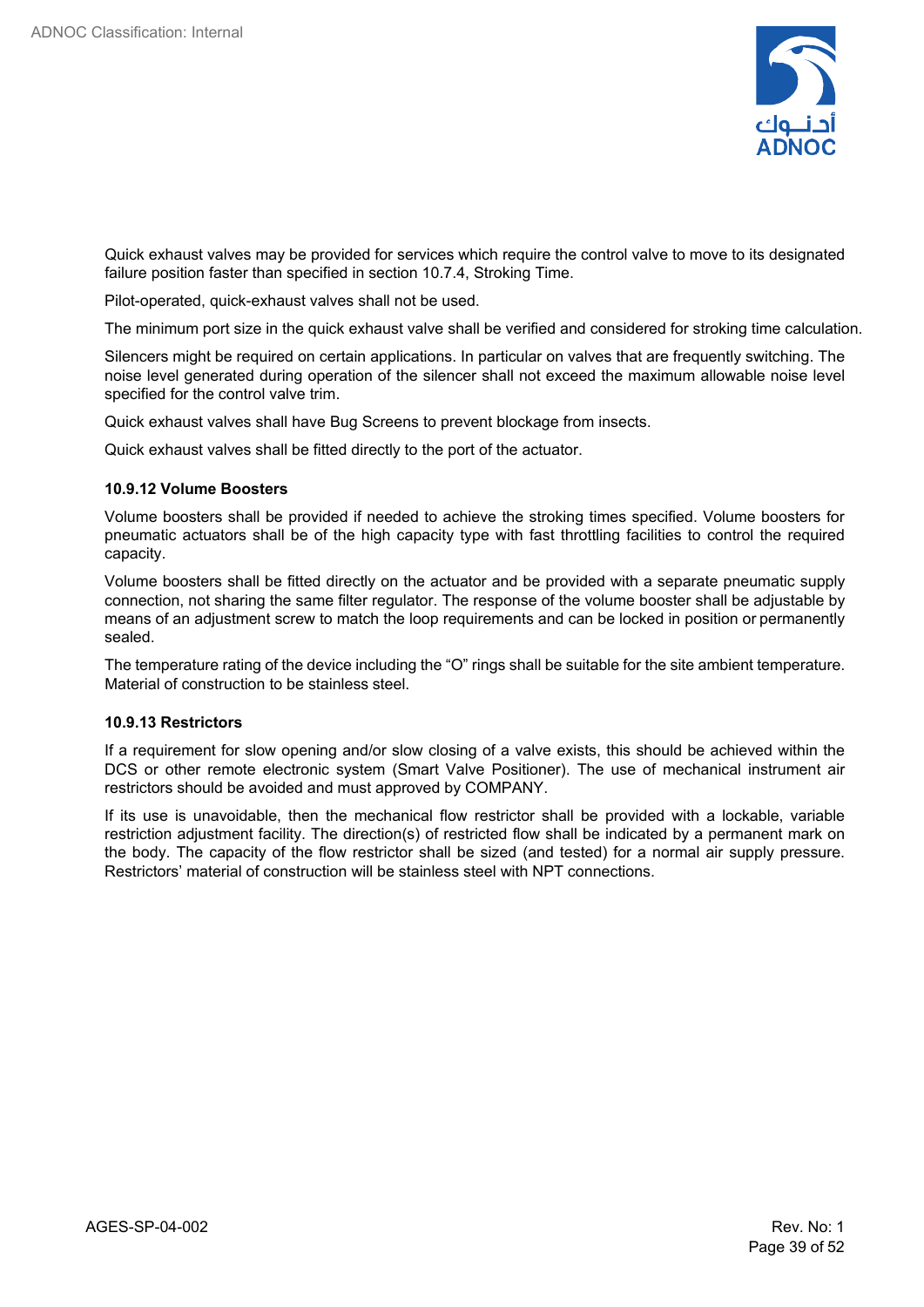

# **11 PAINTING**

Painting shall be to VENDOR standard who shall provide their standard painting procedure for approval prior to shipment for approval. VENDOR shall ensure paint specification is suitable for the environment the valve shall be mounted. The paint colours for the valve and actuator shall be approved by COMPANY. VENDOR may be referred to ADNOC Group painting specification for alinement.

Corrosion due to condensation inside the actuator housing power unit and spring module shall be prevented by using protective coatings and compounds or corrosion resistant materials.

# <span id="page-40-0"></span>**12 VALVE IDENTIFICATION**

The control valve shall be provided with a permanently attached stainless steel identification plate, showing the mandatory and supplementary markings as described in IEC 60534-5:2004. Markings shall be permanent and shall be visible after thermal insulation of the valve. For small valves where insufficient space is available on the identification plate, supplementary markings may be provided on a separate identification plate securely fixed to the control valve.

In addition, each control valve shall be provided with a stainless-steel tag plate which shall be fixed to the control valve with a stainless-steel wire. This plate shall be marked with the valve tag number as stated in the data sheet.

Control valve flanges shall be marked in accordance with the applicable design code.

The direction of flow and where applicable, the shutoff direction(s) shall be clearly indicated by a permanent mark cast in or stamped on the valve body or by a riveted stainless-steel plate attached to the valve body or bonnet flange. It shall not be painted. Three-way valves shall clearly indicate the common inlet or common outlet port by a permanent mark stamped on the flange.

The language used for valve markings will be "English".

Control valves for oxygen services shall be marked:

"SUITABLE FOR OXYGEN SERVICE"

Control valves for HF service shall be tagged:

"SUITABLE FOR HF ACID SERVICE"

Valves in oxygen of Hydrofluoric acid service shall be fitted with warning plates with text as follows:

For Oxygen Service:

WARNING – OXYGEN SERVICE

KEEP FREE FROM OIL AND GREASE

For Hydrofluoric Acid Service:

WARNING – HF ACID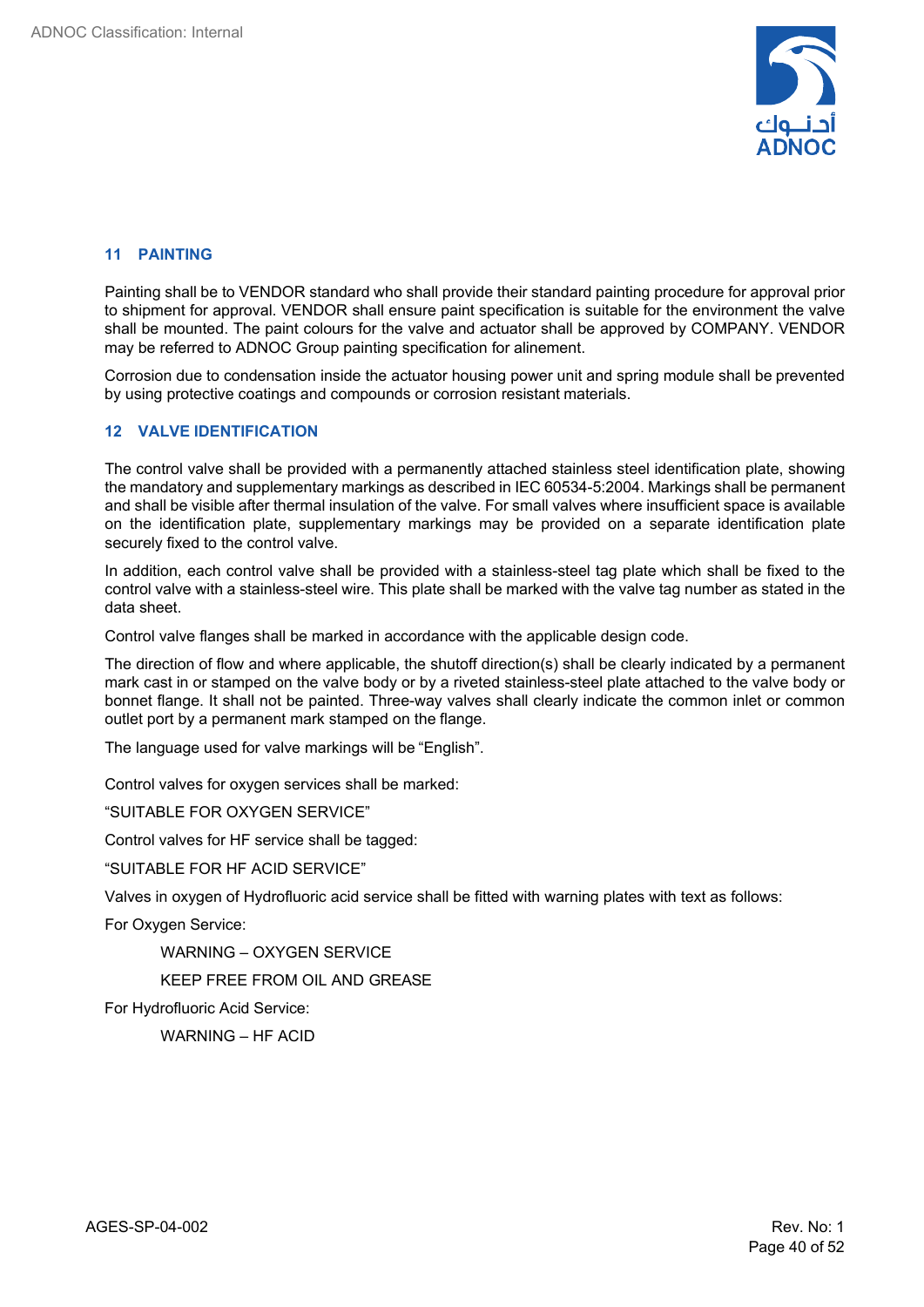

Where a control valve trim size affects the loading on relief headers or a furnace, the valve shall be fitted with a warning plate. The plates shall carry text as follows:

WARNING — TRIM SIZE AFFECTS RELIEF VALVE CAPACITY

or

WARNING — TRIM SIZE AFFECTS FIRING OF FURNACE

Warning plates shall be 3-layer (red-white-red) material, with engraved text, fixed by screws or rivets.

Warning text shall be white letters, with a minimum text height of 6 mm, on a red background.

# <span id="page-41-0"></span>**13 ADDITIONAL SPECIFIC REQUIREMENTS**

None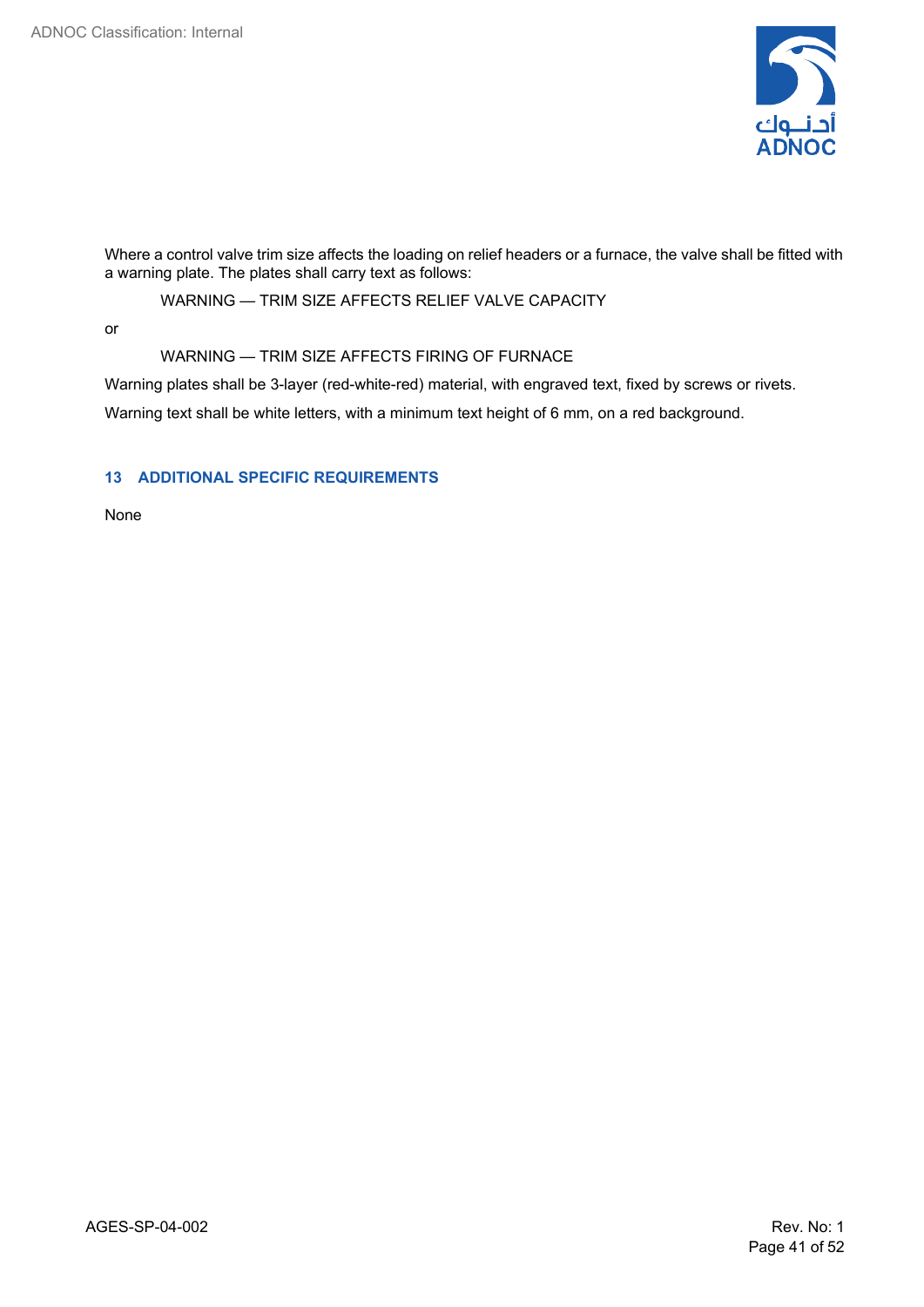

# <span id="page-42-0"></span>**SECTION C**

# <span id="page-42-1"></span>**14 SCOPE OF SUPPLY**

The VENDOR will supply control valves and accessories as stated in the purchase order and detailed in the data sheets. The provided equipment will meet the technical requirements of this specification.

The VENDOR's scope of supply will include and not be limited to:

- i. Control Valves and accessories as stated in the purchase order.
- ii. Data sheets and sizing calculations
- iii. Noise calculations
- iv. Fugitive emissions testing
- v. Actuator functional test<br>vi. Valve stroking time test
- Valve stroking time test
- vii. List of exceptions and non-compliance
- viii. Catalogue details of provided equipment
- ix. Manufactures Record Book and material certificates
- x. Operation and maintenance manuals
- xi. Inspection and Test plan
- xii. FAT and all required test services at VENDOR's facility
- xiii. Valve signatures for benchmarking valve performance
- xiv. Spare parts as detailed in the purchase order
- xv. Special test equipment such as HART communicator and communicator for MOV
- xvi. Packing and preservation
- xvii. Weights and dimensions of cases for shipping
- xviii. Warranty and guarantee

# <span id="page-42-2"></span>**15 QUALITY CONTROL AND ASSURANCE**

Equipment shall only be purchased from Vendors approved by ADNOC Category Management. This approval indicates that the VENDOR has an approved Quality management system and a proven track record in supply of this equipment type.

COMPANY reserves the right to inspect materials and workmanship at all stages of manufacture and to witness any or all tests.

VENDOR shall comply to Criticality Rating for Equipment outlined in respective ADNOC Group Company's Quality System Specifications for requirements of production checks, shop inspection, testing and material certification.

The VENDOR shall provide equipment inspection and test reports as per approved Inspection and Test Plan.

# <span id="page-42-3"></span>**16 CERTIFICATIONS**

VENDOR shall provide hazardous area certificates for all provided valves.

Unless otherwise specified in the Purchase Order, Material test certificates (Mill test reports) shall be provided as set out in section [17.2](#page-43-2)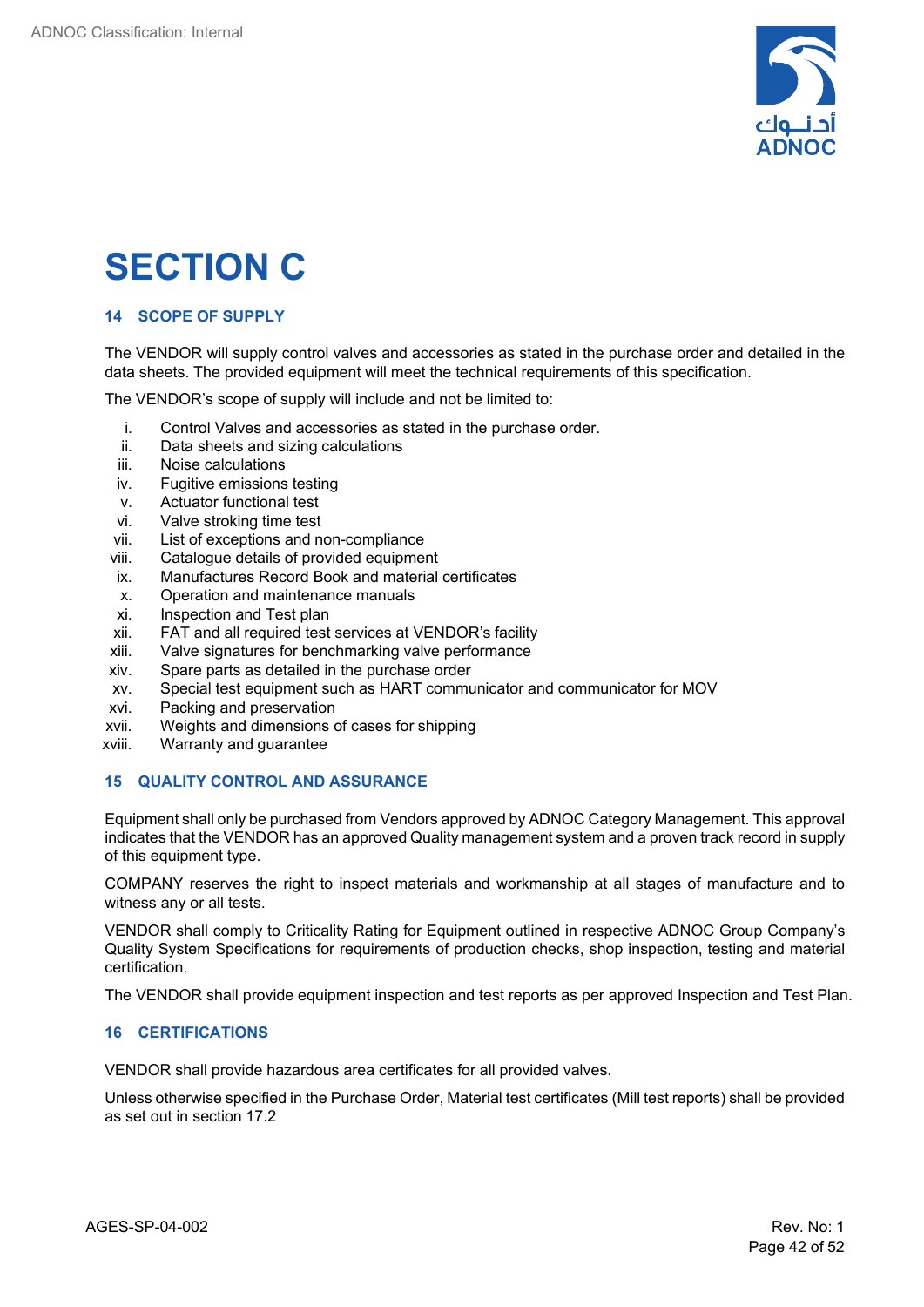

# <span id="page-43-0"></span>**17 INSPECTION & TESTING REQUIREMENTS**

#### <span id="page-43-1"></span>**17.1 General**

Prior to the start of valve manufacture, an Inspection and Test Plan) ITP shall be submitted for approval by COMPANY.

The ITP shall include all inspection and test activities to be performed, including those at SUBVENDORS works.

#### <span id="page-43-2"></span>**17.2 Materials**

Material test certificates in accordance with EN 10204 shall be provided as follows:

| <b>Components</b>                                                                        | <b>Certificate</b><br>Type |
|------------------------------------------------------------------------------------------|----------------------------|
| Other wetted parts and bolting                                                           | 22                         |
| Body, Bonnet, Stem and<br>Closure Members for General<br>Service valves                  | 3.1                        |
| Body, Bonnet, Stem and<br><b>Closure Members for Critical</b><br>Service valves (Note 1) | 3.2                        |

Note 1: Critical Service is defined as: highly sour and sour with chlorides as well as valves that have been rated functionally critical.

Documents shall be validated in accordance with EN 10204.

# <span id="page-43-3"></span>**17.3 Shop Inspection Access**

COMPANY and COMPANY/CONTRACTOR appointed TPI shall at all times have access to the VENDOR and any SUBVENDOR facility engaged in providing material or supplying equipment in the scope of this purchase order for the purpose of inspecting the materials and equipment.

# <span id="page-43-4"></span>**17.4 Factory Acceptance Test**

The FAT will evaluate each fully assembled control valve to verify that it is built and operating as per the technical requirements of this specification. The FAT procedure will be provided by VENDOR and approved by COMPANY.

All control valves together with accessories shall be subjected to the following checks and tests as a minimum:

- i. Dimensional and flange face finish check
- ii. Visual inspection
- iii. Hydrostatic test
- iv. Performance and mechanical operation test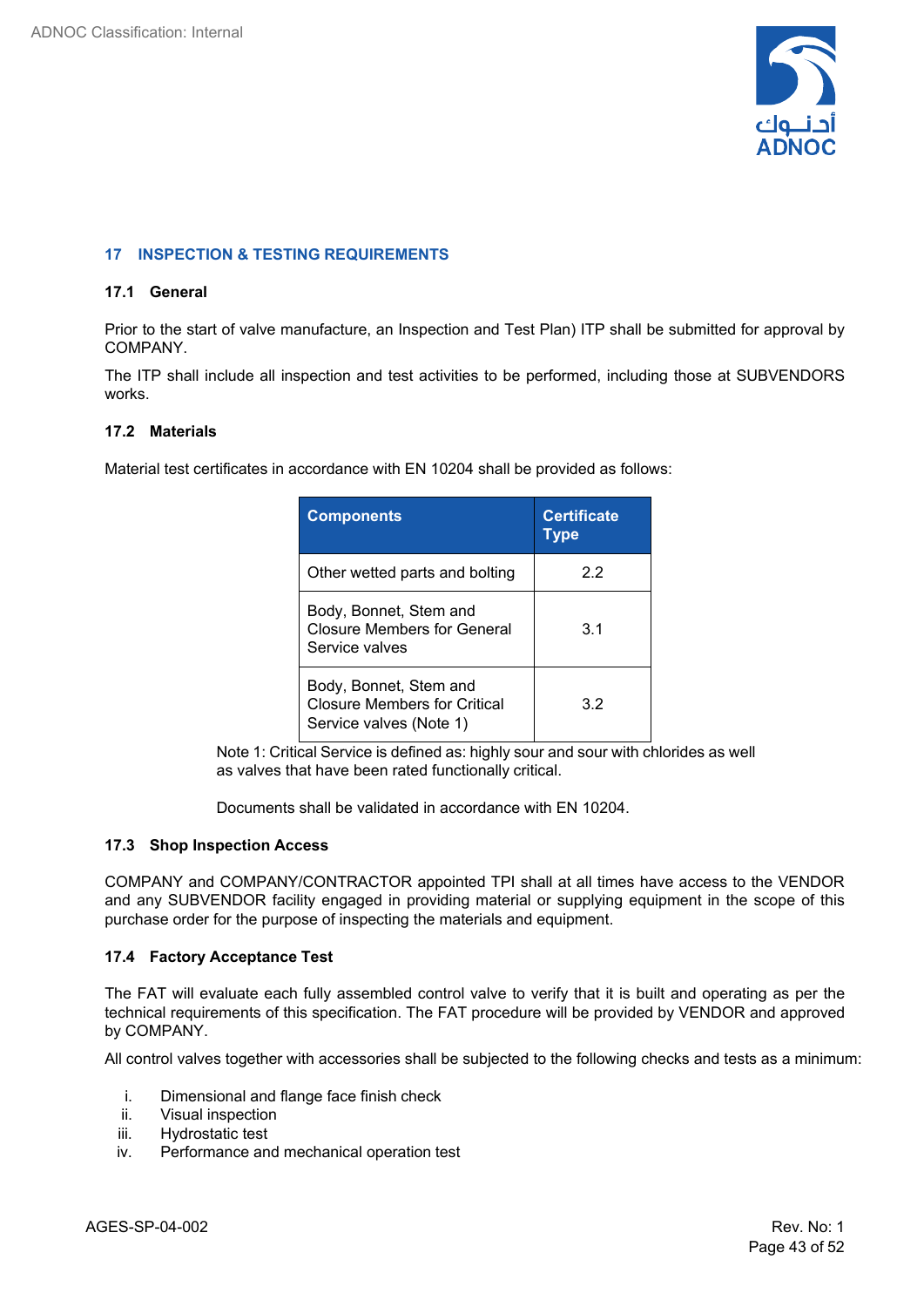

The following tests will be executed if specified in the purchase order.

- i. Seat leakage test
- ii. Capacity test
- iii. Low temperature or cryogenic test
- iv. Vacuum test
- v. Fugitive emissions leakage test

# <span id="page-44-0"></span>**17.5 Dimensional and Flange Face Finish Check**

The face-to-face dimensions of flanged globe-body control valves shall be as given in the relevant standard ASME B16.10 and IEC 60534-3-2

All dimensions (including overall height) shall be as shown on the VENDOR'S drawings.

The flange face finish shall be in accordance with ASME B16.5 or as specified by COMPANY.

# <span id="page-44-1"></span>**17.6 Visual Inspection**

The visual inspection is a mandatory test which shall be performed on all control valves. It is intended to ensure that all accessories are assembled and identified correctly. The paint finish is also checked.

# <span id="page-44-2"></span>**17.7 Hydrostatic Test**

Control valves shall be hydrostatically tested in accordance with IEC 60534-4. Valves shall be flushed and drained immediately after testing and thoroughly dried with compressed air immediately after draining.

The water quality shall be clean potable water of a natural pH value, clear and free of sulphides. Water containing up to 200 mg/kg chlorides, temperature not to exceed 50ºC, may be used for the pressure test with the following exceptions:

For austenitic and duplex stainless steel valves and valves made of 9 wt% nickel alloy, the test fluid shall be clean water with a chloride content of 50 mg/kg (50 ppmw) or less. For valves with stainless steel bellows, the test fluid shall be demineralised water that has a chloride content of 2 mg/kg (2 ppmw) or less.

The valves shall be flushed with condensate or demineralised water (chloride content of < 2 mg/kg (2 ppmw)) immediately after the hydro test.

The duration of the hydrostatic test shall be based on Table 2 in IEC 60534-4 unless alternative durations are advised by COMPANY.

# <span id="page-44-3"></span>**17.8 Seat Leakage**

The seat leakage test shall be in accordance with ANSI/FCI 70.2 and IEC-60534-4, Standard for control valve leakage.

The seat leakage test procedures shall be executed for all control valves of Class V or VI. Unless otherwise specified, the leakage rate of a single-seated control valve shall not exceed the limits of Class III. For a double-seated control valve, the leakage rate shall not exceed the limits of Class II.

IEC-60534-4, Test Procedure #1 should be used for "flow-tending-to-open" control valves, whereas Test Procedure #2 should be used for "flow-tending-to-close" control valves.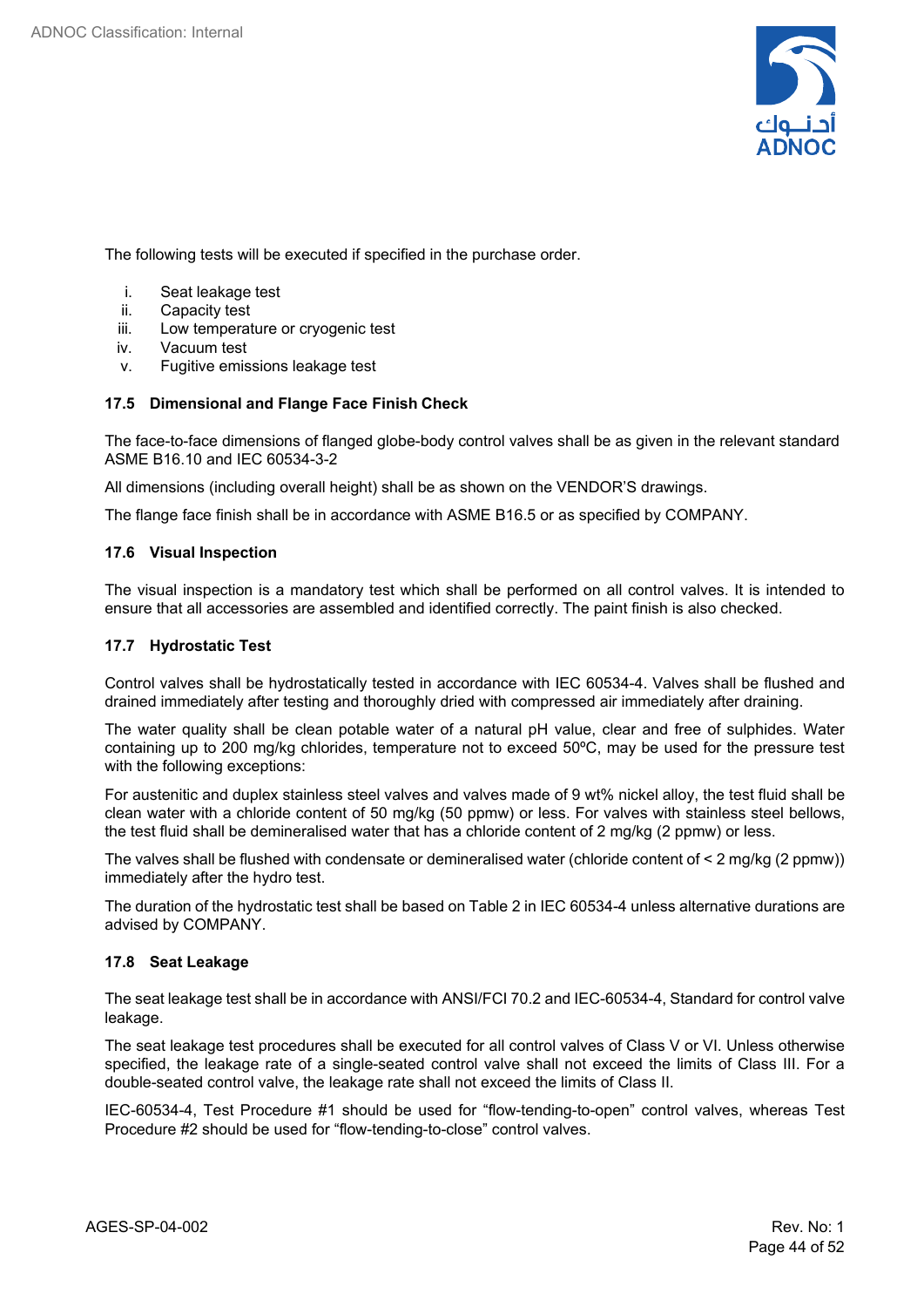

For each control valve, in the shutoff position, the VENDOR shall perform a leakage calculation at the test conditions (as defined in the test procedure) and at operating conditions with the specified fluid.

The control valve shall be completely assembled and tested under the thrust or torque applied by the actuator, with the signal pressure that will be available to close the valve, e.g. 0.2 kg/cm2 or 0.2 to 1.0 kg/cm2 bench setting as required.

For fail open valves the seat leakage test shall be done with the pneumatic supply pressure to the control valve set at the minimum supply pressure.

For each valve tested, the VENDOR will state the following data:

- i. Flow direction;
- ii. Test medium;
- iii. Test differential pressure;
- iv. Duration of test;
- v. Seat leakage flow rate measured;
- vi. Allowable seat leakage flow rate; and
- vii. Seat leakage class (if applicable).

During the seat leakage test no adjustments shall be made to the actuator/body/bonnet. After the seat leakage test no adjustments shall be made to the actuator/body/bonnet unless the valve is to be retested.

#### <span id="page-45-0"></span>**17.9 Packing Test**

The packing test is a mandatory test and shall be done in accordance with IEC 60534-4:2006. However, if the control valve will be subject to fugitive emissions testing (ISO 15848-2), the packing test is not required. Refer to section [17.16 f](#page-46-5)or fugitive emission testing.

After the packing test is completed, the packing shall not be adjusted before shipment.

#### <span id="page-45-1"></span>**17.10 Performance and Mechanical Operation**

The control valve shall be completely assembled and fitted with all accessories. The packing box shall be correctly packed to the tightness as needed for the hydrostatic test (if necessary, packing shall be renewed after testing).

The performance and mechanical test shall include a hysteresis test, a dead band test and a stroking time test.

For definitions and test procedures refer to IEC 60534-1 and 60534-4, control valve terminology, inspection and testing.

The actuating medium for the tests shall be clean, dry air or nitrogen.

The Hysteresis Test shall consist of measuring the valve stem position for the following sequence of input signals: 50%, 75%, 100%, 75%, 50%, 25%, 0%, 25% and 50%. Hysteresis shall not exceed 0.5% of maximum valve stroke.

The Dead Band Test is expressed in percentage of the input span and shall be measured at 5%, 50% and 95% of the input span. The maximum dead band found shall not exceed 1% of rated input signal.

For each valve, if not otherwise specified, the stroking time at the specified air pressures shall comply with section [10.7.4.](#page-32-0)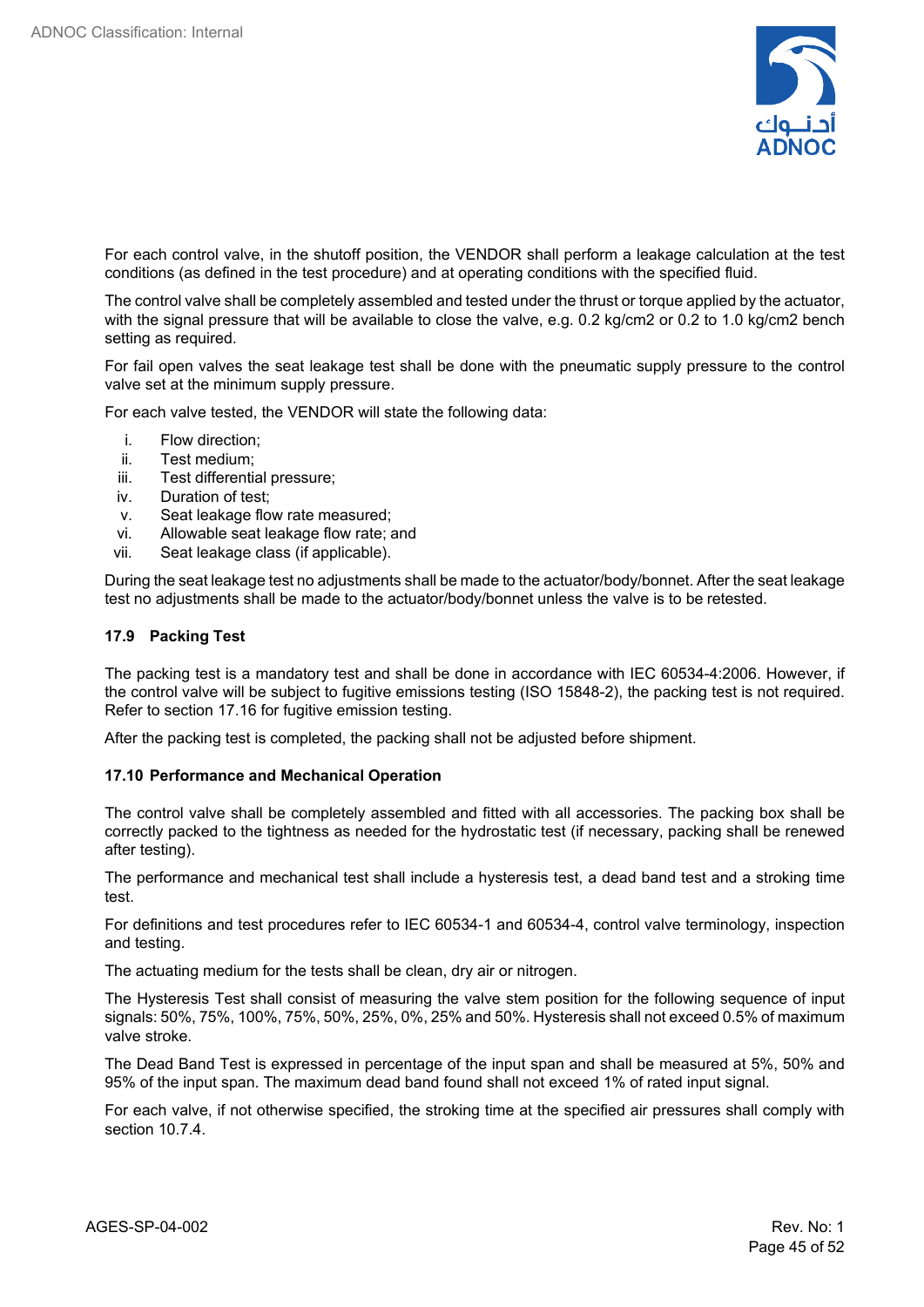

Testing shall be performed under atmospheric conditions (at zero differential pressure and ambient temperature) and with the minimum specified air supply pressure.

The above test results should be recorded on an X-Y recorder.

If the control valve is equipped with a handwheel, the fully open and closed position of the valve shall be achieved with handwheel operation, taking over from actuator starting at mid-position.

If the control valve is equipped with limit switches, they shall be checked for functional operation with a proximity tester.

#### <span id="page-46-0"></span>**17.11 Capacity Test**

If specified, the actual Cv value shall be demonstrated by a test in accordance with IEC 60534-2-3, Flow capacity, test procedures (control valves).

During the flow capacity test the actual flow capacity shall be demonstrated.

If the VENDOR submits test results and demonstrates the supplied valve matches the prototype, then the flow capacity test may be waived with approval of COMPANY. Flow capacity testing can be expensive and time-consuming.

Computational fluid dynamic modelling may be used to calculate the flow capacity, subject to approval of COMPANY.

# <span id="page-46-1"></span>**17.12 Vacuum Test**

A vacuum test shall be made on COMPANY selected control valves used in vacuum service. The test shall hall be in accordance with ISO 27895.

#### <span id="page-46-2"></span>**17.13 Non-Destructive Testing and Material Inspection**

Requirements for ND, PMI and material certification will be based on AGES-SP-09-003 Piping & Pipeline Valve specification.

#### <span id="page-46-3"></span>**17.14 Impact Tests**

Impact testing requirements of carbon and low alloy steels and is applicable to valves with low temperature services -101°C (-150°F) and will be based on AGES-SP-09-003 Piping & Pipeline Valve specification.

#### <span id="page-46-4"></span>**17.15 NACE**

NACE requirements are defined in the Manual Valve specification and will be in compliance of NACE MR0103 or NACE MR0175.

#### <span id="page-46-5"></span>**17.16 Fugitive Emission Test**

Fugitive emissions seal leakage for control valves and choke valves in hydrocarbon service shall be certified as per ISO 15848. Where fugitive emission tests are specified in the data sheets, valves shall be subjected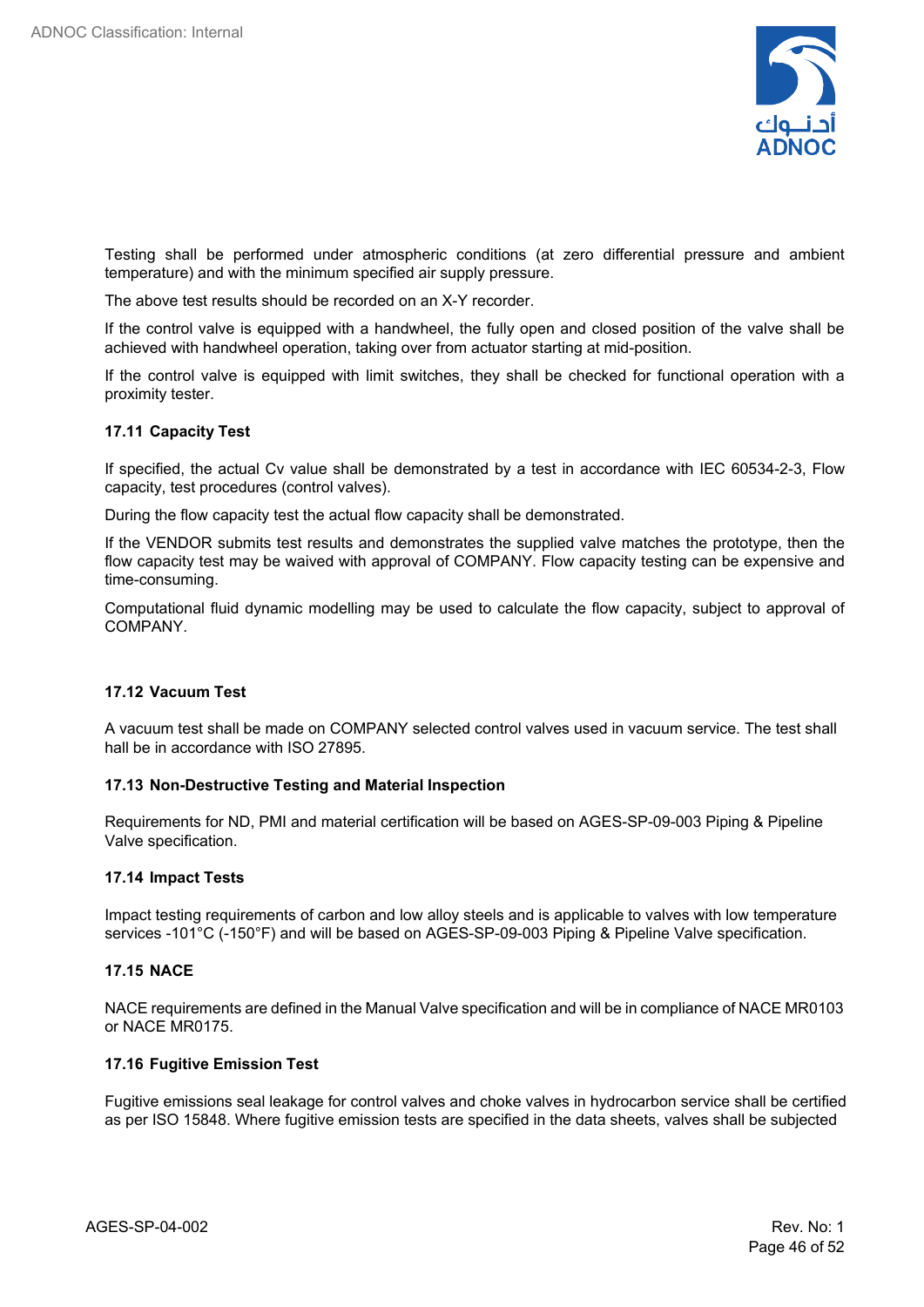

to type tests and production tests in accordance with ISO 15848 Part 1 and Part 2 respectively and test reports shall be provided for all valves and shall meet:

- i. Class AM for bellows seal valves
- ii. Class BM for quarter turn valves
- iii. Class CM for rising stem valves

Fugitive emission test procedure shall be submitted for COMPANY review/approval.

COMPANY can specify different fugitive emissions specification depending on local UAE regulations.

Refer to section [17.9 f](#page-45-0)or valve packing test.

#### <span id="page-47-0"></span>**17.17 Cryogenic Service Test**

VENDOR will provide test procedure and details of proposed test facility for cryogenic testing of control valves. As a minimum, tests will include leakage, torques (opening/closing) and cycling under specified cryogenic service conditions.

#### <span id="page-47-1"></span>**18 SUBCONTRACTORS/SUBVENDORS**

The VENDOR shall assume full responsibility and overall guarantee for the equipment package and associated equipment.

The VENDOR shall transmit all relevant purchase order documents including specifications to his SUBVENDORS and SUBCONTRACTORS.

It is the VENDOR'S responsibility to enforce all Purchase Order and Specification requirements on his SUBVENDORS and SUBCONTRACTORS.

The VENDOR shall submit all relevant SUBVENDOR and SUBCONTRACTOR drawings and engineering data to the CONTRACTOR.

The VENDOR shall obtain and transmit all SUBVENDOR and SUBCONTRACTORS warranties to the CONTRACTOR/COMPANY, in addition to the system warranty.

#### <span id="page-47-2"></span>**19 SPARE PARTS**

A listing of recommended spare parts for Construction, Start-up/Commissioning and for two years operations shall be provided by the VENDOR and will be detailed in the purchase order.

Any spare parts for the Control Valves used during the Warranty Period shall be replenished at the VENDOR'S expense.

The time scale and procedure for repair and/or replacement of parts shall be stated in the VENDOR'S proposal. The VENDOR shall provide ordering information to order consumable and spare parts as required. Information required is:

- I. Description of item
- i. VENDOR'S reference and part number
- ii. Standard quantities recommended for start-up and normal operation
- iii. SPIR (Spare parts Interchangeability record)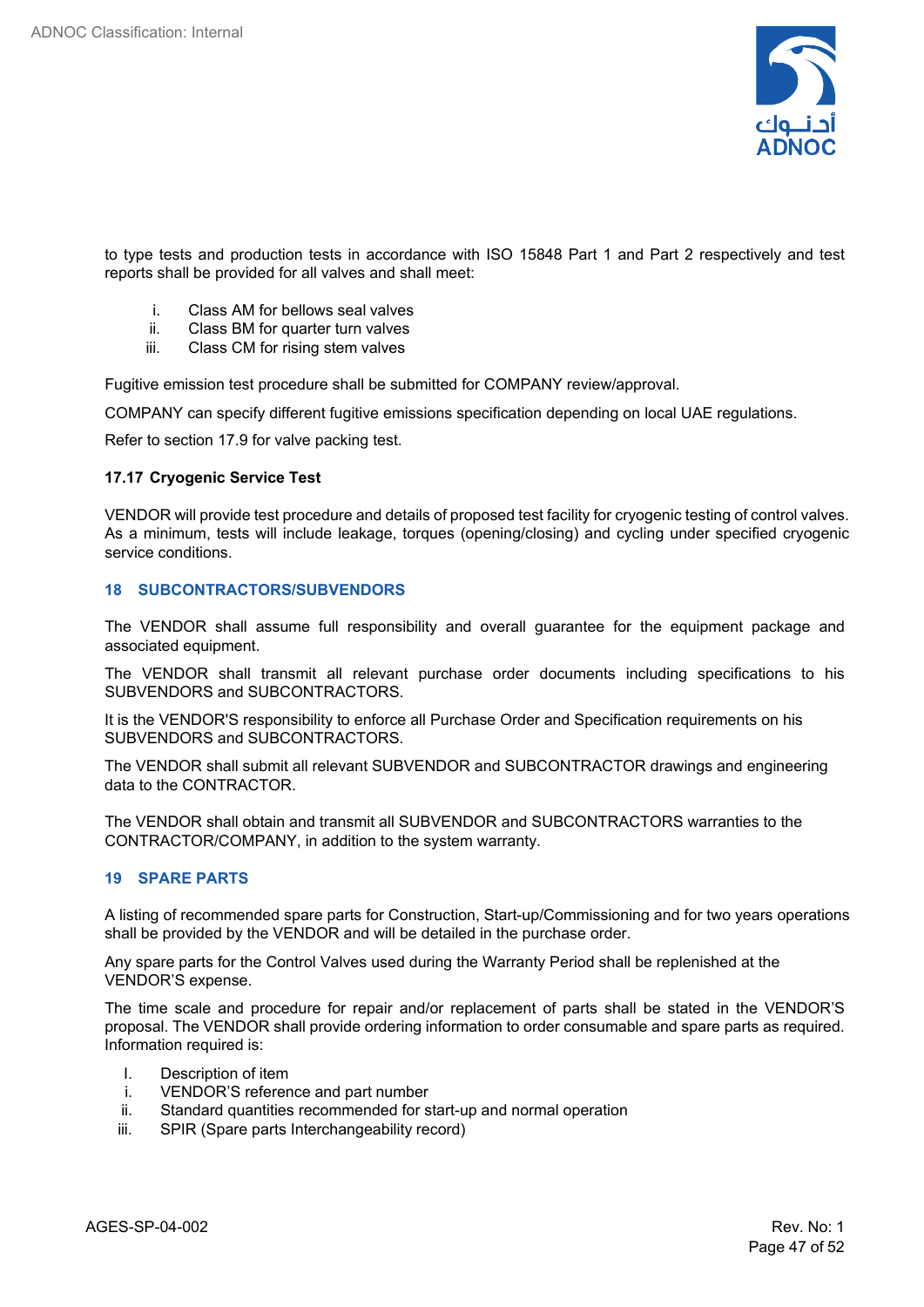

VENDOR shall provide a list of all required testing, maintenance and calibration equipment. COMPANY will decide which items shall be supplied to avoid duplication.

# <span id="page-48-0"></span>**20 PRESERVATION & SHIPMENT**

# <span id="page-48-1"></span>**20.1 Packing and Shipping**

Preparation for shipment shall be in accordance with purchase order Preservation and Export Packing requirements. VENDOR shall be solely responsible for the adequacy of the preparation for shipment provisions with respect to materials and application, and to provide equipment at the destination in ex-works condition when handled by commercial carriers. Adequate protection shall be provided to prevent mechanical damage and atmospheric corrosion in transit and at the jobsite. Preparation for shipment and packing will be subject to inspection and rejection by COMPANY'S inspectors. All costs occasioned by such rejection shall be to the account of the VENDOR. Equipment shall be packed and securely anchored Bracing, supports, and rigging connections shall be provided to prevent damage during transit, lifting, or unloading. Separate, loose, and spare parts shall be completely boxed. Pieces of equipment and spare parts shall be identified by item number and service and marked with CONTRACTOR'S order number, tag number, and weight, both inside and outside of each individual package or container. A bill of material shall be enclosed in each package or container of parts. One complete set of the installation, operation, and maintenance instructions shall be packed in the boxes or crates with equipment. This is in addition to the number called for in the Purchase Order.

#### <span id="page-48-2"></span>**20.2 Preservation and Storage**

Equipment and materials shall be protected to withstand ocean transit and extended period of storage at the jobsite for a minimum period of 18 months. Equipment shall be protected to safeguard against all adverse environments, such as humidity, moisture, rain, dust, dirt, sand, mud, salt air, salt spray, and seawater. All equipment and material shall be preserved, and export packed in accordance with project specifications.

# <span id="page-48-3"></span>**21 COMMISSIONING**

# <span id="page-48-4"></span>**21.1 Installation**

If required VENDOR shall provide supervision assistance for installation and commissioning of control valves at site.

# <span id="page-48-5"></span>**21.2 Long Term Support**

VENDOR must provide assurances that supplied equipment will not be obsolete in the next 15 years. In the belief that equipment will eventually be withdrawn from sale, a firm commitment by the VENDOR that for his standard products there will be either repair capability or equivalent parts and/or products available for a minimum of 15 years from the withdrawal date is required. VENDOR may be requested to provide a "roadmap" of equipment obsolescence.

VENDOR shall include comprehensive details of his support facilities for Abu Dhabi as part of the proposal. This shall include the location of support facilities, number and capabilities of service personnel, quantities and types of spare parts kept in inventory and the approximate turnaround time for repair of defective parts together with call out options.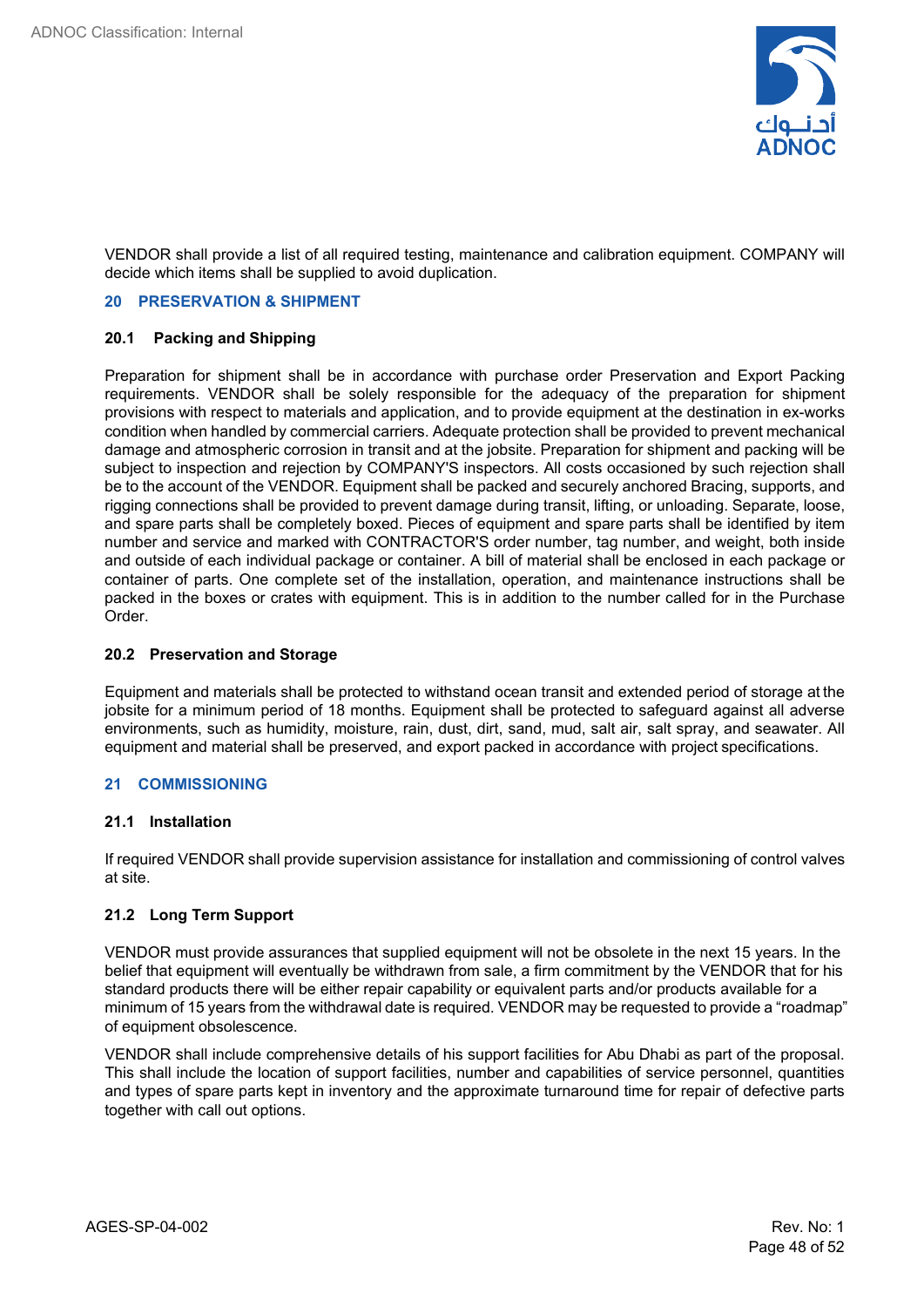

# <span id="page-49-0"></span>**22 TRAINING**

VENDOR shall quote an option for training.

# <span id="page-49-1"></span>**23 DOCUMENTATION/MANUFACTURER DATA RECORDS**

VENDOR shall submit the type and quantity of drawings and documentation for COMPANY authorization or information as listed in the individual Requisitions and Purchase Orders.

Mutual agreement on scheduled submittal of drawings and engineering data shall be an integral part of any formal Purchase Order.

All drawings, documents, information, correspondence, test reports, operating and maintenance instructions and like items shall be in the English language and metric Units.

All documents and drawings issued by the VENDOR shall be produced in an electronic format compatible with recent and standard office computer software. VENDOR shall provide final documentation on DVD-ROM with search and retrieval capabilities.

Comments made by COMPANY on drawing submittal shall not relieve VENDOR or SUBVENDORS of any responsibility in meeting the requirements of the specifications. Such comments shall not be construed as permission to deviate from requirements of the Purchase Order unless specific and mutual agreement is reached and confirmed in writing.

Each drawing shall be provided with a block in the bottom right-hand corner incorporating the following information:

- i. Official trade name of the VENDOR.
- ii. VENDOR'S drawing number.<br>iii. Drawing title giving the descri
- Drawing title giving the description of contents whereby the drawing can be identified.
- iv. A symbol or letter indicating the latest issue or revision.
- v. PO number and item tag numbers.

Revisions to drawing shall be identified with symbols adjacent to the alterations, a brief description in tabular form of each revision shall be given, and if applicable, the authority and date of the revision shall be listed. The term "Latest Revision" shall not be used.

The below list of documents required is intended to define the minimum technical documents to be provided by the VEDNOR. This list is not exhaustive and additional documentation necessary for the work execution shall be provided by VENDOR.

- i. Calculations of control valve capacity
- ii. Noise calculation
- iii. Seat leakage test report
- iv. Details of selected actuator
- v. Electrical drawings and schematics for electrical actuators
- vi. Control drawings and schematics for hydraulic actuators
- vii. Pneumatic and electrical schematics for all accessories
- viii. Dimensions and construction drawings of the control valve, including accessories and air lines
- ix. Construction drawings of the buffer vessel (if supplied).
- x. Bill of materials
- xi. Valve datasheets
- xii. Production testing and inspection certificates
- xiii. Shell Pressure test results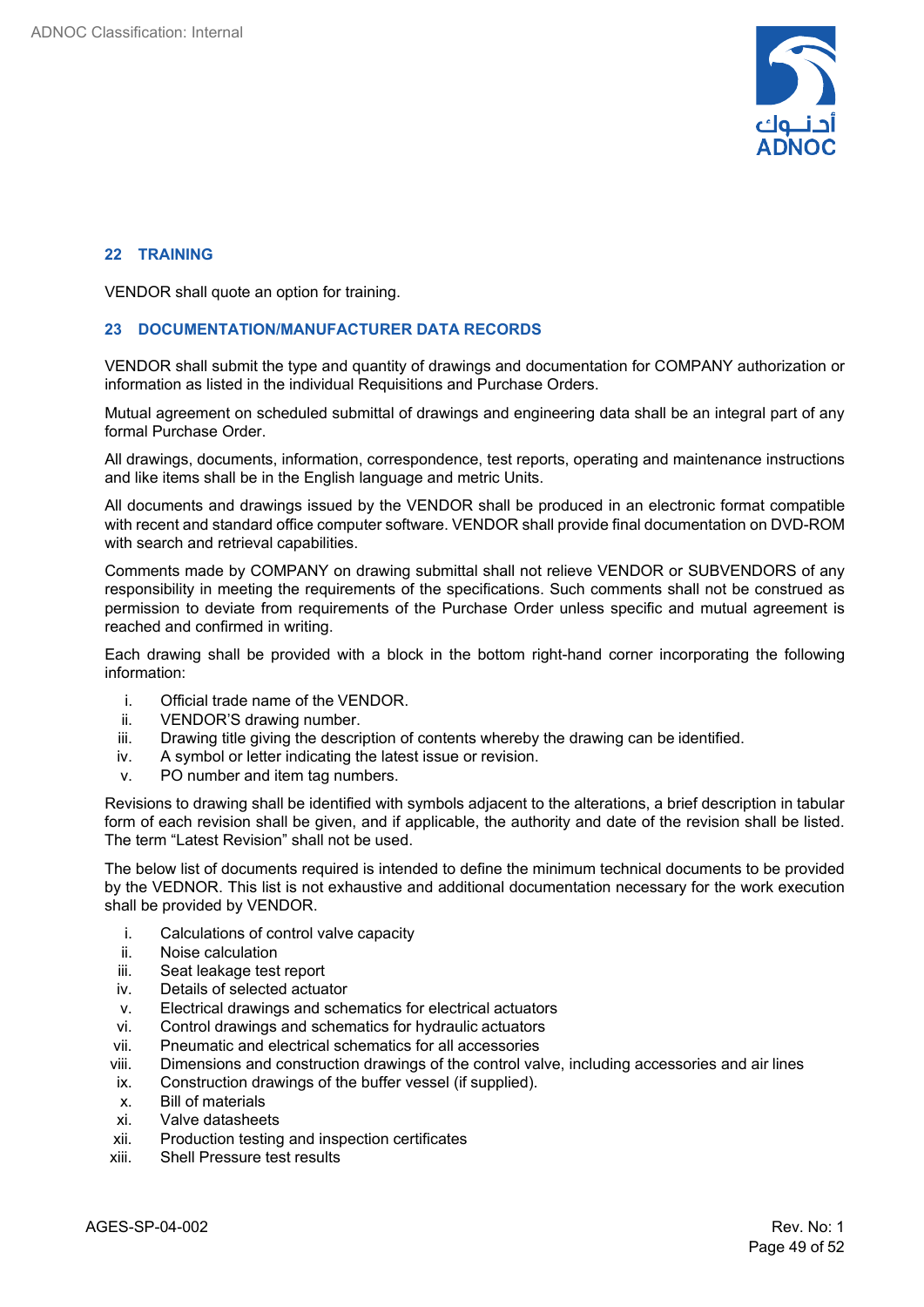

- xiv. NDE results
- xv. PMI results
- xvi. Hazardous area certificates
- xvii. Inspection and Test Plan (ITP)
- xviii. QA/QC procedure
- xix. Internal Test reports and internal punch lists
- xx. Catalogue sheets for all furnished items
- xxi. FAT procedure
- xxii. List of spare parts, tools and test equipment
- xxiii. Packing Marking and Shipping Procedure
- xxiv. Preservation and Site Storage Procedure
- xxv. Operations and Maintenance Manuals
- <span id="page-50-0"></span>xxvi. Third Party Manuals

#### **24 GUARANTEES & WARRANTY**

The VENDOR shall guarantee, in accordance with the general conditions, that the provided equipment shall meet the performance conditions specified in this specification, the purchase order, associated documents and Data Sheets.

The VENDOR will provide warranty services for a minimum period of 18 months from purchase date or 12 months after has been installed, whichever is later. The warranty services shall comprise any diagnostic services, on-site repairs or replacements, and technical support required to ensure that the control valves operate as specified during the defined warranty period and shall be provided at no additional cost to COMPANY.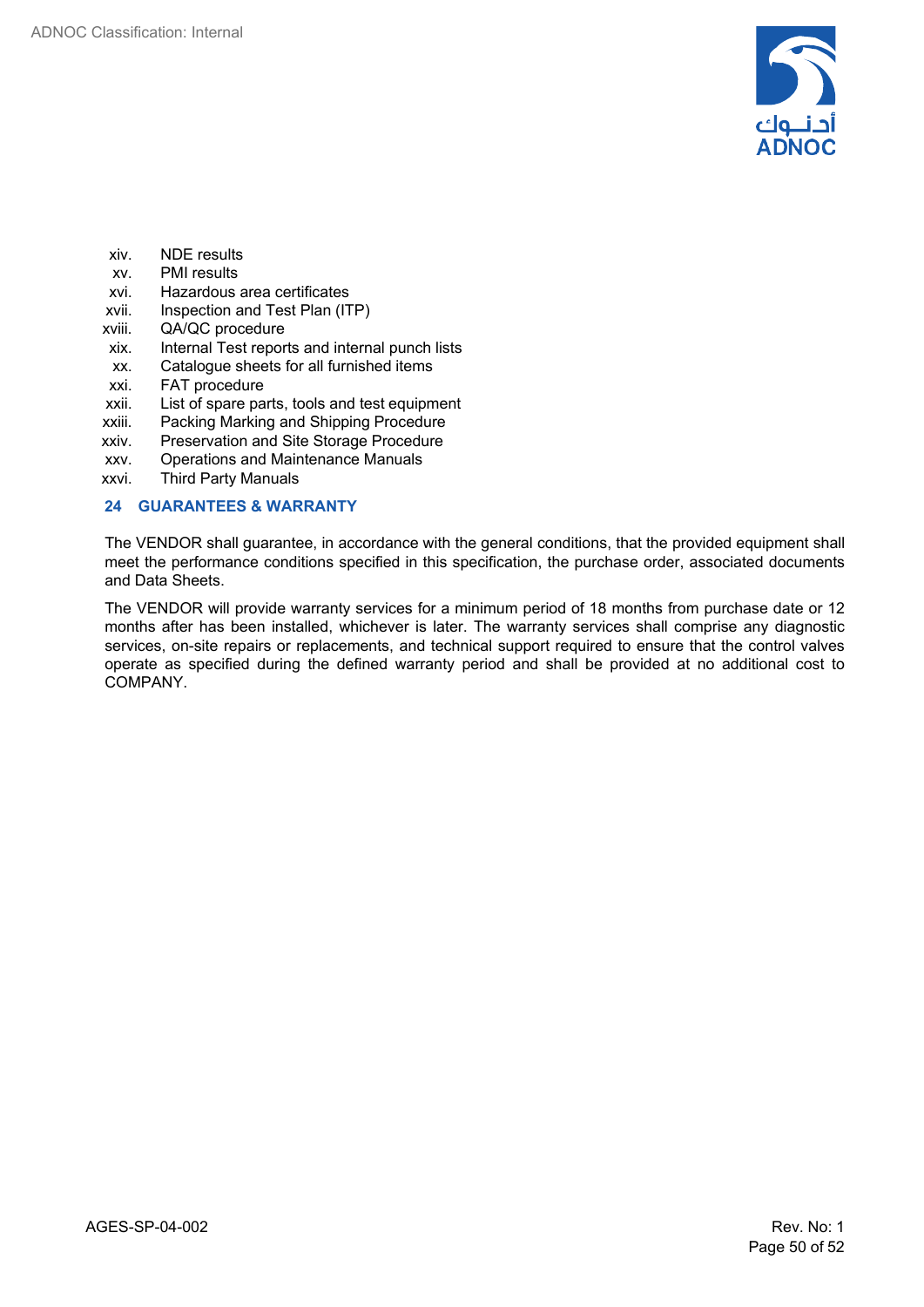

# <span id="page-51-0"></span>**SECTION D**

# <span id="page-51-1"></span>**25 DATA SHEETS TEMPLATES**

Data sheets shall be prepared in the format defined by IEC 60534-7 "Industrial-process control valves; Part 7: Control valve data sheet"

# <span id="page-51-2"></span>**26 STANDARD DRAWINGS**

None.